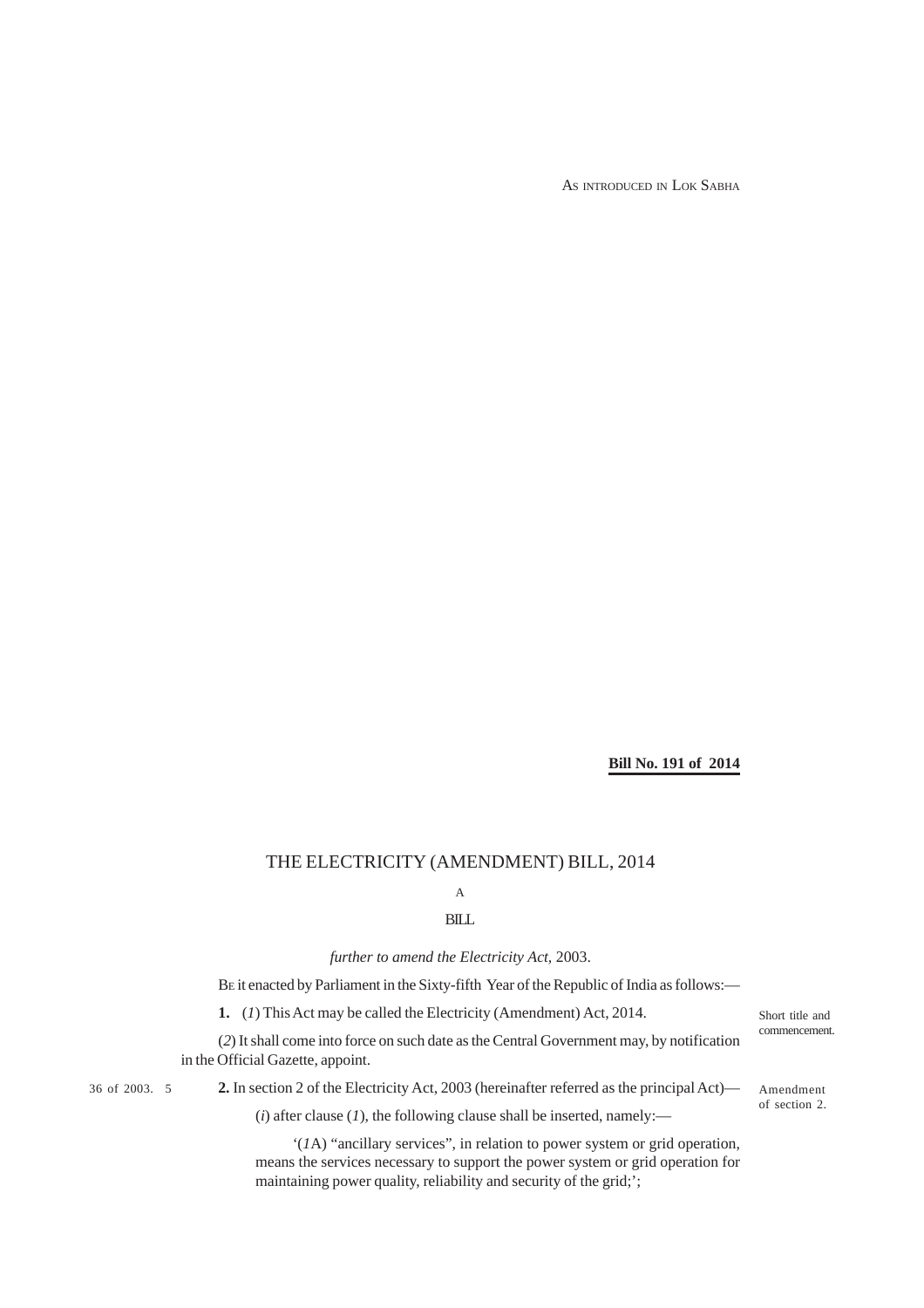(*ii*) after clause (*2*), the following clause shall be inserted, namely:—

'(*2*A) "area of distribution" means the area within which a distribution licensee is authorised by his licence to distribute electricity;';

(*iii*) in clause (*3*), for the words "distribution licensee", the words "supply licensee" shall be substituted;

(*iv*) in clause (*8*), after the words "or association" occurring at the end, the words "in terms and conditions as may be prescribed by the Central Government from time to time;" shall be inserted;

(*v*) in clause (*12*), after the words and brackets "useful energy (including electricity)" occurring at the end, the words "as specified by the Authority" shall be inserted; 10

(*vi*) after clause (*15*), the following clause shall be inserted, namely:—

'(*15A*) "decentralised distributed generation" means electricity generation from wind, small hydro, solar, biomass, biogas, bio-fuel, generation from any kind of waste including municipal and solid waste, geothermal, hybrid power 15 system or such other sources as may be notified by the Central Government for end-use at or near the place of generation;';

(*vii*) for clause (*16*), the following clause shall be substituted, namely:—

'(*16*) "dedicated transmission lines" means any radial electric supply-line for point to point transmission which is required for the purpose of connecting a captive generating plant or generating station to any transmission line or substation or switching station or generating station, or the load centre, as the case may be, subject to the condition that such line shall not form a loop with the grid and shall not be shared except with the prior approval of the Appropriate Commission:': 20  $25$ 

(*viii*) in clause (*17*), for the words "for supplying electricity to the consumers in his area of supply", the words "to enable supply of electricity to the consumers in his area of distribution" shall be substituted;

 $(ix)$  after clause  $(17)$ , the following clause shall be inserted, namely:—

'(*17A*) "distribution" means the conveyance of electricity by use of 30 distribution system;';

 $(x)$  in clause (23), in sub-clause (*a*), for the word "supplied", the words " distributed, supplied" shall be substituted;

 $(x_i)$  after clause (23), the following clause shall be inserted, namely:—

'(*23A*) "Electricity Distribution Code" means the Electricity Distribution 35 Code specified in section 50;';

(*xii*) in clause (*24*), for the figures "50" occurring at the end, the figures and letter "51G" shall be substituted;

(*xiii*) in clause (*25*), after sub-clause (*b*), the following sub-clause shall be inserted, namely:—

40

"(*ba*) distribution system; or";

(*xiv*) in clause (*31*), for the words and figures "section 617 of the Companies Act, 1956", the words, brackets and figures "sub-section (*45*) of section 2 of the Companies Act, 2013" shall be substituted;

(*xv*) in clause (*35*), for the words "high voltage line", the words "high voltage line or high pressure cables" shall be substituted;

45

18 of 2013. 10 of 1956.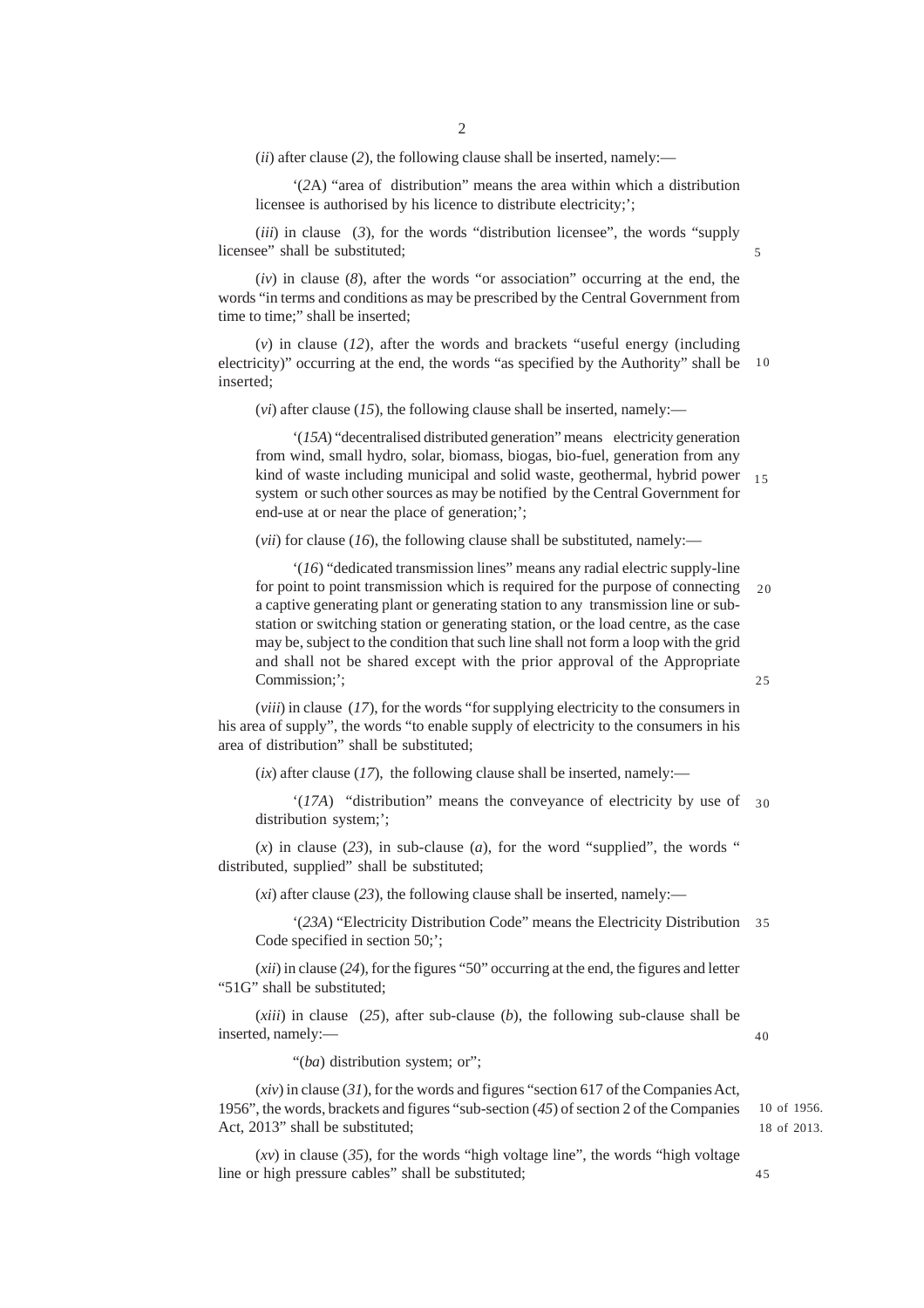|    | $(xvi)$ after clause (35), the following clauses shall be inserted, namely:—<br>'(35A) "incumbent supply licensee" means the entity to which the supply<br>functions and undertakings, other than those vested in the intermediary company,                                                                                                                                                   |
|----|-----------------------------------------------------------------------------------------------------------------------------------------------------------------------------------------------------------------------------------------------------------------------------------------------------------------------------------------------------------------------------------------------|
| 5  | is vested under sub-section $(4A)$ of section 131;<br>$(35B)$ "intermediary company" means the entity succeeding to the existing<br>power purchase agreements and procurement arrangements of the relevant<br>distribution licensees on reorganisation as per sub-section $(4A)$ of section 131;';<br>( <i>xvii</i> ) for clause $(41)$ , the following clause shall be substituted, namely:— |
| 10 | '(41) "local authority" means any urban local body or rural local body or<br>body of port commissioners or other authority entrusted by the Union or any<br>State Government with the control or management of any area or local fund;';                                                                                                                                                      |
|    | ( <i>xviii</i> ) after clause (46), the following clause shall be inserted, namely:—<br>'(46A) "obligated entity" means the distribution licensee or the consumer                                                                                                                                                                                                                             |
| 15 | owning the captive power plant or the open access consumer, as the case may<br>be, which is mandated under section 86 of the Act in order to procure electricity<br>from or any market instrument representing the renewable energy sources;';                                                                                                                                                |
|    | $(xix)$ after clause (57), the following clause shall be inserted, namely:—                                                                                                                                                                                                                                                                                                                   |
| 20 | '(57A) " renewable energy sources" for the purposes of this Act, means<br>the small hydro, wind, solar, bio-mass, bio-fuel, bio-gas, co-generation from<br>these sources, waste including municipal and solid waste, geothermal, tidal,<br>forms of oceanic energy and such other sources as may be notified by the<br>Central Government from time to time.                                  |
| 25 | <i>Explanation.</i> —For the purposes of this clause, the expression "small<br>hydro" means hydro generating stations of capacity not exceeding the capacity<br>notified by the Central Government for this purpose;                                                                                                                                                                          |
|    | (57B) "Renewable Energy Service Company" means an energy service<br>company which provides renewable energy to the consumers in the form of<br>electricity for the purposes of this Act;';                                                                                                                                                                                                    |
|    | $(xx)$ after clause (61), the following clause shall be inserted, namely:—                                                                                                                                                                                                                                                                                                                    |
| 30 | '(61A) "Smart Grid" means an electricity network that uses information<br>and communication technology to gather information and act intelligently in<br>automated fashion to improve the efficiency, reliability, economics, and<br>sustainability of generation, transmission and distribution of electricity and<br>such other information as may be specified by the Authority;';         |
| 35 | $(xxi)$ after clause (70), the following clauses shall be inserted, namely:—                                                                                                                                                                                                                                                                                                                  |
|    | '(70A) "supply licensee" means a person authorised under section 14 to<br>supply electricity to consumers and shall include, incumbent supply licensee;                                                                                                                                                                                                                                       |
|    | (70B) "provider of last resort" means the supply licensee who, from time<br>to time, is designated so by the Appropriate Commission;';                                                                                                                                                                                                                                                        |
| 40 | $(xxii)$ in clause (71), the following proviso shall be inserted, namely:—                                                                                                                                                                                                                                                                                                                    |
|    | "Provided that sharing and use of power system for telecommunication<br>shall not be construed as trading for the purpose of this Act;";                                                                                                                                                                                                                                                      |
|    | ( <i>xxiii</i> ) in clause (72), after the words "from a generating station", the words "or<br>a sub-station" shall be inserted.                                                                                                                                                                                                                                                              |
| 45 | 3. For section 3 of the principal Act, the following section shall be substituted, namely:-                                                                                                                                                                                                                                                                                                   |

Substitution of new section for section 3.

"3.(*1*) The Central Government shall, from time to time, prepare, review and notify the National Electricity Policy, Tariff Policy and National Renewable Energy Policy, in consultation with the State Governments and the Authority for development

National Electricity Policy and plan.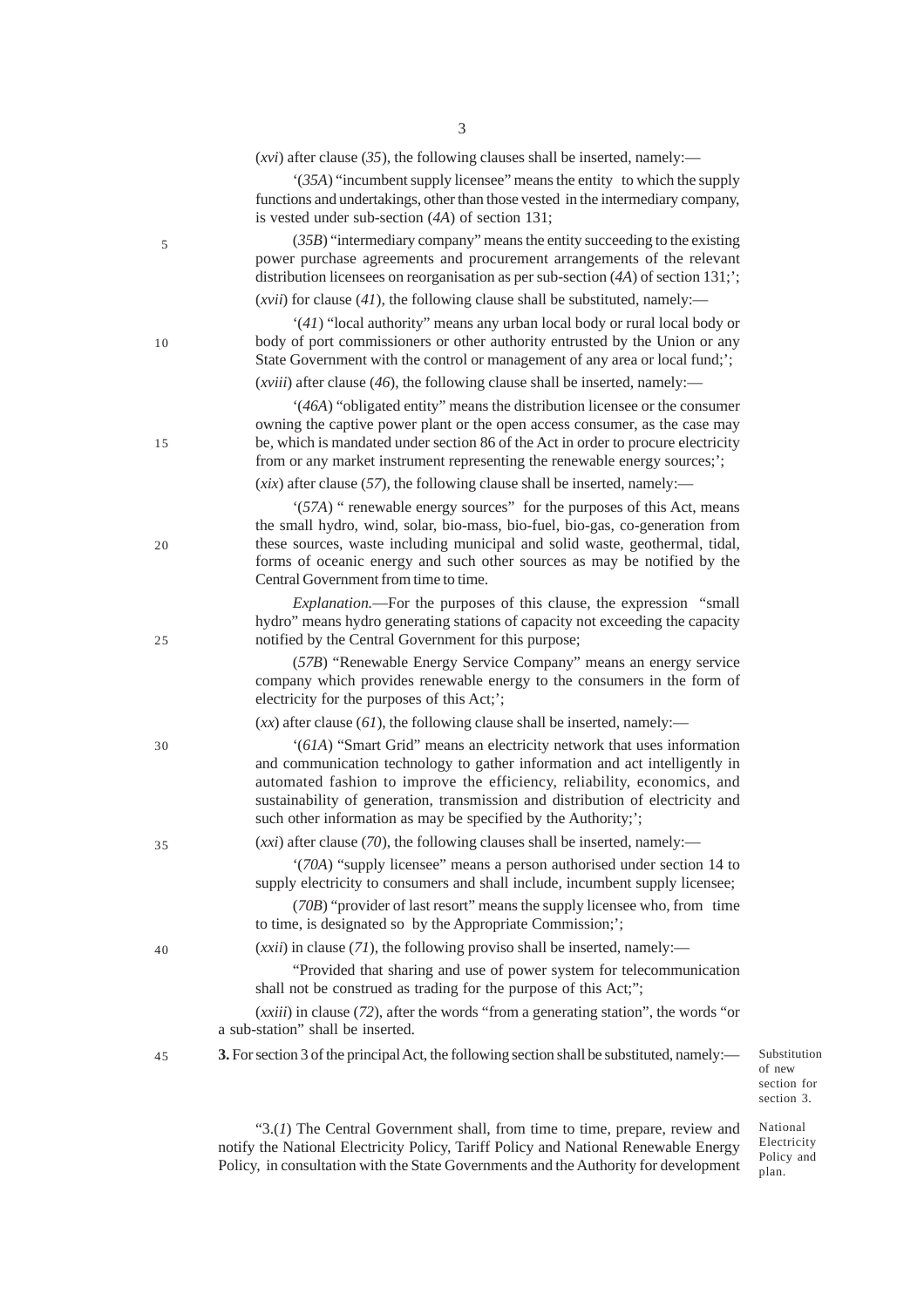of the power system based on optimal utilisation of resources such as coal, natural gas, nuclear substances or materials, hydro and renewable sources of energy and for separation of distribution and supply functions and measures to promote Smart Grid, ancillary services and decentralised distributed generation, etc.

(*2*) The Authority shall prepare a National Electricity Plan in accordance with the National Electricity Policy and notify such plan once in five years: 5

Provided that the Authority while preparing the National Electricity Plan shall publish the draft National Electricity Plan and invite suggestions and objections thereon from licensees, generating companies and the public within such time as may be prescribed:

Provided further that the Authority shall—

(*a*) notify the plan after obtaining the approval of the Central Government;

(*b*) revise the plan incorporating therein the directions, if any, given by the Central Government while granting approval under clause (*a*).

(*3*) The Authority may review or revise the National Electricity Plan in accordance 15 with the National Electricity Policy.

(*4*) The Central Government may, after such consultation with the State Governments as may be considered necessary, notify policies and adopt measures for promotion of Renewable Energy Generation including through tax rebates, generation linked incentive, creation of national renewable energy fund, development of renewable 20 industry and for effective implementation and enforcement of such measures.

**4.** In section 4 of the principal Act, for the words "notify a national policy permitting stand alone systems", the words "notify a national policy for harnessing solar power and other forms of renewable energy to ensure electricity to un-electrified rural households and permitting stand alone systems" shall be substituted.

**5.** In section 6 of the principal Act, for the word "areas" the words "parts of the country" shall be substituted.

**6.** For section 7 of the principal Act, the following section shall be substituted, namely:—

"**7.** (*1*) Any generating company may establish, operate and maintain a generating station without obtaining a licence under this Act, if it complies with the technical 30 standards relating to connectivity with the grid referred to in clause (*b*) of section 73:

Provided that any generating company establishing may be required by the system operator to bjild and maintain a spinning reserve of such capacity as may be notified by the Central Government from time to time:

Provided further that any generating company before establishing or expanding 35 the capacity of a generating station shall submit a detailed project report and duly inform about the same to the Authority.

*Explanation.—*For the purposes of sub-section (*1*), the expression ''spinning reserve'' means the backup capacity of a generating station which shall be made available on the directions of the system operator, within a time limit as may be notified 40 by the Central Government, to maintain grid safety and security.

(*2*) Notwithstanding anything contained in sub-section (*1*), any generating company establishing a coal and lignite based thermal generating station after a date and in a manner to be notified shall be required to establish a Renewable Energy Generation capacity as prescribed by the Central Government from time to time which 45 shall not be less than ten per cent. of the thermal power installed capacity.

(*3*) In case any existing coal and lignite based thermal power generating station, with the concurrence of power procurers under the existing Power Purchase Agreements, chooses for setting up additional renewable energy generating capacity, the energy produced from there shall be allowed to be bundled and pass through shall 50

Amendment of section 4.

Amendment of section 6.

Substitution of new section for section 7.

Generating company and requirement for setting up of generating station.

10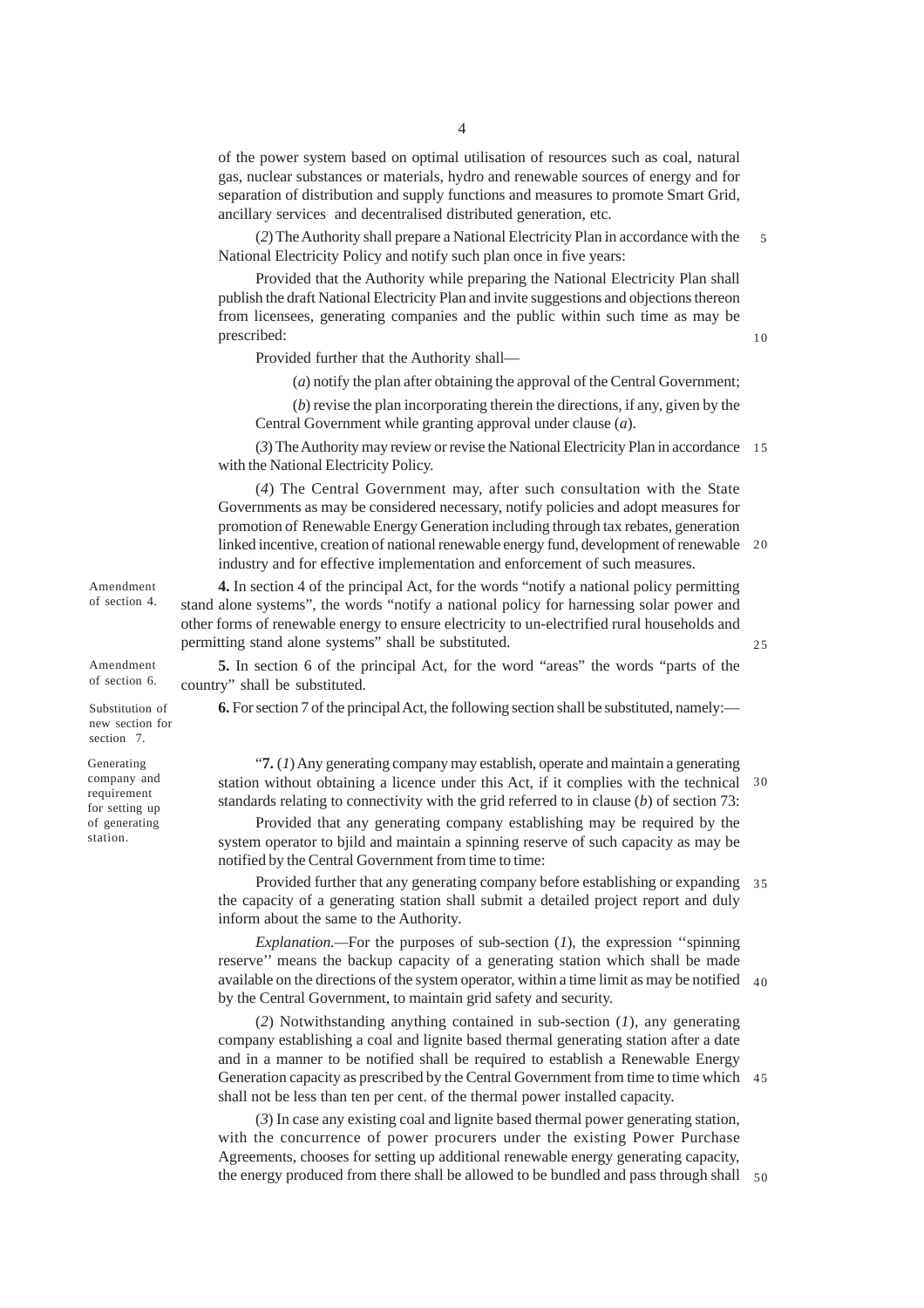be allowed in such cases by the Appropriate Commission and the Obligated Entities who finally buy such power shall account the same towards their renewable purchase obligations.".

**7.** In section 8 of the principal Act,—

"12. (*1*) No person shall—

(*a*) transmit electricity; or (*b*) distribute electricity; or

(*c*) undertake trading in electricity; or (*d*) supply of electricity to consumer,

(*a*) in sub-section (*1*), after the words "hydro generating station", the words "including multipurpose hydro facilities with power generation" shall be inserted;

(*b*) in sub-section (*2*), after clause (*b*), the following clause shall be inserted, namely:—

"(*c*) project should maintain minimum ecological flow in the river;".

**8.** For section 12 of the principal Act, the following shall be substituted, namely:—

Substitution of new section for section 12.

Amendment of section 8.

Authorised persons to transmit, distribute, etc., electricity.

15

5

10

unless he is authorised to do so by a licence issued under section 14, or is exempt under section 13:

Provided that no licence shall be required by a generating company, a captive generating plant and a trading licensee for supply of electricity to open access consumer in any place:

Provided further that no licenCe shall be required for the activities assigned to the intermediary company under the Act.

(*2*) The Appropriate Commission shall not grant licence to more than one distribution licensee in any area of distribution:

Provided that where two or more distribution licensees within the same area of distribution are existing on the date of the commencement of the Electricity (Amendment) Act, 2014, they shall continue their operation till such period as specified in their licence.

(*3*) Without prejudice to sub-section (*2*), the Central Government in consultation with the Appropriate Commission may, in public interest, permit more than one distribution licensee to operate in any area, if it is considered necessary. ".

**9.** For section 14 of the principal Act, the following shall be substituted, namely:—

Substitution of new section for section 14. Grant of licence.

"14. The Appropriate Commission may, on an application made to it under section 15, grant a licence to any person—

(*a*) to transmit electricity as a transmission licensee; or

(*b*) to distribute electricity as a distribution licensee:

Provided that the Developer of a Special Economic Zone notified under sub-section (*1*) of section 4 of the Special Economic Zones Act, 2005, shall be deemed to be a licensee for the purpose of this clause, with effect from the date of notification of such Special Economic Zone:

Provided further that the decentralised distributed generation networks not connected to the distribution system may continue to operate without getting connected to the distribution system, even in case of grant of licence for operation of the distribution system in that area; or

(*c*) to undertake trading in electricity as an electricity trader, or

5

 $20$ 

 $25$ 

30

35

28 of 2005. 40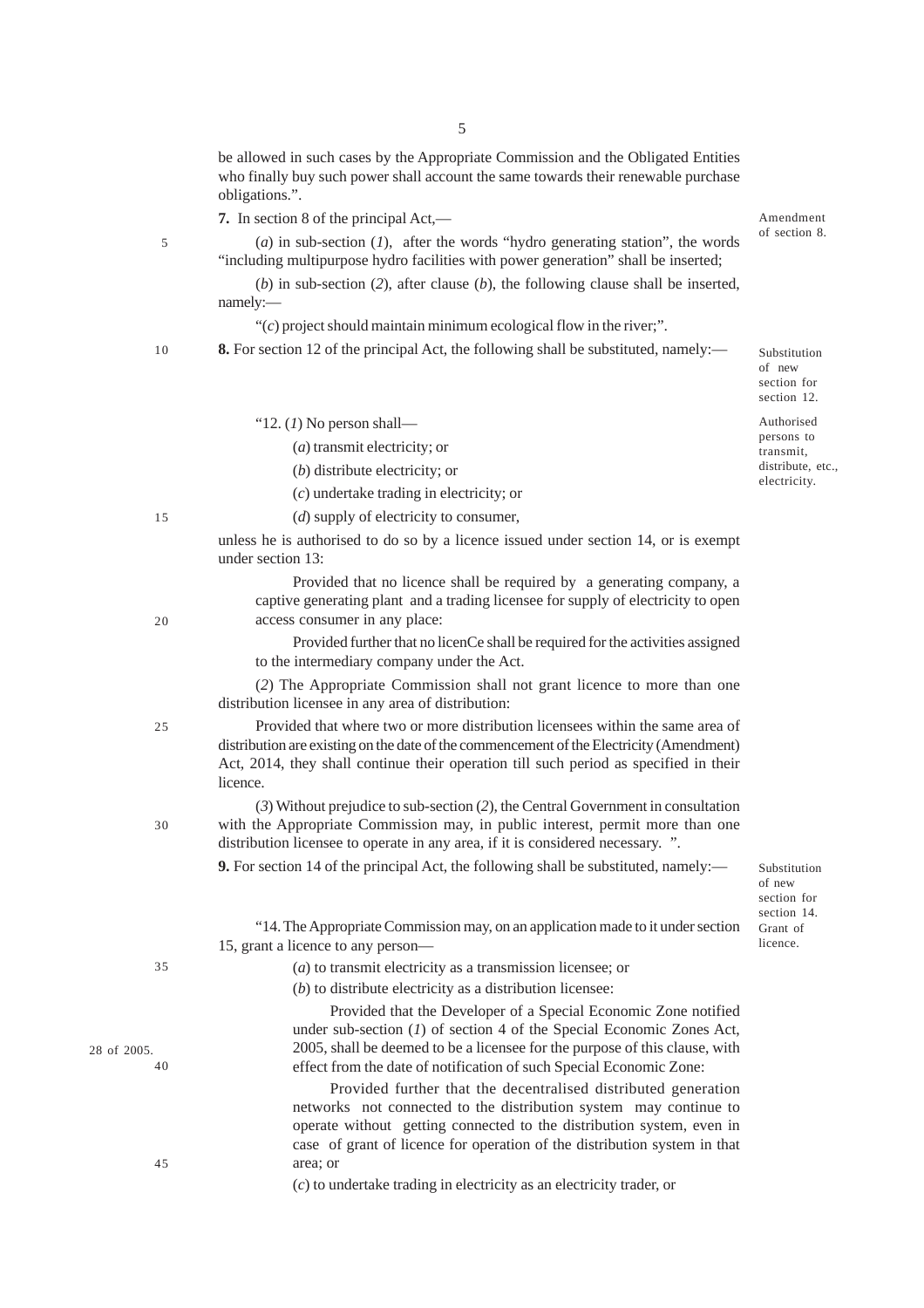(*d*) to supply electricity as a supply licensee,

in any area as may be specified in the licence:

Provided that any person engaged in the business of transmission or supply of electricity under the provisions of the repealed laws or any Act specified in the Schedule on or before the appointed date shall be deemed to be a licensee under this Act for 5 such period as may be stipulated in the licence, clearance or approval granted to him under the repealed laws or such Act specified in the Schedule, and the provisions of the repealed laws or such Act specified in the Schedule in respect of such licence shall apply for a period of one year from the date of the commencement of this Act or such earlier period as may be specified, at the request of the licensee, by the Appropriate Commission and thereafter the provisions of this Act shall apply to such business: 10

Provided further that any person engaged in the business of distribution of electricity on or before the commencement of the Electricity (Amendment) Act, 2014 shall be deemed to have authorisation to undertake distribution of the electricity as a distribution licensee and also to supply electricity as a supply licensee till the transfer scheme under clauses (*a*) and (*b*) of sub-section (*4A*) of section 131 is effective in accordance with the provisions of this Act, where upon the distribution business and the supply business shall be undertaken in the manner as stipulated in the said transfer scheme: 15

Provided also that the Central Transmission Utility or the State Transmission Utility shall be deemed to be a transmission licensee under this Act:  $20$ 

Provided also that in case an Appropriate Government transmits electricity or distributes or supplies electricity or undertakes trading in electricity, whether before or after the commencement of this Act, such Government shall be deemed to be a licensee under this Act, but shall not be required to obtain a licence under this Act:

Provided also that the Railways as defined under the Indian Railways Act, 1989 and the Metro Rail Corporation established under the Metro Railways (Operation and Maintenance) Act, 2002 be deemed to be a licensee under this Act, and shall not be required to obtain a licence under this Act: 24 of 1989. 60 of 2002.

14 of 1948.

 $25$ 

 $3<sub>0</sub>$ 

35

40

Provided also that the Damodar Valley Corporation, established under sub-section (*1*) of section 3 of the Damodar Valley Corporation Act, 1948, shall be deemed to be a licensee under this Act but shall not be required to obtain a licence under this Act and the provisions of the Damodar Valley Corporation Act, 1948, insofar as they are not inconsistent with the provisions of this Act, shall continue to apply to that Corporation:

Provided also that the Government company or the company referred to in sub-section (*2*) or sub-section (*4*) or sub-section (*4A*) of section 131 of this Act and the company or companies created in pursuance of the Acts specified in the Schedule or any company or companies as may be notified by the Central Government, shall be deemed to be a licensee under this Act:

Provided also that the Appropriate Commission may grant a licence to two or more persons for supply of electricity within the same area of supply, subject to the conditions that the applicant for grant of supply licence within the same area shall, without prejudice to the other conditions or requirements under this Act, comply with the additional requirements (relating to the capital adequacy, Credit worthiness or code of conduct) as may be prescribed by the Central Government, and no such applicant, who complies with all the requirements for grant of licence, shall be refused grant of licence on the ground that there already exists a licensee in the same area for the same purpose: 45

Provided also that at least one of the supply licensee shall be a Government 50 company or Government Controlled Company: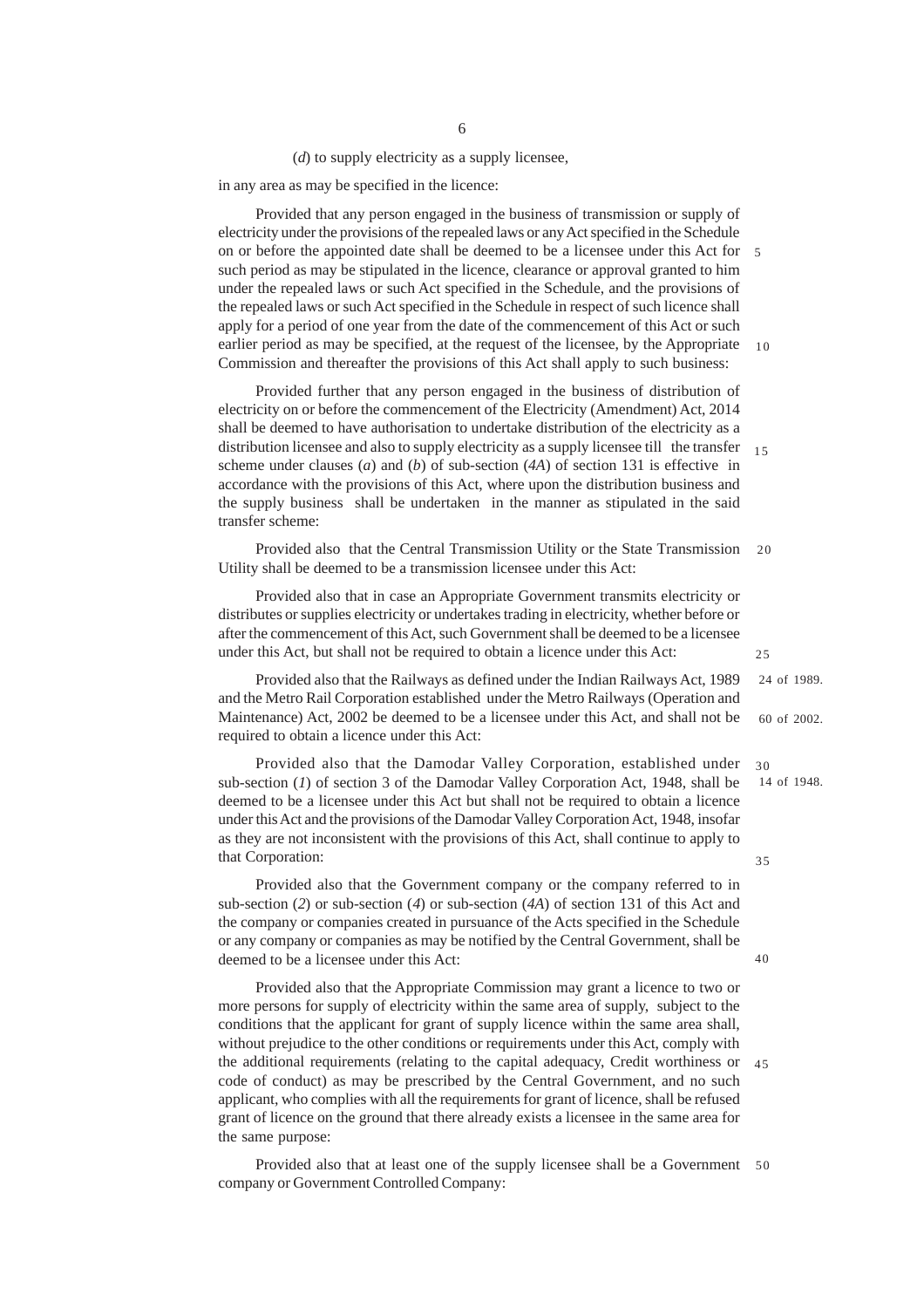Provided also that where a person intends to generate, distribute and supply electricity in a rural area to be notified by the State Government, such person shall not require any licence for such generation, distribution and supply of electricity, but he shall comply with the measures which may be specified by the Authority under section 53:

Provided also that where a person intends to generate and supply electricity from renewable energy sources, such person shall not require any licence for such generation and supply of electricity, but he shall comply with the measures which may be specified by the Authority under sections 53 and 73:

Provided also that a supply licensee shall not require a licence to undertake trading in electricity:

Provided also that a distribution licensee, after effective date of transfer under sub-section (*4A*) of section 13, shall not engage in trading or supply of electricity:

Provided also that in a case where a distribution licensee was undertaking the distribution of electricity, prior to the commencement of the Electricity (Amendment) Act, 2014, for a specified area within his area of distribution through a franchisee such franchisee shall not be required to obtain any separate licence from the State Commission concerned and such distribution licensee shall remain responsible for distribution and supply of electricity in that area of distribution till the expiry of the existing agreement with the distribution and supply licensee of that area.". 15 20

**10.** In section 15 of the principal Act, for sub-section (*8*), the following sub-section shall be substituted, namely:—

"(*8*) A licence shall continue to be inforce for a period of twenty-five years or more as may be specified in the licence, unless such licence is revoked or renewed.".

| 25 |  | 11. In section 20 of the principal Act,- |  |  |  |  |  |
|----|--|------------------------------------------|--|--|--|--|--|
|----|--|------------------------------------------|--|--|--|--|--|

Amendment of section 20.

Amendment of section 15.

 $(a)$  in sub-section  $(I)$ ,—

(*i*) in opening portion, after the words "licence of any licensee", the words "or when the duration of any licence expires" shall be inserted;

| $(ii)$ in clause $(a)$ , after the words "licence has been revoked", the words     |
|------------------------------------------------------------------------------------|
| and brackets "or expires (hereinafter referred to as the outgoing licensee)" shall |
| be inserted:                                                                       |

(*iii*) in clause (*c*), after the words "revocation of licence", the words "or expiry of the period of the licence or" shall be inserted;

(*b*) for sub-section (*2*), the following sub-section shall be substituted, namely:—

"(2) Where a utility is sold under sub-section  $(I)$ , the purchaser shall pay to the licensee the purchase price of the utility in such manner as may be agreed upon between the parties.'';

(*c*) in sub-section (*3*), for the words "the licence" wherever they occur, the words "outgoing licence" shall be substituted.

**12.** For section 24 of the principal Act, the following section shall be substituted, namely:— 40

> "24. (*1*) If at any time the Appropriate Commission is of the opinion that a distribution licensee or a supply licensee—

45

30

35

5

10

(*a*) has persistently failed to maintain uninterrupted distribution or supply of electricity conforming to standards regarding quality of electricity to the consumers; or

Substitution of new section for section 24. Suspension of distribution licence or supply licence and sale of utility.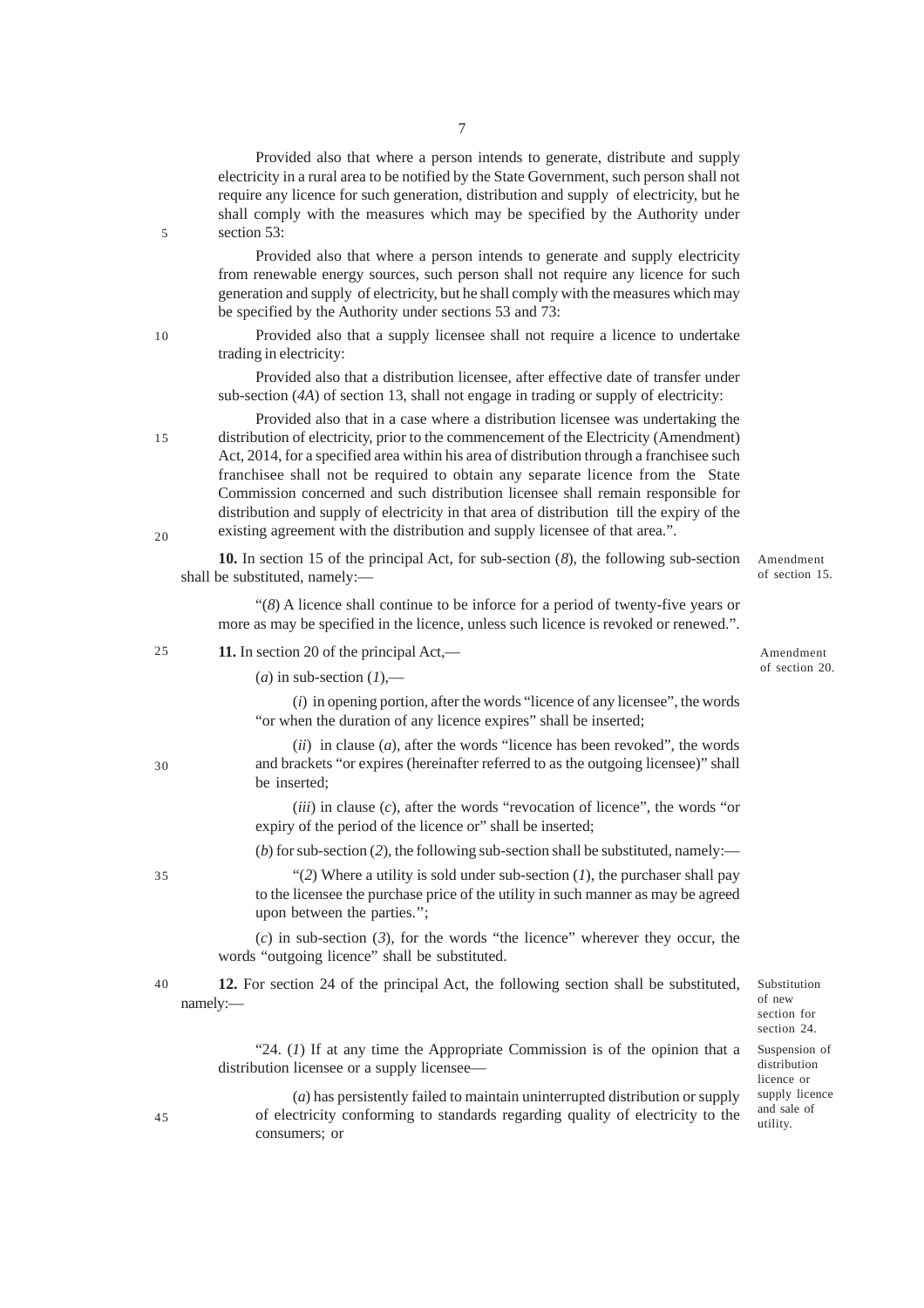(*b*) is unable to discharge the functions or perform the duties imposed on it by or under the provisions of this Act; or

(*c*) has persistently defaulted in complying with any direction given by the Appropriate Commission under this Act; or

(*d*) has broken the terms and conditions of licence,

and circumstances exist which render it necessary for it in public interest so to do, the Appropriate Commission may, for reasons to be recorded in writing, suspend, for a period not exceeding one year, the licence of the distribution licensee or a supply licensee and appoint an Administrator to discharge the functions of the distribution licensee or a supply licensee in accordance with the terms and conditions of the 10 licence:

Provided that before suspending a licence under this section, the Appropriate Commission shall give a reasonable opportunity to the distribution licensee or a supply licensee to make representations against the proposed suspension of licence and shall consider the representations, if any, of the distribution licensee or a supply licensee. 15

(*2*) Upon suspension of licence under sub-section (*1*), the utilities of the distribution licensee or a supply licensee shall vest in the Administrator for a period not exceeding one year or up to the date on which such utility is sold in accordance with the provisions contained in section 20, whichever is later.

(*3*) The Appropriate Commission shall, within one year of appointment of the Administrator under sub-section (*1*), either revoke the licence in accordance with the provisions contained in section 19 or revoke suspension of the licence and restore the utility to the distribution licensee or a supply licensee whose licence had been suspended, as the case may be.

(*4*) In a case where the Appropriate Commission revokes the licence under sub-section (*3*), the utility of the distribution licensee or a supply licensee shall be sold within a period of one year from the date of revocation of the licence in accordance with the provisions of section 20 and the price after deducting the administrative and other expenses on sale of utilities and such other amounts as may be due from the licensee shall be remitted to the distribution licensee or a supply licensee.". 30

**13.** In section 29 of the principal Act, for sub-section (*6*), the following sub-section shall be substituted, namely:—

> "(*6*) If any licensee fails to comply with the directions issued under sub-section (*2*) or sub-section (*3*), he shall be liable to a penalty not exceeding ten crore rupees:

> Provided that in case of non-compliance of the directions issued under subsection (*2*) or sub-section (*3*), by a generating company for generating renewable energy, such generating company for generating renewable energy shall be liable to a penalty not exceeding one crore rupees.".

**14.** In section 33 of the principal Act, for sub-section (*5*), the following sub-section 40shall be substituted, namely:—

"(*5*) If any licensee fails to comply with the directions issued under sub-section  $(I)$ , he shall be liable to a penalty not exceeding one crore rupees:

Provided that in case of non-compliance of the directions issued under subsection  $(I)$ , by a generating company for generating renewable energy, such generating  $45$ company for generating renewable energy shall be liable to a penalty not exceeding ten lakh rupees.".

Amendment of section 29.

Amendment of section 33. 5

 $20$ 

 $25$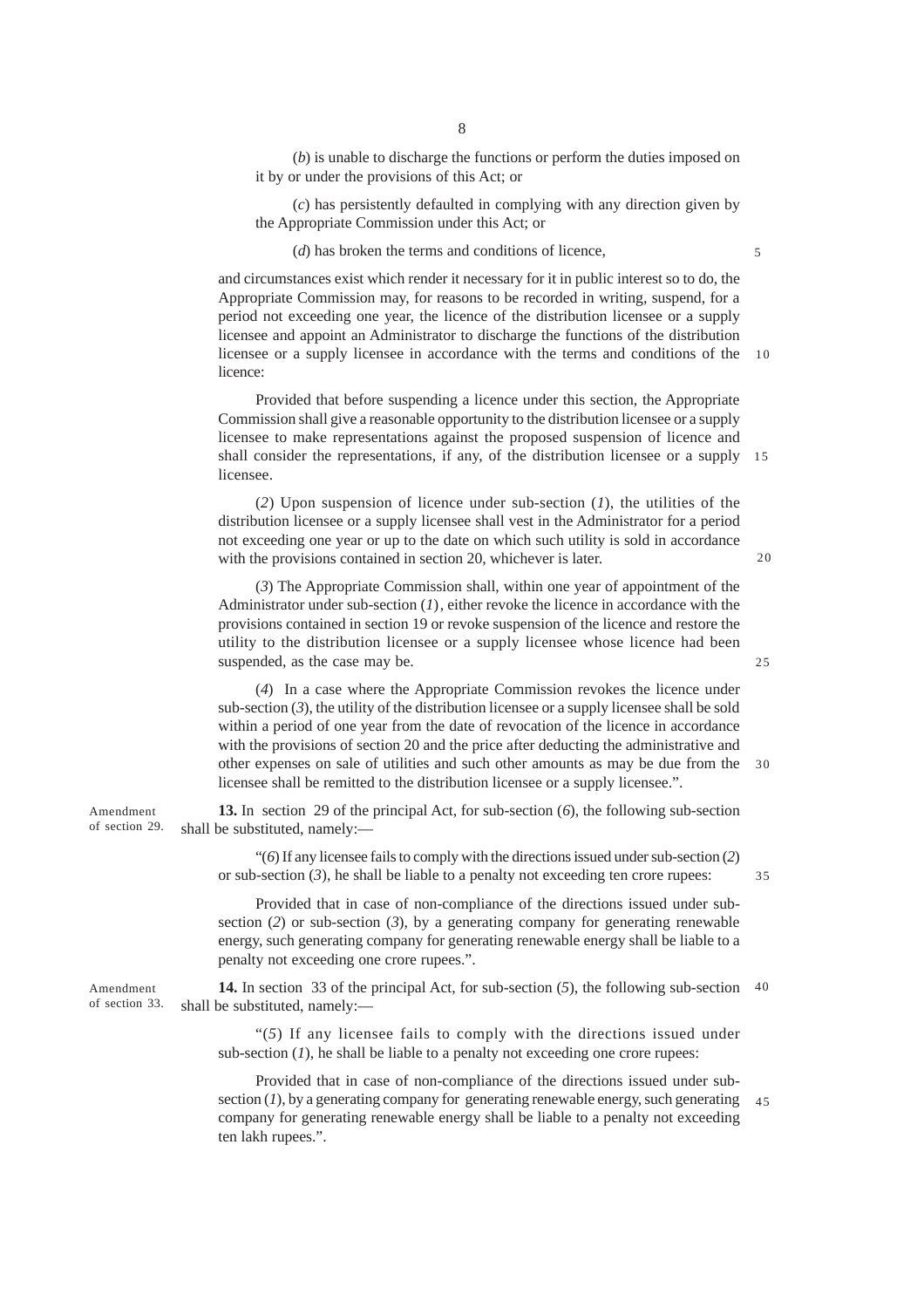**15.** For section 34 of the principal Act, the following section shall be substituted, namely:— "34. Every licensee or generating company, person owning and maintaining dedicated transmission lines and any other person whose system is connected to the grid shall comply with such technical standards of operation and maintenance of transmission lines, in accordance with the Grid Standards, as may be specified by the Authority.". **16.** In section 37 of the principal Act, after the words "necessary for'', the words ''grid security and safety and for'' shall be inserted. **17.** In section 38 of the principal Act, in sub-section (*2*), in clause (*d*), for sub-clause (*ii*), the following sub-clause shall be substituted, namely:— "(*ii*) any consumer as and when such open access is provided by the State Commission under sub-section (*2*) of section 42, on payment of the transmission charges, as may be specified by the Central Commission and surcharge if any determined by the Appropriate Commission of the State in which the premises of the consumer is located:". **18.** In section 39 of the principal Act, in sub-section (*2*), in clause (*d*), in sub-clause  $(ii)$ ,— (*a*) for the words "as may be specified by the State Commission", the words "if any determined by the Appropriate Commission of the State" shall be substituted; (*b*) in the second proviso, for the words "State Commission", the words ''Appropriate Commission" shall be substituted; (*c*) in third proviso, for the words "State Commission", the words ''Appropriate Commission" shall be substituted. **19.** In section 40 of the principal Act, in clause (*c*), in sub-clause (*ii*), for the words "as may be specified by the State Commission", the words "as may be specified by the Appropriate Commission of the State in which the premises of the consumer is located" shall be substituted. Substitution of new section for section 34. Grid Standards. Amendment of section 37. Amendment of section 38. Amendment of section 40. Amendment of section 39.

9

**20.** For section 42 of the principal Act, the following section shall be substituted, namely:— 30

"42. (*1*) It shall be the duty of a distribution licensee to—

(*a*) develop and maintain an efficient, co-ordinated and economical distribution system in his area of distribution and to enable supply electricity in accordance with the provisions contained in this Act;

Substitution of new section for section 42. Duties of distribution licensee and open access.

(*b*) provide non-discriminatory open access to its distribution system as specified by the Appropriate Commission;

(*c*) perform such other functions, not inconsistent with the Act as may be specified by the Appropriate Commission.

(*2*) The State Commission shall introduce open access for use of distribution system in such phases and subject to such conditions, (including the cross subsidies, and other operational constraints) as may be specified within one year of the appointed date by it and in specifying the extent of open access in successive phases and in determining the charges for wheeling, it shall have due regard to all relevant factors including such cross subsidies, and other operational constraints.

(*3*) The open access shall be allowed on payment of a surcharge which shall be in addition to the wheeling and other charges payable to the distribution licensee, as compensatory charges determined by the State Commission to meet the requirement of cross subsidy in the area of supply:

35

40

45

20

25

15

10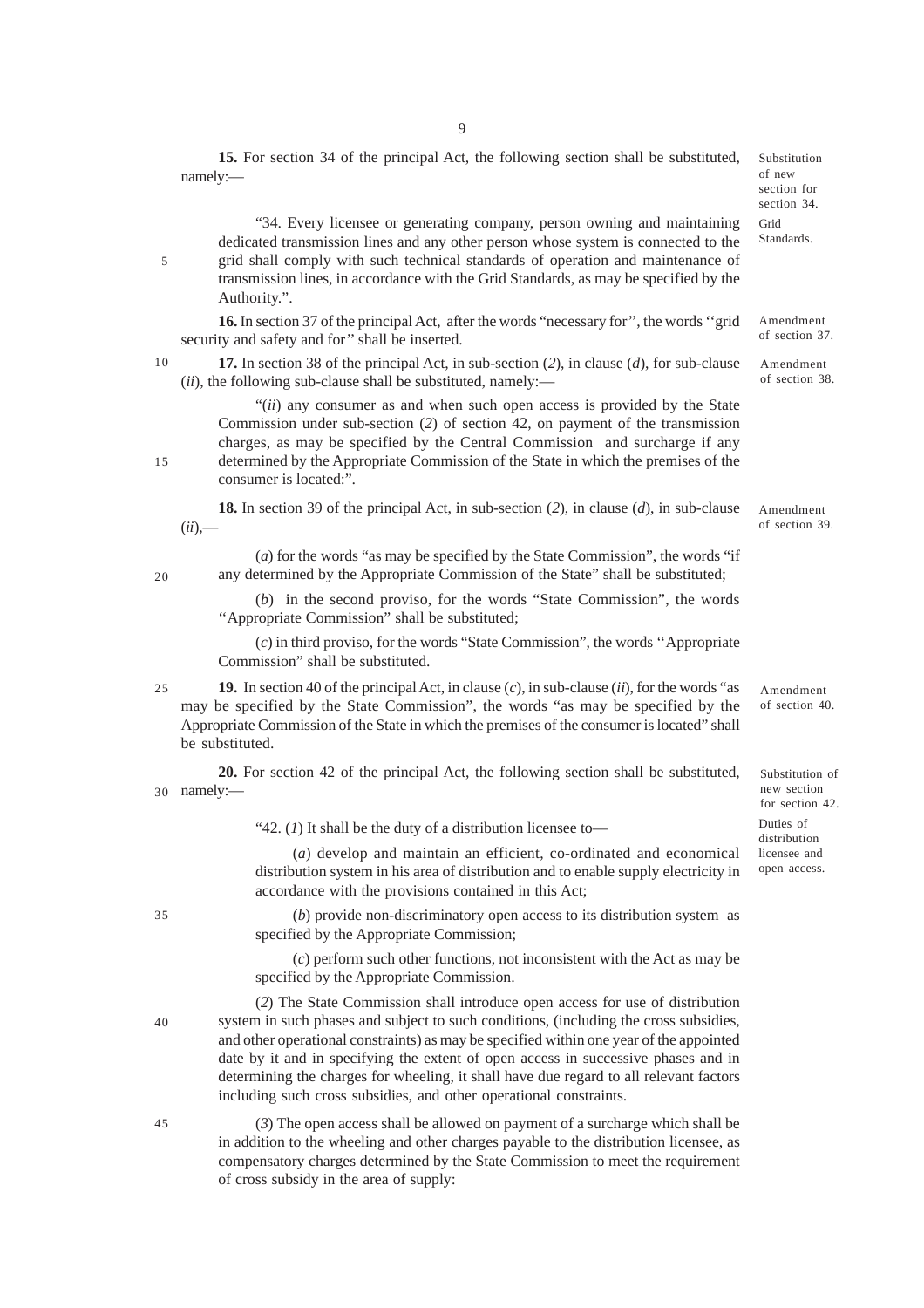Provided that the surcharge and cross subsidies referred to sub-section (*2*) and sub-section  $(3)$  shall be progressively reduced in the manner as may be specified by the State Commission:

Provided further that such surcharge shall not be leviable in case open access is provided to a person who has established a captive generating plant for carrying the 5 electricity to the destination of his own use.

(*4*) The open access consumers procuring electricity from renewable energy sources shall not be required to pay the surcharge for open access for such period as may be prescribed by the Central Government.

(*5*) Notwithstanding anything contained in this section, the open access consumer shall not switch over to any other supplier except by giving the notice of minimum time period as may be specified by the Appropriate Commission.". 10

**21.** For section 43 of the principal Act, the following section shall be substituted, namely:—

"43. (*1*) Save as otherwise provided in this Act, every distribution licensee, shall, 15 on an application by the owner or occupier of any premises in the area of distribution, give connection to such premises to enable supply of electricity, within fifteen days after receipt of the application requiring such supply:

Provided that where such connectivity to the premises requires extension of distribution mains, or commissioning of new sub-stations, the distribution licensee shall give connection to enable supply of electricity to such premises immediately after such extension or commissioning or within such period as may be specified by the Appropriate Commission: 20

Provided further that in case of a village or hamlet or area wherein no provision for supply of electricity exists, the Appropriate Commission may extend the said period 25 as it may consider necessary for electrification of such village or hamlet or area.

*Explanation*.—For the purposes of this sub-section, the expression "application" means the application complete in all respects in the appropriate form, as required by the distribution licensee, along with documents showing payment of necessary charges and other compliances.

30

 $\overline{45}$ 

40

(*2*) It shall be the duty of every distribution licensee to provide, if required, electric plant or electric line for connectivity and enabling electric supply to the premises specified in sub-section (*1*).

(*3*) If a distribution licensee fails to give connection to the premises in the area of distribution within a period specified in sub-section (*1*), he shall be liable to a penalty which may extend to one thousand rupees for each day of default.'. 35

**22.** In section 44 of the principal Act, for the words "licensee to give supply", the words "licensee to distribute electricity" shall be substituted.

**23.** For section 45 of the principal Act, the following section shall be substituted,

"45. (*1*) Subject to the provisions of this section, the prices to be charged by a distribution licensee for the distribution of electricity by him in pursuance of section 43 shall be in accordance with such tariffs determined by the Appropriate Commission and such charges authorised by the Appropriate Commission or otherwise fixed from time-to-time and conditions of his licence.

(*2*) Subject to the provisions of section 62, in determining charges under this section a distribution licensee shall not show undue preference to any person or class of persons or discrimination against any person or class of persons.

Substitution of new section for section 43.

Duty to connect on request.

Amendment of section 44.

new section for namely:-Substitution of section 45. Power to recover charges.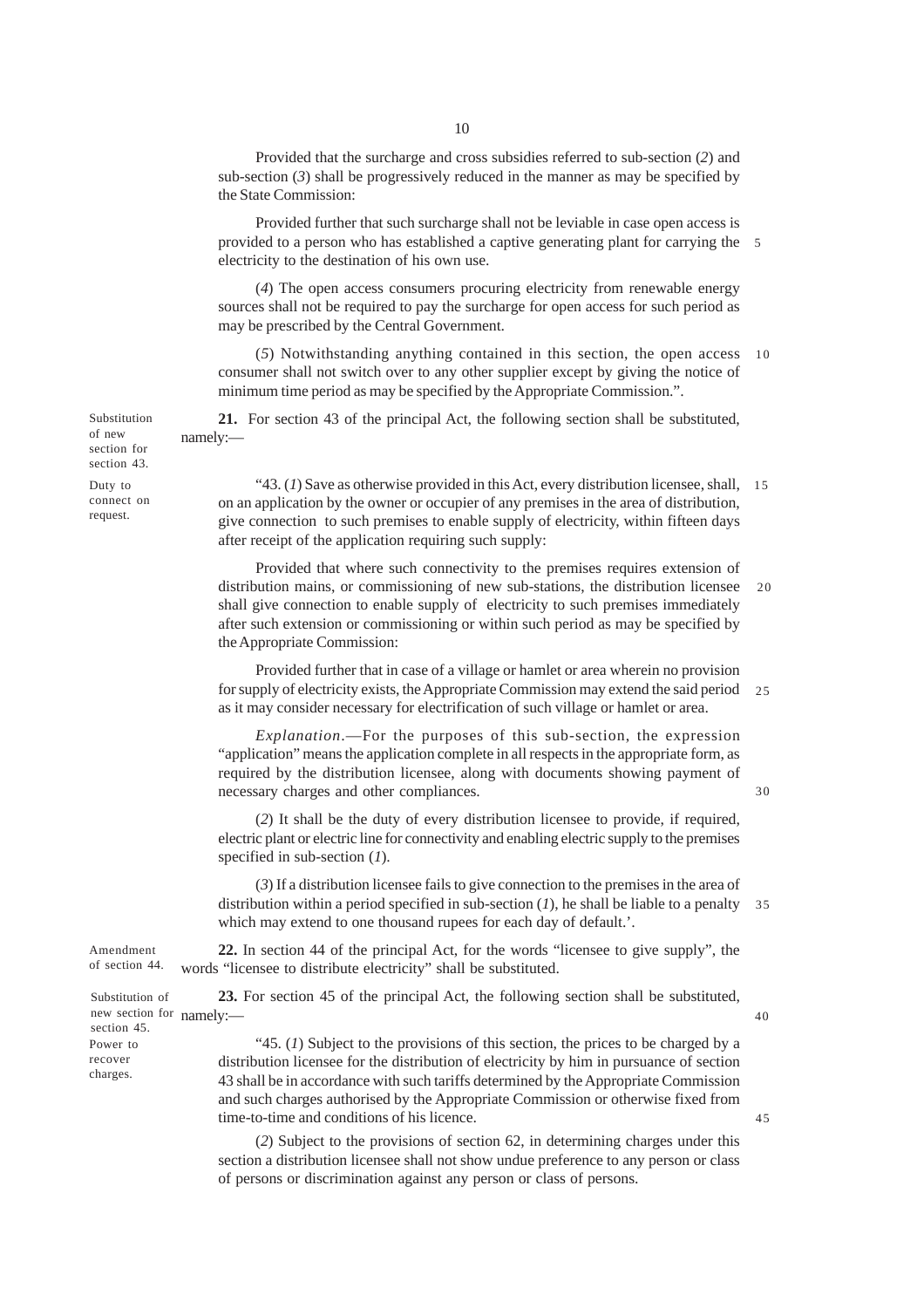**24.** After section 45 of the principle Act, the following section shall be inserted, namely:—

''45A. The Appropriate Government may, in consultation with the Appropriate Commission and the concerned authorities, prescribe the manner of collection and realisation of any dues under the relevant laws for the time being in force in the State along with the electricity dues.''.

**25.** In section 46 of the principal Act,—

(*i*) for the words "requiring a supply of electricity", the words "requiring connectivity to the distribution system" shall be substituted;

(*ii*) for the words "giving and supply", the words "giving and maintaining the connection for enabling supply of electricity" shall be substituted.

**26.** In section 47 of the principal Act,—

Amendment of section 47.

Amendment of section 48.

Substitution of new section for section 49. Agreements with respect to supply or purchase of electricity.

Amendment of section 46.

Insertion of new section 45A.

Collection and realisation of other dues along with electricity dues.

 $(i)$  for sub-section  $(I)$ , the following sub-section shall be substituted, namely:—

"(*1*) Subject to the provisions of this section, a distribution licensee in the area of distribution may require any person, who requires connectivity to the distribution system in pursuance of section 51A, to give him reasonable security, as may be determined by regulations, for the payment to him of all monies which may become due to him—

(*a*) in respect of the electricity distributed to such person; or

(*b*) where any electric line or electrical plant or electric meter is to be provided for distributing electricity to such person, in respect of the provision of such line or plant or meter,

and if that person fails to give such security, the distribution licensee may, if he thinks fit, refuse to distribute electricity or to provide the line or plant or meter for the period during which the failure continues.";

(*ii*) in sub-section (*2*), for the words "supply of electricity", the words "distribution of electricity" shall be substituted;

(*iii*) in sub-section (*3*), for the words "supply of electricity", the words "distribution of electricity" shall be substituted.

**27.** In section 48 of the principal Act,— 30

> (*i*) in the opening portion, for the words "supply of electricity", the words "distribution of electricity" shall be substituted;

> (*ii*) in clause (*b*), for the word "supplied" occurring at the end, the word "distributed" shall be substituted.

**28.** For section 49 of the principal Act, the following section shall be substituted, namely:— 35

> "49. (*1*) With effect from the commencement of the Electricity (Amendment ) Act, 2014, all consumers having a connected load of 1 MegaWatt and above with the power system, may procure at their option electricity through open access under bilateral arrangement from any generating company, trading licensee, or from any other source.

> (*2*) Notwithstanding anything contained in clause (*d*) of sub-section (*1*) of section 62, the consumers mentioned in sub-section (*1*), may enter into an agreement with any person for supply or purchase of electricity on such terms and conditions (including tariff) as may be agreed upon by them.".

 $40$ 

5

10

15

20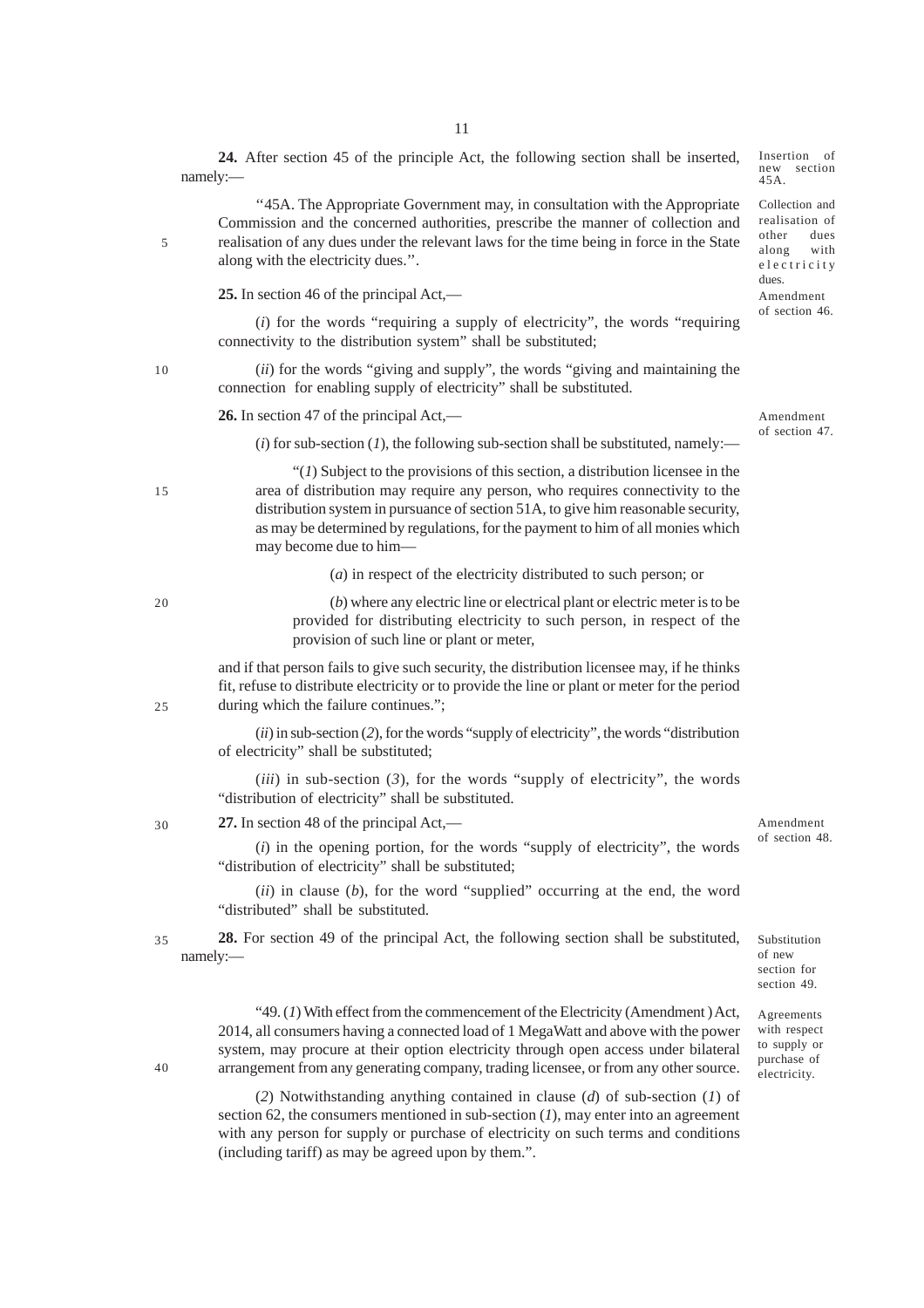Substitution of new section for section 50.

The Electricity Distribution Code.

Insertion of new Part VIA and sections 51A to 51G.

Duties of supply licensee.

Duty to supply on request.

**29.** For section 50 of the principal Act, the following section shall be substituted, namely:—

"50. The State Commission shall specify an Electricity Distribution Code to provide for recovery of electricity charges, intervals for billing of electricity charges, disconnection of connectivity of electricity for non-payment thereof, restoration of supply of electricity, measures for preventing tampering, distress or damage to electrical plant or electrical line or meter, entry of distribution licensee or any person acting on his behalf for disconnecting connection and removing the meter, entry for replacing, altering or maintaining electric lines or electrical plants or meter and such other matters.". 5

**30.** After Part VI of the principal Act, the following Part and sections shall be inserted, 10 namely:—

### 'PART VI A

#### SUPPLY OF ELECTRICITY

51A. (*1*) It shall be the duty of the supply licensees to supply electricity in the concerned area of supply in accordance with the provisions of the Act:

15

Provided that till the transfer of the obligation to supply to the incumbent supply licensee, the existing distribution licensee shall have the obligations to continue to supply electricity in the area of supply in accordance with the provisions of the Act with the same rights, privileges and duties of the supply licensee.

(*2*) The Appropriate State Government shall, within a period of one year from the commencement of the Electricity (Amendment) Act, 2014 or within such period as the Appropriate State Government may decide in consultation with the Central Government, provide for separation of distribution and supply of electricity and for such purpose issue appropriate transfer scheme and vest the supply functions in the incumbent supply licensee and the existing power purchase agreements and procurement arrangement in the intermediary company respectively as per the provision of section 131. 20 25

51B. (*1*) The supply licensee as selected by the Consumer shall, on an application of the owner or occupier of any premises within fifteen days of the connection being given to the premises by the distribution licensee in terms of section 43 commence supply of electricity as required by the person: 30

Provided that a supply licensee other than the incumbent supply licensee shall have the duty to supply electricity progressively based on the load factor of the consumers as specified by the Central Government.

(*2*) Save as otherwise provided in this Act, any consumer in the area of supply shall, in such manner as may be prescribed by the Central Government; have the option to choose any of the supply licensees for supply of electricity to the premises owned or occupied by him. 35

*Explanation*.—For the purposes of this sub-section, "application" means the application complete in all respects in the appropriate form, as required by the supply licensee, along with documents showing payment of necessary charges and other compliances: 40

Provided that the provider of last resort shall have the obligation to supply electricity to the consumers in the area of supply in case the supply licensee chosen by the consumer ceases to be a supply licensee or otherwise his supply licence is 45 suspended for any reason whatsoever.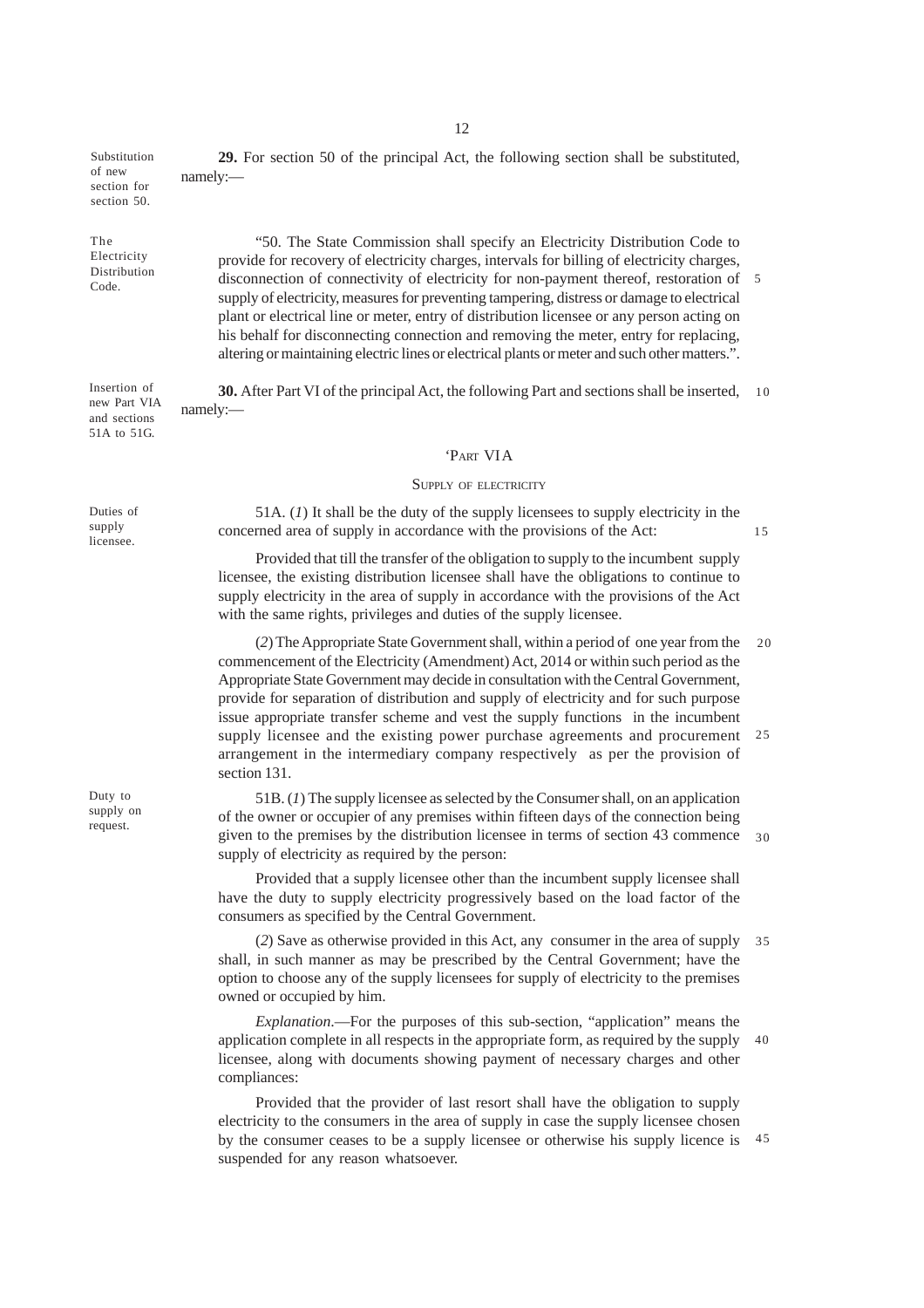(*3*) It shall be the duty of every supply licensee to arrange for the purchase of electricity including by procurement of electricity from the intermediary company with the objective of providing reliable and uninterrupted electricity supply.

(*4*) If a supply licensee fails to give supply of electricity within a period as mentioned in sub-section (*1*), he shall be liable to a penalty which may extend to one thousand rupees for each day of default.

51C. Nothing contained in section 51B, shall be taken as requiring a supply licensee to give supply of electricity to any premises in its area of supply, if he is prevented from so doing by cyclone, floods, storms or other occurrences beyond his control.

51D. (*1*) Subject to the provisions of this section, the prices to be charged by a supply licensee for the supply of electricity by him in pursuance of section 51B shall be in accordance with such tariffs fixed from time-to-time and conditions of his licence.

(*2*) The charges for electricity supplied by a supply licensee in the area of supply shall be—

> (*a*) fixed in accordance with the methods and the principles as may be specified by the concerned State Commission;

> (*b*) published in such manner so as to give adequate publicity for such charges and prices.

(*3*) The charges for electricity supplied by a supply licensee in the area of supply may include a fixed charge in addition to the charge for the actual electricity supplied.

(*4*) Subject to the provisions of section 62, in fixing charges under this section a supply licensee shall not show undue preference to any person or class of persons or discrimination against any person or class of persons.

(*5*) The charges fixed by a supply licensee shall be market determined:

Provided that the Appropriate Commission shall determine a ceiling charge based on the normative costs and standards of performance, subject to sub-section (*3*) and sub-section (*4*) of section 62:

Provided further that the supply licensee shall not charge any amount higher than the ceiling charge as applicable to all consumers in a category.

(*6*) Notwithstanding anything contained in this Act the supply licensee may, with the prior approval of the Appropriate Commission, charge any amount higher than the ceiling charge as may be mutually agreed with any consumer.

51E. (*1*) Subject to the provisions of this section, a supply licensee may require any person, who requires a supply of electricity in pursuance of section 51B, to give him reasonable security, as may be determined by regulations, for the payment to him of all monies which may become due to him in respect of the electricity supplied to such person; and if that person fails to give such security, the supply licensee in the area of supply may, if he thinks fit, refuse to give the supply of electricity for the period during which the failure continues.

(*2*) Where any person has not given such security as is mentioned in sub-section  $(1)$  or the security given by any person has become invalid or insufficient, the supply licensee may, by notice, require that person, within thirty days after the service of the notice, to give him reasonable security for the payment of all monies which may become due to him in respect of the supply of electricity.

(*3*) If the person referred to in sub-section (*2*) fails to give such security, the supply licensee may, if he thinks fit, discontinue the supply of electricity for the period during which the failure continues.

Power to require security.

Exceptions from duty to supply electricity.

Power to recover charges.

20

5

10

15

25

30

40

35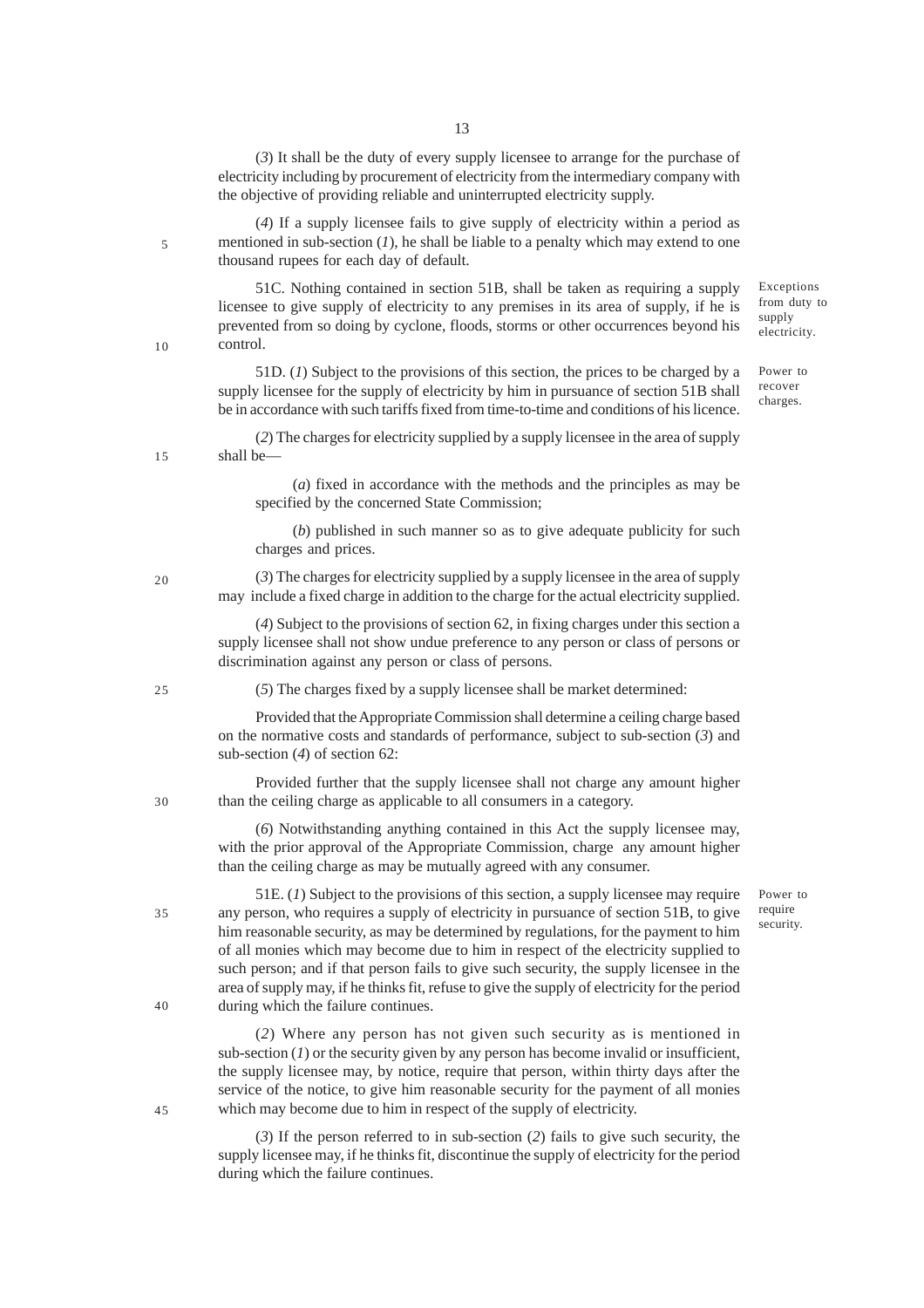(*4*) The supply licensee shall pay interest with reference to the bank rate, as may be specified by the State Commission, on the security referred to in sub-section (*1*), and refund such security on the request of the person who gave such security.

(*5*) A supply licensee shall not be entitled to require security in pursuance of 5 clause (*a*) of sub-section (*1*) if the person requiring the supply is prepared to take the supply through a pre-payment meter.

51F. A supply licensee may require any person who requires a supply of electricity in pursuance of section 51B to accept—

(*a*) any restrictions which may be imposed for the purpose of enabling the supply licensee to comply with the regulations made under section 53; 10

(*b*) any terms restricting any liability of the supply licensee for economic loss resulting from negligence of the person to whom the electricity is supplied.

51G. The State Commission shall specify an Electricity Supply Code to provide for recovery of electricity charges, intervals for billing of electricity charges, disconnection of supply of electricity for non-payment thereof, assessment for unauthorised use and theft of electricity, restoration of supply of electricity and such other matters.'. 15

**31.** After Part VIA of the principal Act, as so inserted, the following Part and section shall be inserted, namely:—

20

#### "PART VIB

OTHER PROVISIONS RELATING TO DISTRIBUTION AND SUPPLY OF ELECTRICITY

51H. (*1*) Every distribution licensee or supply licensee, as the case may be having the obligation to supply in the area of supply, shall, within six months from the appointed date or date of grant of licence, whichever is earlier, establish a forum for 25 redressal of grievances of the consumers in accordance with the guidelines as may be specified by the State Commission.

(*2*) Any consumer, who is aggrieved by non-redressal of his grievances under sub-section  $(I)$ , may make a representation for the redressal of his grievance to an authority to be known as Ombudsman to be appointed or designated by the State 30 Commission.

(*3*) The Ombudsman shall settle the grievance of the consumer within such time and in such manner as may be specified by the State Commission.

(*4*) The provisions of sub-sections (*1*), (*2*) and (*3*) shall be without prejudice to right which the consumer may have apart from the rights conferred upon him by the 35 those sub-sections.".

**32.** In section 54 of the principal Act, in sub-section (*1*), in the proviso, after the words of section 54. and figures "the Railways Act, 1989", the words, brackets and figures "or metro railway 24 of 1989. under the Metro Railways (Operation and Maintenance) Act, 2002" shall be inserted. Amendment

**33.** In section 55 of the principal Act, in sub-section (*2*), the following proviso shall be inserted, namely:— Amendment of section 55. 40

> "Provided that smart meters, as specified by the Authority, shall be installed at each stage for proper accounting and measurement for the purpose of metering and consumption from the point of generation up to such consumers who consume more than the quantity of electricity in a month as prescribed by the Central 45 Government.".

Additional terms of supply.

The electricity supply code.

Insertion of new Part VIB and section 51H.

Consumer grievances redressal.

60 of 2002.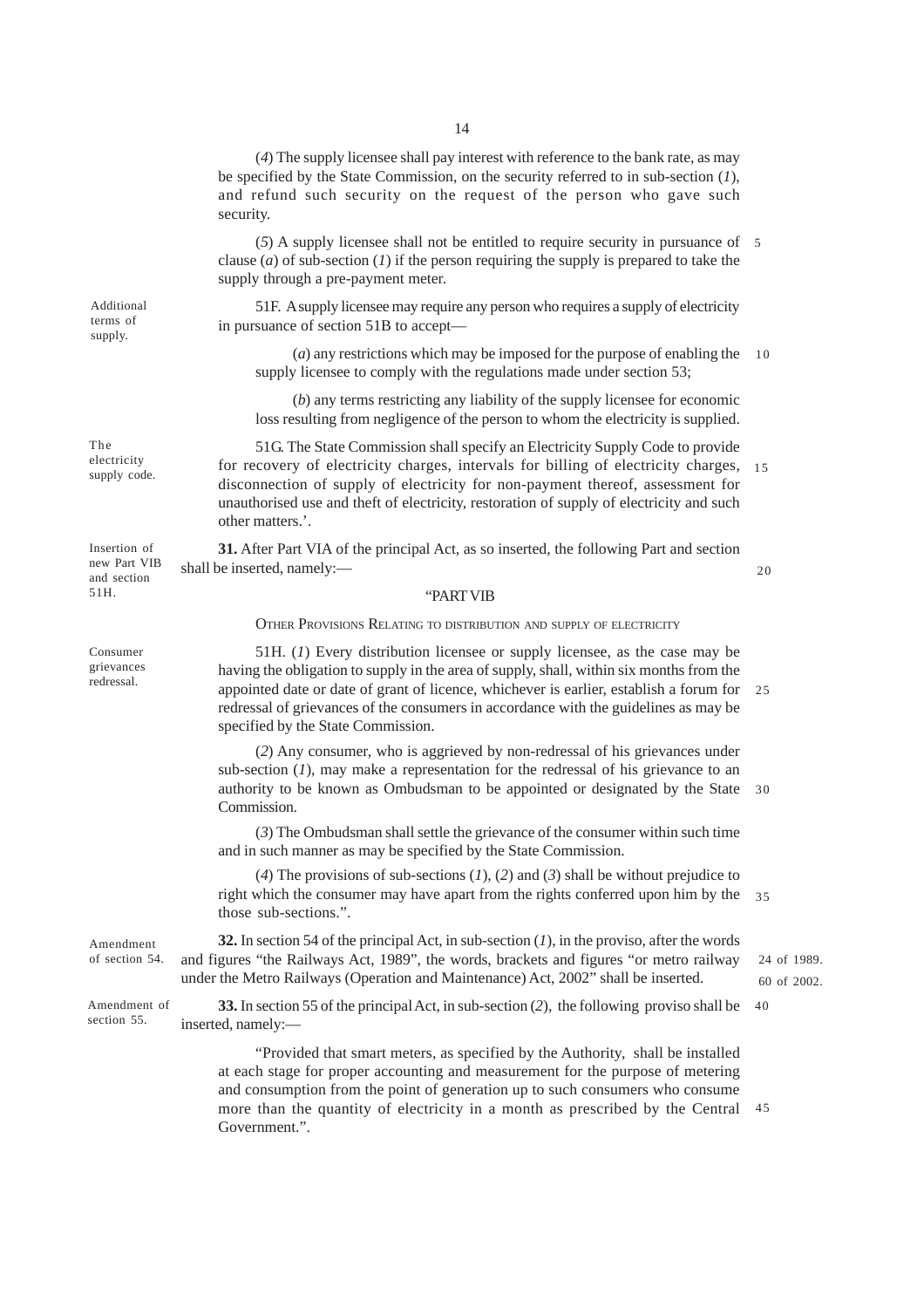**35.** After section 59 of the principal Act, the following section shall be inserted, namely:— ''59A. In case any complaint is filed before the Appropriate Government and if the Appropriate Government is satisfied that any licens ee has not discharged any of the functions assigned to him by the Act, including the standards of performance specified by the Appropriate Commission, the Appropriate Government may recommend for the revocation of licence of the said licensee.''. **36.** Section 61 of the principal Act shall be numbered as sub-section (*1*) thereof and,— (*a*) in sub-section (*1*) as so numbered—  $(i)$  for clause  $(d)$ , the following clause shall be substituted, namely:— "(*d*) safeguarding of consumers' interest and at the same time, recovery of the cost of electricity by the licensees without any revenue deficit in the context of the tariff determined under section 62: Provided that the revenue deficit, if any, prior to the commencement of the Electricity (Amendment) Act, 2014, shall be recovered in such manner as may be prescribed by the Appropriate Government."; (*ii*) for clause (*h*), the following clause shall be substituted, namely:— "(*h*) the promotion of co-generation and generation of electricity from renewable sources of energy and hydro power."; (*iii*) in clause (*i*), the words ''and tariff policy'' shall be omitted. (*b*) after sub-section (*1*) as so numbered the following sub-section shall be inserted, namely:— "(*2*) Notwithstanding anything contained in this Act, the provisions of Tariff Policy shall be followed by the Appropriate Commission for the purpose of Tariff determination.". **37.** For section 62 of the principal Act, the following section shall be substituted, namely:— "62. (*1*) The Appropriate Commission shall determine the tariff in accordance with the provisions of this Act for— (*a*) supply of electricity by a generating company to a supply licensee including supply of electricity under a back to back arrangement involving an intermediary company, electricity trader or any other licensee: Provided that the Appropriate Commission may, in case of shortage of supply of electricity, fix the minimum and maximum ceiling of tariff for sale or purchase of electricity in pursuance of an agreement, entered into between a generating company and a licensee or between licensees, for a period not exceeding one year to ensure reasonable prices of electricity: Provided further that there shall be no such determination of tariff by the Appropriate Commission under this clause (*a*) to the extent the Central Government specifies that the procurement of electricity from the sources identified for the purpose by the supply licensee shall be done Insertion of 59A. Substitution of new section for section 62. Determination of tariff. Recommen-10 15 20 25 30 35 40 45

> (*b*) purchase of electricity by the supply licensee from the intermediary company;

only by competitive bidding as per section 63;

15

shall be inserted, namely:—

pre-paid by the consumer.".

**34.** In section 56 of the principal Act, after sub-section (*1*), the following sub-section

"(*1A*) Nothing contained in this section shall require the supply licensee to disconnect electricity in case of prepayment meter in excess of the quantum of electricity Amendment of section 56.

new section

dation of Appropriate Government for revocation of licence.

Amendment of section 61.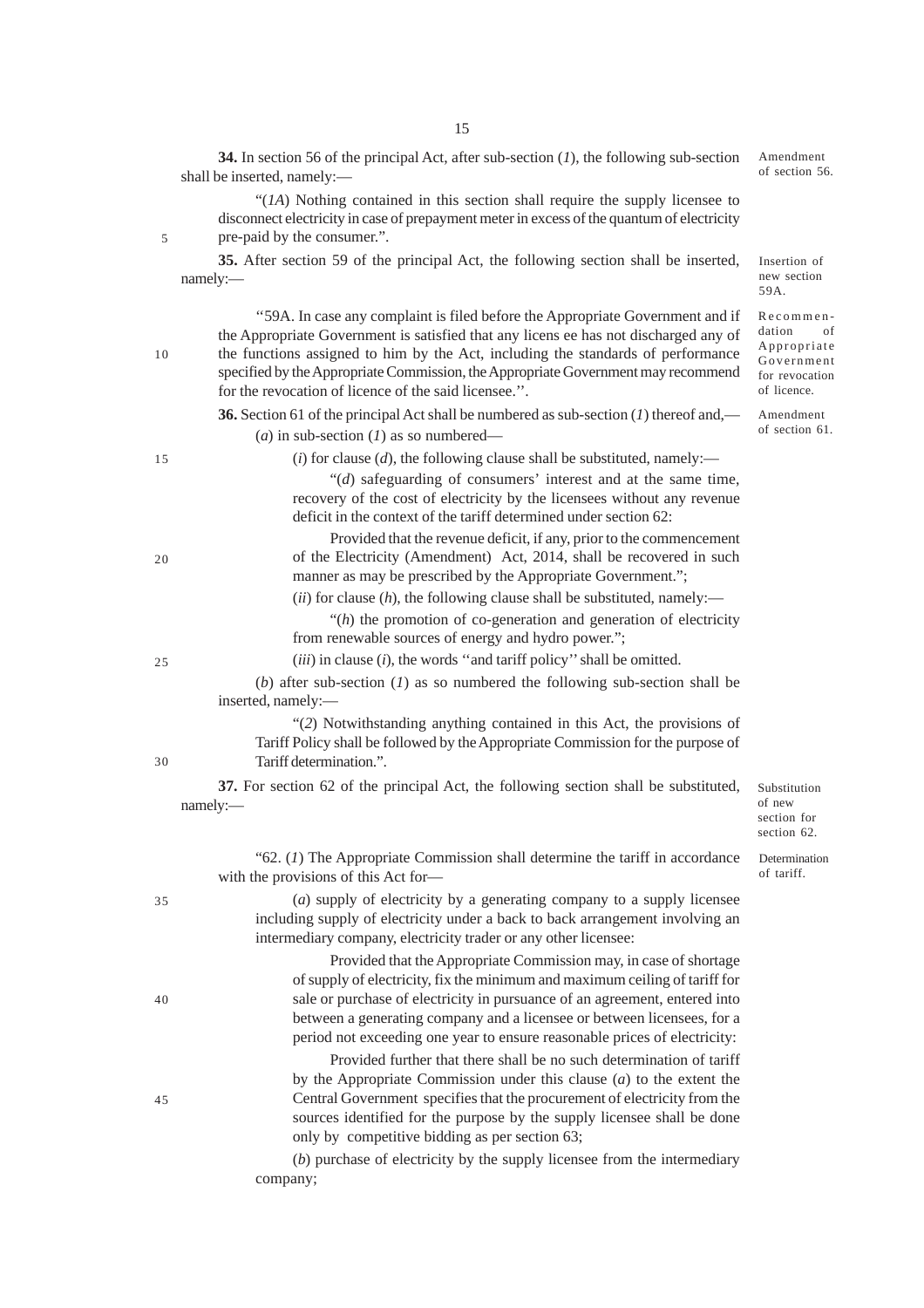(*c*) transmission of electricity;

(*d*) wheeling of electricity;

(*e*) retail sale of electricity:

Provided that the tariff determined for retail sale of electricity shall be the ceiling tariff for the respective categories of consumers, the supply licensee shall be entitled to charge any consumer category at an amount lesser than the ceiling tariff, subject to sub-section (*3*) and also, without in any way affecting the obligation of a supply licensee to pay the intermediary company, the transmission licensee, the distribution licensee and generating company, as the case may be. 5

(*2*) The tariff determined by the Appropriate Commission for a licensee shall provide for recovery of all prudent costs of the licensee approved by the Appropriate Commission in the monthly bills during the tariff period through an appropriate price adjustment formula including wherever applicable the fuel, power purchase and procurement price surcharge formula as may be specified in the Tariff Policy.

(*3*) The Appropriate Commission may require a licensee or a generating company to furnish separate details, as may be specified in respect of generation, transmission, distribution and supply for determination of tariff.

(*4*) The Appropriate Commission shall not, while determining the tariff under this Act, show undue preference to any consumer of electricity but may differentiate according to the consumer's load factor, power factor, voltage, total consumption of electricity during any specified period or the time at which the supply is required or the geographical position of any area, the nature of supply and the purpose for which the supply is required.

(*5*) No tariff or part of any tariff may ordinarily be amended, more frequently than 25 once in any financial year, except in respect of fuel and power purchase price adjustment which shall be permitted under the terms of the fuel and power purchase price adjustment formula as may be specified by the Appropriate Commission.

(*6*) The Commission may require a licensee or a generating company to comply with such procedure as may be specified for calculating the expected revenues from 30 the tariff and charges which he or it is permitted to recover.

(*7*) If any licensee or a generating company recovers a price or charge exceeding the tariff determined under this section, the excess amount shall be recoverable by the person who has paid such price or charge along with interest equivalent to the bank rate without prejudice to any other liability incurred by the licensee.".

35

Amendment of section 64. **38.** In section 64 of the principal Act,—

 $(i)$  after sub-section  $(I)$ , the following sub-sections shall be inserted, namely:—

"(*1A*) If the application is not filed in time the Appropriate Commission shall, not later than thirty days of the last date specified for such filing, on its own initiate proceedings for determination of tariff and call for such information, 40details and document as the Appropriate Commission may require for such determination.

(*1B)* The Appropriate Commission may draw adverse inference against the generating company or licensee for the failure to provide any information, details and document required to be filed before the Appropriate Commission.".  $\overline{45}$ 

(*ii*) in sub-section (*3*), in the opening portion, for the words "one hundred and twenty days from receipt of an application", the words "ninety days from receipt of application or initiation of proceedings, as the case may be," shall be substituted.

10

15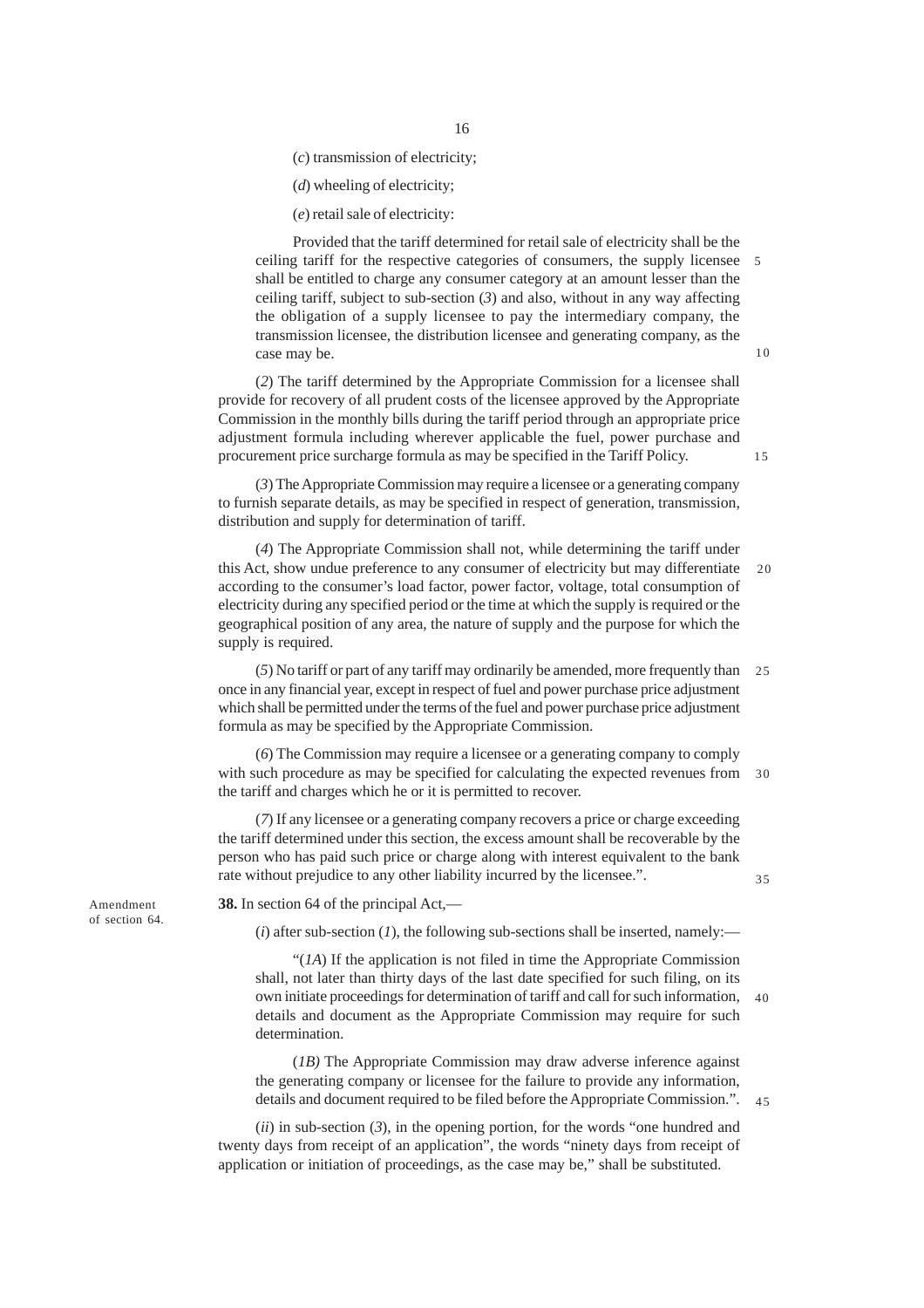17

**39.** For section 66 of the principal Act, the following section shall be substituted, namely:—

Development Substitution of new section for section 66.

of market.

"66. The Appropriate Commission shall endeavour to promote the development of a market (including trading and forward and futures contract) in power and a market for encouraging energy efficiency in power in such manner as may be specified and shall be guided by the National Electricity Policy, referred to in section 3, and other directions issued by the Central Government in the public interest from time to time.".

**40.** In section 67 of the principal Act, in sub-section (*1*), for the words "supply or transmission", the words "distribution or transmission" shall be substituted.

**41.** In section 68 of the principal Act,—

5

10

15

20

25

30

35

(*i*) in sub-section (*1*), after the word, brackets and figure "sub-section (*2*)", the words and figures "of section 67" shall be inserted;

(*ii*) in sub-section (*5*), after the words "application of the licensee", the words "or the generating company" shall be substituted;

(*iii*) in sub-section (*6*), and before the *Explanation*, after the words "from the licensee", the words "or the generating company" shall be inserted.

**42.** After section 69 of the principal Act, the following section shall be inserted, namely:—

"69A.Whenever any person is carrying out any activity within the area of any transmission or distribution licensee or within the area of any other person operating and maintaining any system for conveyance of electricity and such activity is likely to have any implication on the transmission system or distributions system of such licensee or of such other person, such person shall obtain the prior consent of such licensee or such other person, as the case may be, in such manner as may be specified by the Appropriate Commission.".

**43.** For section 70 of the principal Act, the following section shall be substituted, namely:—

"70. (*1*) There shall be a body constituted by the Central Government to be called the Central Electricity Authority to exercise such functions and perform such duties as are assigned to it under this Act.

(*2*) The Central Electricity Authority, established under section 3 of the Electricity (Supply) Act, 1948 and functioning as such immediately before the date of commencement of the Electricity (Amendment) Act, 2014, shall be deemed to be the Central Electricity Authority for the purposes of this Act and the Chairperson, Members, Secretary and other officers and employees thereof shall be deemed to have been appointed under this Act and they shall continue to hold office on the same terms and conditions on which they were appointed under the Electricity (Supply) Act, 1948.

(*3*) The Authority shall consist of not more than fourteen Members (including its Chairperson) of whom not more than eight shall be full-time Members to be appointed by the Central Government.

(*4*) (*a*) The Central Government may appoint the Chairperson and Members of the Authority from amongst persons of ability, integrity and standing who have knowledge of, and adequate experience and capacity in, dealing with problems relating to engineering, finance, commerce, economics or industrial matters, and at least one Member shall be appointed from each of the following categories, namely:—

(*i*) engineering with specialisation in design, construction, operation and maintenance of generating stations;

(*ii*) engineering with specialisation in transmission and supply of electricity;

Amendment of section 67.

Amendment of section 68.

Insertion of new section 69A. No objection of licensees.

Substitution of new section for section 70. Constitution, etc., of Central Electricity Authority.

40

54 of 1948.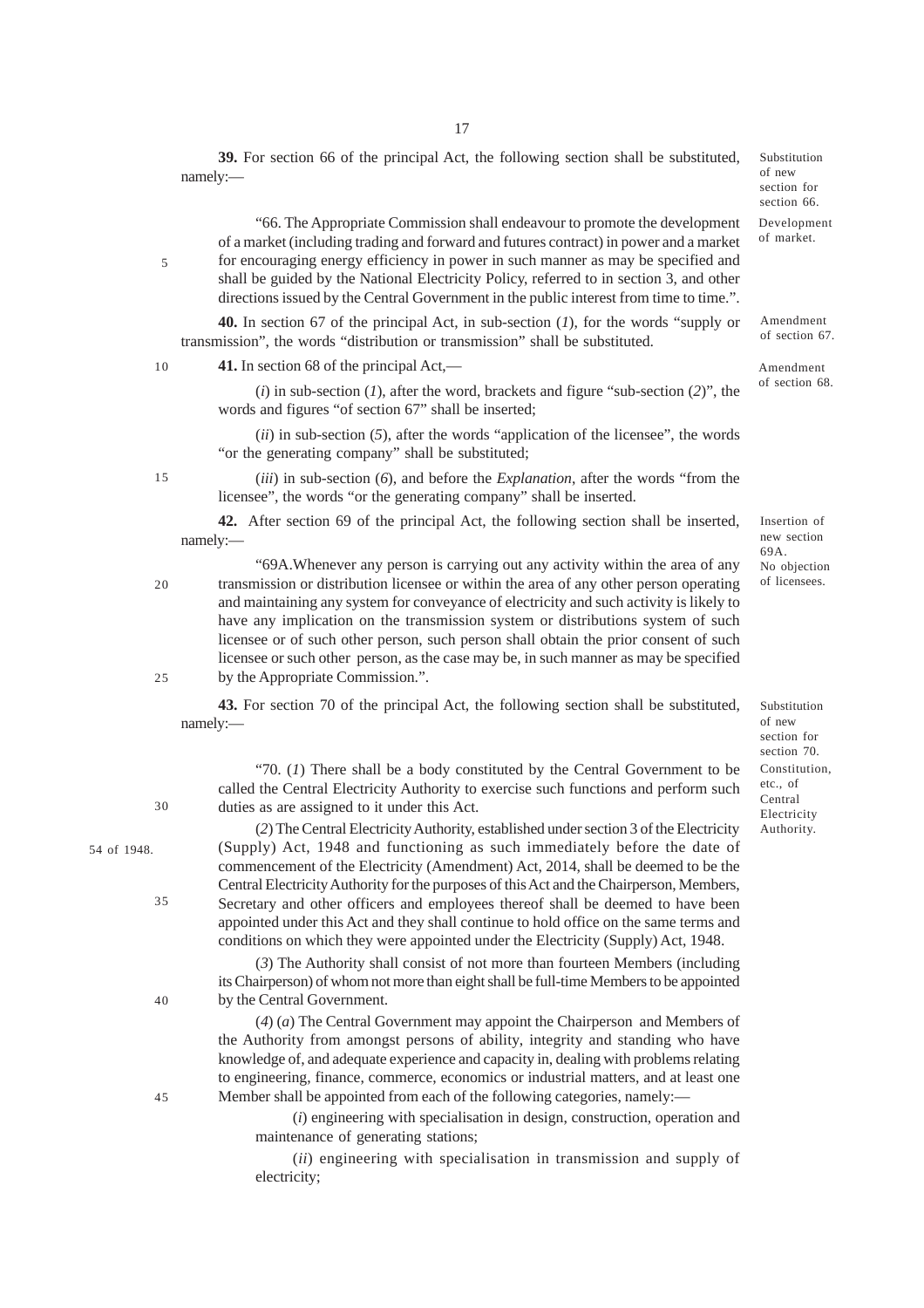(*iii*) applied research in the field of electricity;

(*iv*) applied economics, accounting, commerce or finance;

(*b*) The terms and conditions, including the eligibility and experience of the Chairperson and Members to be appointed by the Central Government shall be such as may be prescribed.

(*5*) The Chairperson shall be the Chief Executive of the Authority.

(*6*) The headquarters of the Authority shall be at Delhi.

(*7*) The Authority shall meet at the head office or any other place at such time as the Chairperson may direct, and shall observe such rules of procedure in regard to the transaction of business at its meetings (including the quorum at its meetings) as it may specify. 10

(*8*) The Chairperson, or if he is unable to attend a meeting of the Authority, any other Member nominated by the Chairperson in this behalf and in the absence of such nomination or where there is no Chairperson, any Member chosen by the Members present from among themselves shall preside at the meeting.

(*9*) All questions which come up before any meeting of the Authority shall be decided by a majority of votes of the Members present and voting, and in the event of an equality of votes, the Chairperson or the person presiding shall have the right to exercise a second or casting vote.

(*10*) All orders and decisions of the Authority shall be authenticated by the Secretary or any other officer of the Authority duly authorised by the Chairperson in this behalf.  $20$ 

(*11*) No act or proceeding of the Authority shall be questioned or shall be invalidated merely on the ground of existence of any vacancy in, or any defect in, the constitution of, the Authority.

(*12*) The Chairperson of the Authority and other full-time Members shall receive such salary and allowances as may be determined by the Central Government and other Members shall receive such allowances and fees for attending the meetings of the Authority, as may be prescribed by the Central Government.".

**44.** In section 78 of the principal Act,—

30

25

 $(a)$  for sub-section  $(I)$ , the following sub-section shall be substituted, namely:—

"(*1*) The Central Government shall, for the purposes of selecting the Members of the Appellate Tribunal and the Chairperson and Members of the Central Commission, constitute a Selection Committee consisting of–

(*a*) Chairperson of the Public Enterprises Selection Board..... 35 Chairperson, *ex officio*;

(*b*) Secretary-in-charge of the Ministry of the Central Government dealing with the Department of Consumer Affairs ………………Member, *ex officio*;

(*c*) Secretary-in-charge of the Ministry of the Central Government 40dealing with the Department of Legal Affairs—Member, *ex officio*;

(*d*) a person to be nominated by the Central Government in accordance with sub-section (*2*)……………………… Member, *ex officio*;

(*e*) a person to be nominated by the Central Government in accordance with sub-section (*3*) …………………………………… Member; 45

(*f*) Secretary-in-charge of the Ministry of the Central Government dealing with Power .....................Member, *ex officio*;

(*b*) in sub-section (*2*), for the words and figures ''the Companies Act, 1956'', the words and figures ''the Companies Act, 2013'' shall be substituted.

1 of 1956. 18 of 2013.

Amendment of section 78.

15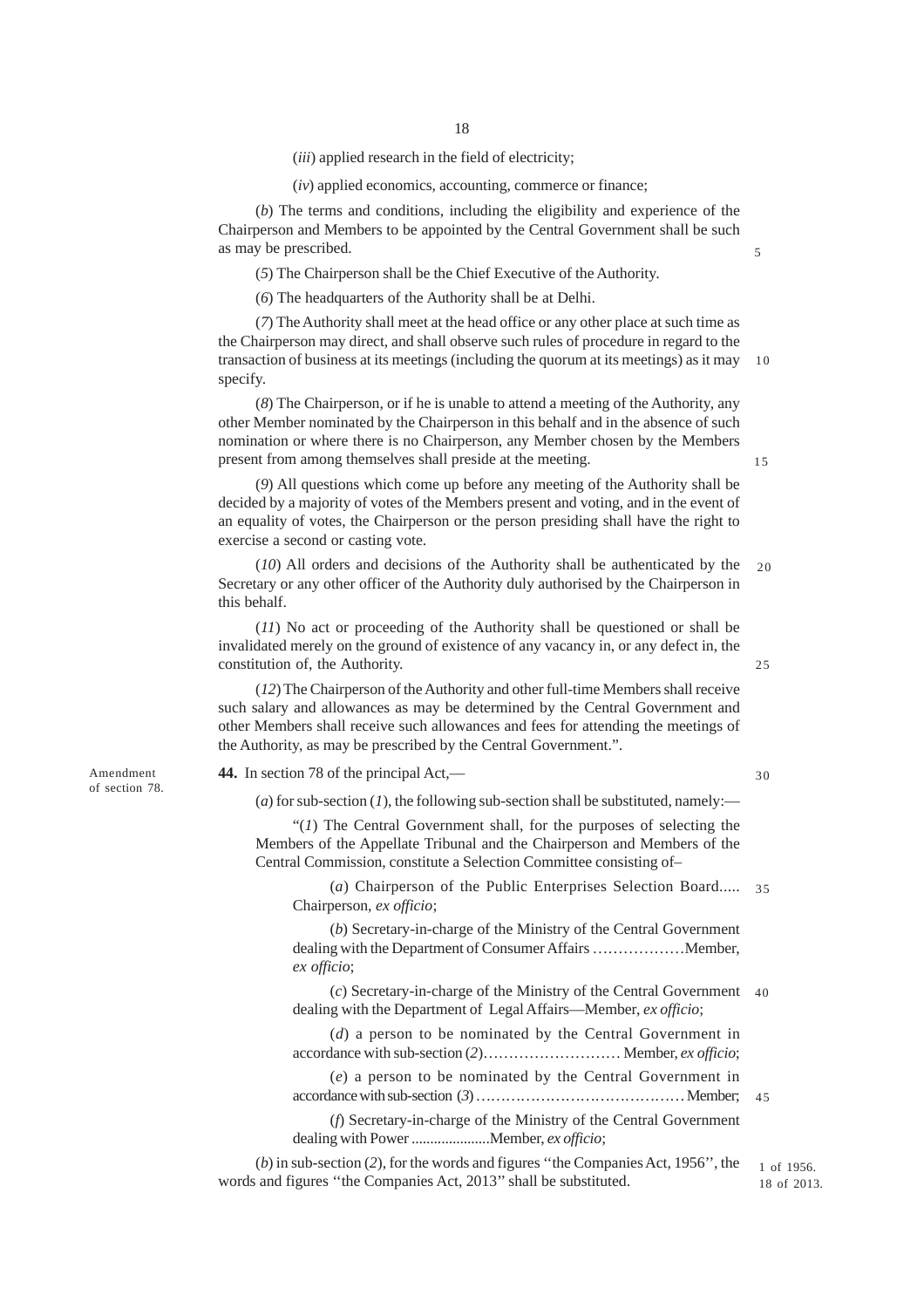|                   | <b>45.</b> In section 79 of the principal Act, in sub-section $(I)$ , for clause $(c)$ , the following<br>clause shall be substituted, namely:-                                                                                                                                                                                                                                                   | Amendment<br>of section 79. |
|-------------------|---------------------------------------------------------------------------------------------------------------------------------------------------------------------------------------------------------------------------------------------------------------------------------------------------------------------------------------------------------------------------------------------------|-----------------------------|
| 5                 | " $(c)$ to regulate the inter-State transmission of electricity including promotion<br>and development of Smart Grid, ancillary services and decentralised distributed<br>generation;".                                                                                                                                                                                                           |                             |
|                   | 46. In section 85 of the principal Act,-                                                                                                                                                                                                                                                                                                                                                          | Amendment                   |
|                   | (a) for sub-section (1), the following sub-section shall be substituted, namely:—                                                                                                                                                                                                                                                                                                                 | of section 85.              |
|                   | $\lq(1)$ The State Government shall, for the purposes of selecting the Members<br>of the State Commission, constitute a Selection Committee consisting of-                                                                                                                                                                                                                                        |                             |
| 10                | (a) a person who has been a Judge of the High CourtChairperson;                                                                                                                                                                                                                                                                                                                                   |                             |
|                   | (b) the Chief Secretary of the concerned State Member;                                                                                                                                                                                                                                                                                                                                            |                             |
|                   |                                                                                                                                                                                                                                                                                                                                                                                                   |                             |
|                   | $(d)$ the Chairperson of the Central Commission or a Member of the                                                                                                                                                                                                                                                                                                                                |                             |
|                   | Central Commission to be nominated by the Chairperson Member;                                                                                                                                                                                                                                                                                                                                     |                             |
| 15                | (e) a person to be nominated by the State Government in accordance                                                                                                                                                                                                                                                                                                                                |                             |
|                   | (b) after sub-section (2), the following sub-section shall be inserted, namely:—                                                                                                                                                                                                                                                                                                                  |                             |
| 20<br>18 of 2013. | "(2A) For the purposes of clause $(e)$ of sub-section $(1)$ , the State Government<br>shall nominate from amongst persons holding the post of Chairperson or managing<br>director, by whatever name call, of any public financial institution specified in the<br>Companies Act, 2013.";                                                                                                          |                             |
|                   | $(c)$ after sub-section (5), the following sub-section shall be inserted, namely:—                                                                                                                                                                                                                                                                                                                |                             |
|                   | "(5A) In case of delay in the constitution of the selection committee for<br>more than two months or in appointment of the Chairperson or Members of the                                                                                                                                                                                                                                          |                             |
| 25                | State Commission for more than five months, the Central Government shall be<br>entitled to nominate one officer from the Central Electricity Authority not below<br>the rank of Chief Engineer as ex-officio member of that Commission and to<br>discharge the functions of the member till such time the member is appointed in<br>terms of this section and the member assumes the charge.".    |                             |
| 30                | 47. In section 86 of the principal Act, for sub-section $(I)$ , the following sub-section<br>shall be substituted, namely:-                                                                                                                                                                                                                                                                       | Amendment<br>of section 86. |
|                   | "( $I$ ) The State Commission shall discharge the following functions, namely:—                                                                                                                                                                                                                                                                                                                   |                             |
|                   | $(a)$ determine the tariff for generation, supply, transmission and wheeling<br>of electricity, wholesale, bulk or retail, as the case may be, within the State:                                                                                                                                                                                                                                  |                             |
| 35                | Provided that where open access has been permitted to a category of<br>consumers under section 42, the State Commission shall determine only the<br>wheeling charges and surcharge thereon, if any, for the said category of<br>consumers;                                                                                                                                                        |                             |
| 40                | (b) regulate electricity purchase and procurement process of supply<br>licensees including the price at which electricity shall be procured from the<br>generating companies or licensees or from other sources through agreements<br>for purchase of power for supply within the State;                                                                                                          |                             |
|                   | (c) facilitate intra-State transmission and wheeling of electricity and promote<br>Smart Grid, net metering, ancillary services and decentralised distributed generation;                                                                                                                                                                                                                         |                             |
| 45                | $(d)$ issue licenses to persons seeking to act as transmission licensees,<br>distribution licensees, supply licensees and electricity traders with respect to<br>their operations within the State;                                                                                                                                                                                               |                             |
| 50                | (e) promote cogeneration from renewable sources of energy and generation<br>of electricity from renewable sources of energy by providing suitable measures<br>for connectivity with the grid and sale of electricity to any person, and also<br>specify, for purchase of electricity from such sources, a percentage of the total<br>consumption of electricity in the area of a supply licensee; |                             |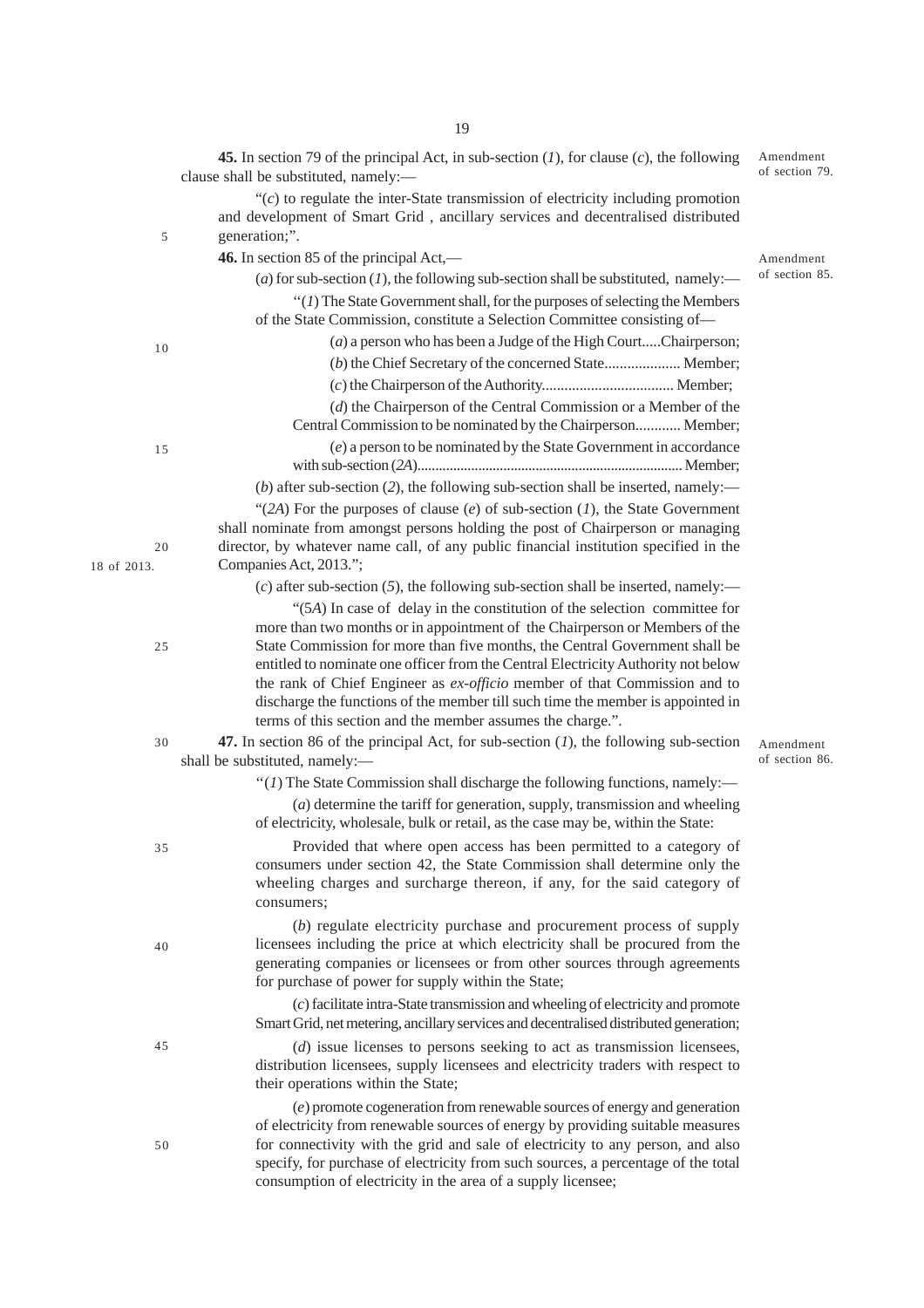(*f*) promote cogeneration from sources other than renewable sources and hydro power generation by providing suitable measures for connectivity with the grid and sale of electricity to the, licensee having the obligation to supply to consumers in the area of supply;

(*g*) adjudicate upon the disputes amongst the licensees, generating companies, 5 intermediary company or between any of them, as the case may be, and to refer any dispute for arbitration;

(*h*) levy fee for the purposes of this Act;

(*i*) specify State Grid Code consistent with the Grid Code specified under clause (*h*) of sub-section (*1*) of section 79;

10

20

(*j*) specify or enforce standards with respect to quality, continuity and reliability of service by licensees;

(*k*) fix the trading margin in the intra-State trading of electricity, irrespective of final destination of the electricity;

(*l*) to require creation of distribution system including metering and related 15 infrastructure by the distribution licensee in a time bound manner;

(*m*) to specify time bound reduction of cross – subsidies in tariff;

(*n*) discharge such other functions as may be assigned to it under this Act.".

| Substitution of | 48. For section 89 of the principal Act, the following section shall be substituted, |
|-----------------|--------------------------------------------------------------------------------------|
| new section     |                                                                                      |
| for section 89. | namely:                                                                              |

| Term of<br>office and<br>conditions of                          | "89. The Chairperson or other Member shall hold office for a term of three years<br>from the date he enters upon his office:                                                                                                                                                                                                                                                                                                                                                                                  |    |
|-----------------------------------------------------------------|---------------------------------------------------------------------------------------------------------------------------------------------------------------------------------------------------------------------------------------------------------------------------------------------------------------------------------------------------------------------------------------------------------------------------------------------------------------------------------------------------------------|----|
| service of<br>Members.                                          | Provided that the Chairperson or other Member in the Central Commission or the<br>State Commission shall be eligible for one more term through re-appointment in the<br>same capacity as the Chairperson or a Member in that Commission in which he had<br>earlier held office as such:                                                                                                                                                                                                                       | 25 |
|                                                                 | Provided further that no Chairperson or Member shall hold office as such after<br>he has attained the age of sixty-five years.".                                                                                                                                                                                                                                                                                                                                                                              |    |
| Amendment<br>of section 90.                                     | 49. In section 90 of the principal Act, after clause $(f)$ , the following clause shall be<br>inserted, namely:-                                                                                                                                                                                                                                                                                                                                                                                              | 30 |
|                                                                 | " $(g)$ on the basis of non-performance as adjudged by the Committee constituted<br>under section 109A.".                                                                                                                                                                                                                                                                                                                                                                                                     |    |
| Amendment<br>of section 92.                                     | <b>50</b> . In section 92 of the principal Act, after sub-section $(5)$ , the following sub-section<br>shall be inserted, namely:-                                                                                                                                                                                                                                                                                                                                                                            |    |
|                                                                 | "(6) Every proceedings before the Appropriate Commission shall be decided<br>expeditiously and with the endeavour to dispose the proceedings within one hundred<br>and twenty days and in the event of delay, the Appropriate Commission shall record<br>the reasons for delay beyond one hundred twenty days.".                                                                                                                                                                                              | 35 |
| Amendment<br>of section 94.                                     | <b>51.</b> In section 94 of the principal Act, in sub-section $(3)$ , for the word "shall", the word<br>"may" shall be substituted.                                                                                                                                                                                                                                                                                                                                                                           | 40 |
| Insertion of<br>new section<br>109A.                            | 52. After section 109 of the principal Act, the following section shall be inserted,<br>namely:                                                                                                                                                                                                                                                                                                                                                                                                               |    |
| A review of<br>performance<br>οf<br>Appropriate<br>Commissions. | "109A. $(I)$ The Forum of Regulators shall, from time to time, constitute an<br>independent Committee consisting of not less than three persons of eminence to<br>review the performance of any Appropriate Commissions and submit a report with<br>recommendations of such Committee to the Central Government.<br>(2) The Committee appointed under sub-section $(I)$ shall be entitled to take the<br>assistance of experts and consultants to be engaged with the approval of the Forum of<br>Regulators. | 45 |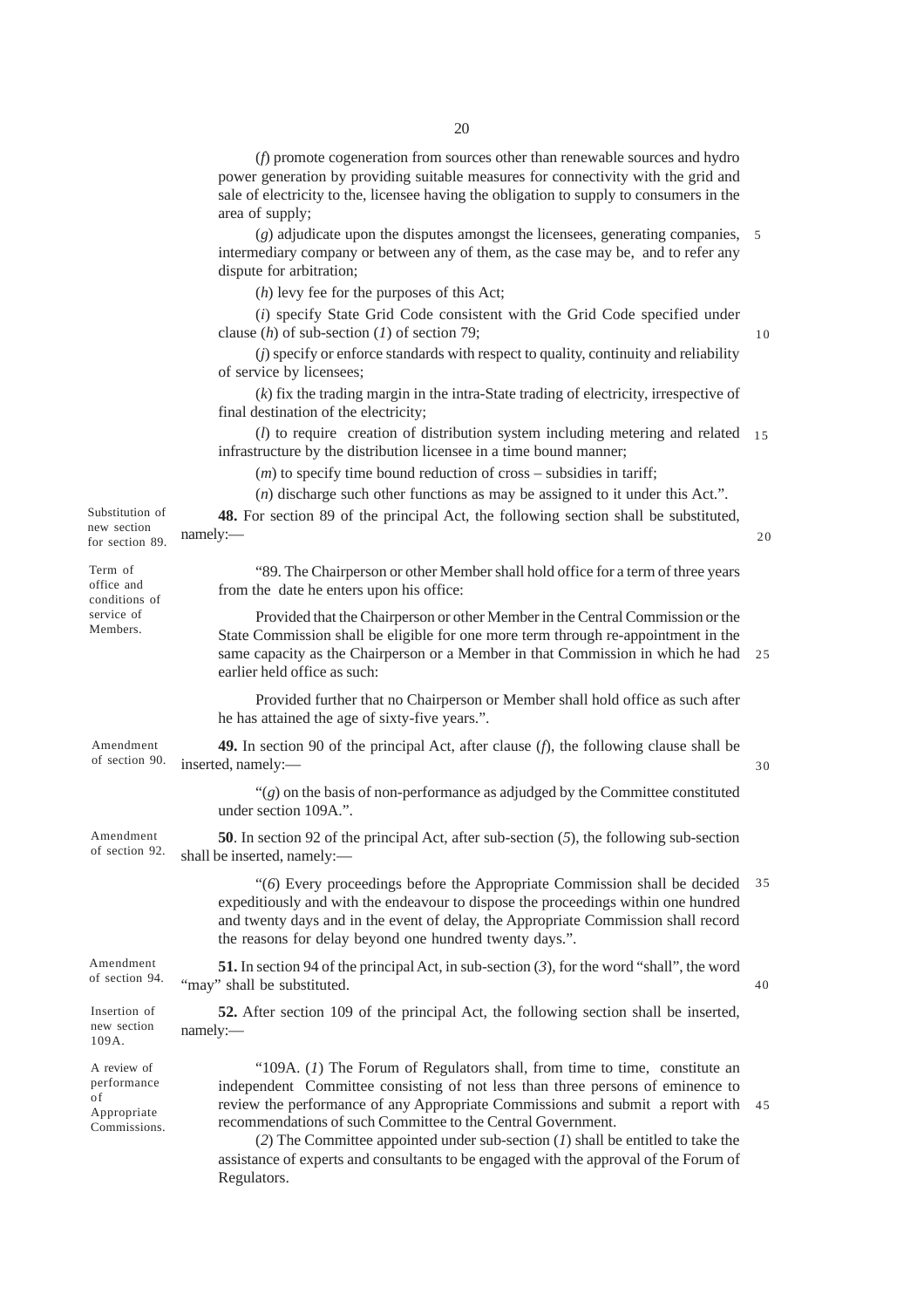(*3*) The functions and the terms of reference, including the time period for submission of the report, by the Committee shall be such as may be prescribed by the Central Government.".

**53.** In section 127 of the principal Act, in sub-section (*1*), for the words "an appellate 5 authority as may be prescribed", the words, brackets and figures "the Ombudsman of the concerned area appointed in terms of sub-section (*6*) of section 42 and the Ombudsman shall be the appellate authority under this section" shall be substituted.

**54.** For the marginal heading ''Part XIII-Reorganisation of Board'', the marginal heading ''Part XIII-Reorganisation of Board and Distribution Licensee'' shall be substituted.

**55.** In section 131 of the principal Act— 10

> (*i*) for the marginal heading "Vesting of property of Board in State Government", the marginal heading "Vesting of property of Board and Distribution Licensee in the State Government" shall be substituted;

(*ii*) after sub-section (*4*), the following sub-section shall be inserted, namely:—

"(*4A*) (*a*) The State Government shall within the period specified under section 51A draw up a transfer scheme for transfer of such of the functions, the property, interest in property, rights and liabilities of the distribution licensees relating to supply of electricity to a company who shall be the incumbent supply licensee for the concerned area of supply and so far as the existing power purchase Agreements and procurement arrangements, to which the distribution licensee is the beneficiary in the intermediary company and publish such scheme as statutory transfer scheme under the Act.

(*b*) The distribution licensee shall cease to be charged with and shall not perform the functions and duties under this Act to the extent of the transfers made under sub clause (*a*) on and after the effective date of such transfer.

(*c*) The functions of the intermediary company shall be such as may be prescribed by the Central Government.".

**56.** For section 142 of the principal Act, the following section shall be substituted, namely:—

"142. In case any complaint is filed before the Appropriate Commission by any person or if that Commission is satisfied that any generating company or licensee has contravened any of the provisions of this Act or the rules or regulations made thereunder, or any direction issued by the Commission or has not complied with the renewable purchase obligation or renewable generation obligation as specified, the Appropriate Commission may after giving such generating company or licensee an opportunity of being heard in the matter, by order in writing, direct that, without prejudice to any other penalty to which the generating company or licensee may be liable under this Act, such generating company or licensee shall pay, by way of penalty, which shall not exceed one crore rupees for each contravention and in case of continuing failure with an additional penalty which may extend to one lakh rupees for every day during which the failure continues after contravention of the first such direction: 30 35 40

> Provided that in case of non- compliance of by a generating company generating Renewable Energy, such generating company shall be liable to a penalty not exceeding rupees ten lakhs contravention and in case of continuing failure with an additional penalty which may extend to ten thousand rupees for every day during which the failure continues after contravention of the first such direction.".

21

Amendment of section 127.

Amendment of section 131. Amendment of marginal heading.

Substitution of new section for section 142.

Punishment for noncompliance of directions by Appropriate Commission.

20

15

 $25$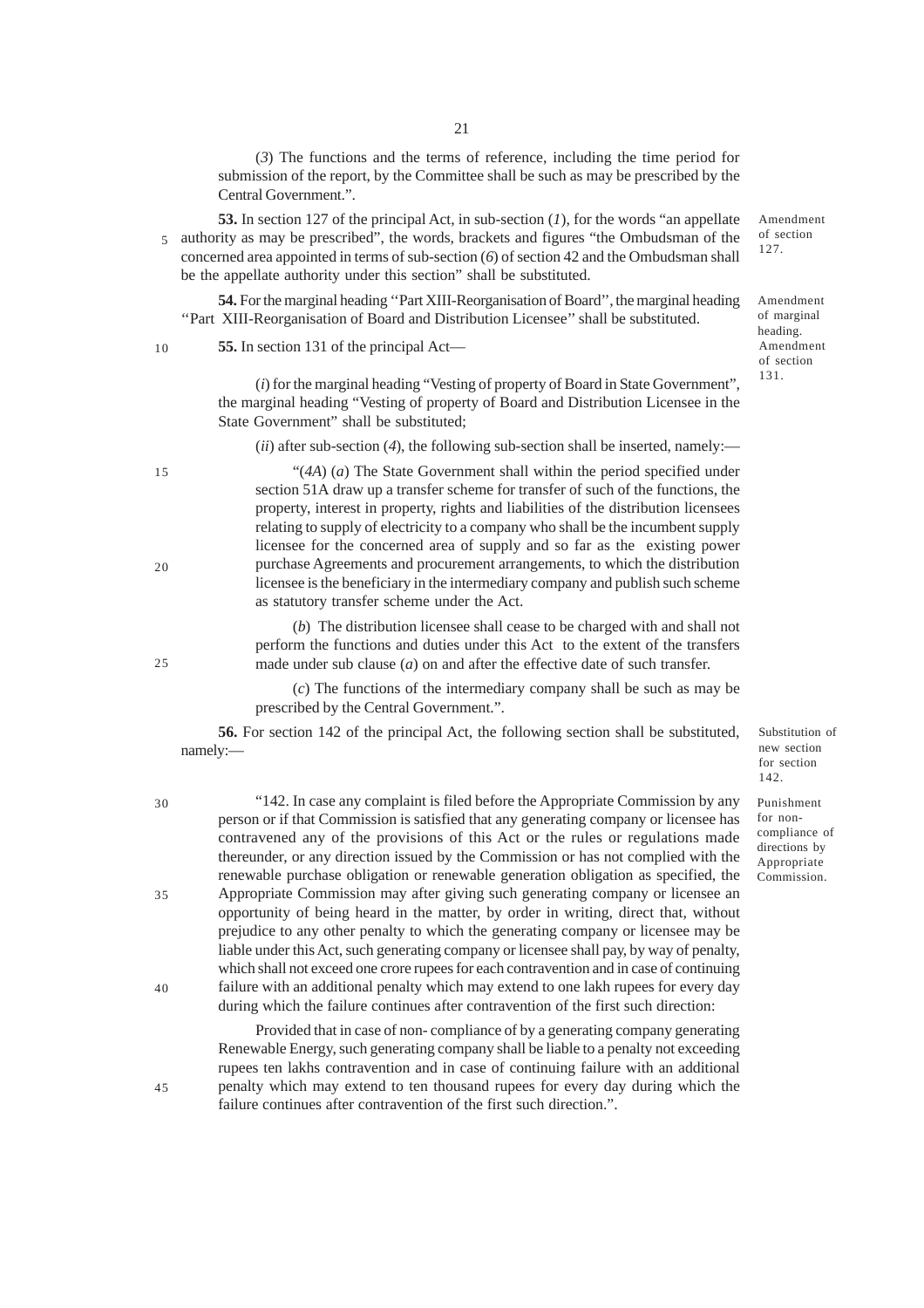Substitution of new section for section 146. Punishment for noncompliance of orders or directions.

Omission of section 149.

Amendment of section 162.

Amendment of section 166.

Amendment of section 176.

**57.** For section 146 of the principal Act, the following section shall be substituted, namely:—

"146. Whoever, fails to comply with any order or direction given under this Act, within such time as may be specified in the said order or direction or contravenes or attempts or abets the contravention of any of the provisions of this Act or any rules or 5 regulations made thereunder, shall be punishable with imprisonment for a term which may extend to three months or with fine which may extend to one crore rupees, or with both in respect of each offence and in the case of a continuing failure, with an additional fine which may extend to one lakh rupees for every day during which the failure continues after conviction of the first such offence: 10

Provided that nothing contained in this section shall apply to the orders, instructions or directions issued under section 121:

Provided further that in case of non-compliance of by a generating company generating Renewable Energy, any person in charge of such generating company shall be liable for imprisonment for a term which may extend to three months or such generating company shall be liable to pay fine which may extend to ten lakh rupees, or with both in respect of each offence and in the case of a continuing failure, with an additional fine which may extend to ten thousand rupees for every day during which the failure continues after conviction of the first such offence.". 15

**58.** Section 149 of the principal Act shall be omitted.

 $20$ 

30

40

**59.** In section 162 of the principal Act, after sub-section (*1*), the following sub-section shall be inserted, namely:—

"(*1A*) The Appropriate Government may prescribe—

(*a*) the qualification, training, powers and functions of the Chief Electrical Inspector and Electrical Inspectors;  $25$ 

(*b*) the fees and charges payable for undertaking the testing, inspection and services by the Chief Electrical Inspector and Electrical Inspectors; and

(*c*) the manner of inspection to be performed by the Chief Electrical Inspector and the Electrical Inspectors.

**60.** In section 166 of the principal Act,—

(*i*) for the marginal heading "Coordination forum", the marginal heading "Coordination Forum, Forum of Regulations and District Committee" shall be substituted;

(*ii*) in sub-section (*2*), for the words "State Commissions", the words "which shall perform such functions as may be prescribed by the Central Government" shall 35 be inserted;

(*iii*) in sub-section (*4*), for the words "and distribution licensees engaged in generation, transmission and distribution of electricity" the words "distribution licensees and supply licensee engaged in generation, transmission distribution and supply of electricity" shall be substituted;

 $(iv)$  after sub-section  $(5)$ , the following sub-sections shall be inserted, namely:—

"(*6*) The decisions of the co-ordination committee constituted under sub-section (*5*) shall be placed before the appropriate commission within a period not exceeding seven days.

(*7*) The Central Government shall constitute a Forum of Electrical Inspectors consisting of the Chief Electrical Inspectors and the Electrical Inspectors of the Central Government and the State Governments and specify its functions.". 45

**61.** In section 176 of the principal Act, in sub-section (*2*)—

 $(i)$  after clause  $(d)$ , the following clause shall be inserted, namely:—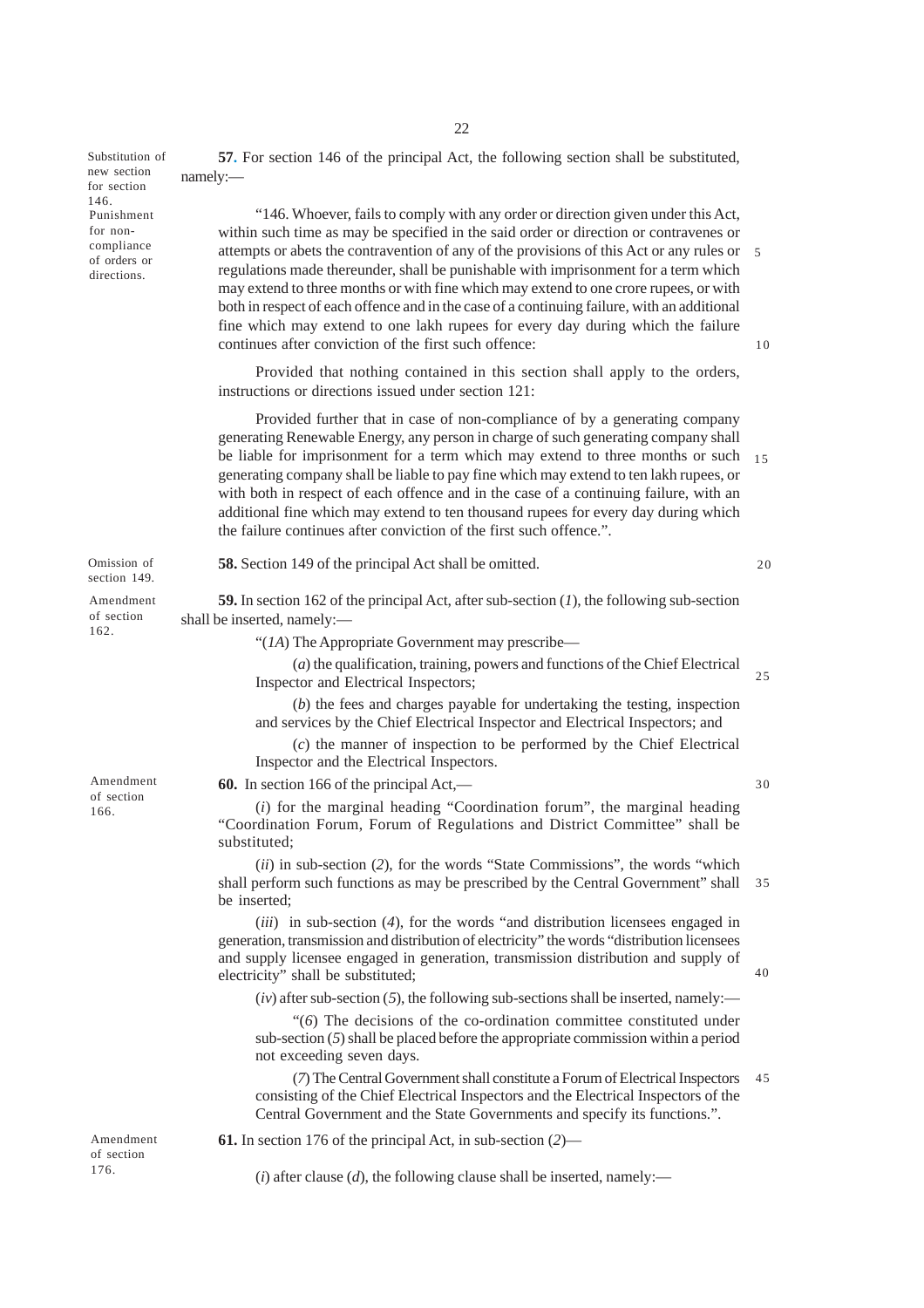23

month, by such consumers under the proviso to sub-section  $(2)$  section 55;";

section (*2*) of section 51B; (*db*) the consumption of the electricity, more than the quantity of electricity in a

5

(*ii*) in clause (*g*), for the words, brackets and figures "sub-section (*14*)", the words, brackets and figure "sub-section (*2*)" shall be substituted;

(*iii*) in clause (*h*), for the words, brackets and figures "sub-section (*15*)", the words, brackets and figure "sub-section (*4*)" shall be substituted;

(*iv*) after clause (*i*), the following clause shall be inserted, namely:—

"(*ia*) the composition of the selection Committee for appointment of Chairperson and Members of Regional Commission, the qualifications, terms and conditions of services of the Chairperson, Members of the Regional Commission, etc., under section 83A;";

 $(v)$  after clause  $(p)$ , the following clause shall be inserted, namely:—

"(*pa*) the composition, functions and terms of reference of the Committee under sub-section (3) of section 109A;";

 $(vi)$  after clause  $(u)$ , the following clause shall be inserted, namely:—

"(*ua*) the functions of the intermediary under clause (*c*) of sub-section (*4A*) of section 131;".

**62.** In section 177 of the principal Act, in sub-section (*2*), in clause (*a*), after the words and figures "under section 34", the words "and also measures for smart grid and ancillary services" shall be inserted.

**63.** In section 180 of the principal Act, in sub-section (*2*),

Amendment of section 180.

Amendment of section 177.

 $(i)$  after clause  $(a)$ , the following clause shall be inserted, namely:—

"(*aa*) the manner of collection and realisation of other dues along with electricity dues under section 45A;";

 $(iii)$  after clause  $(m)$ , the following clause shall be inserted, namely:—

(*ma*) the powers to be exercised and the functions to be performed and the manner of inspection by the Chief Electrical Inspectors and the inspectors under sub-section (*1A*) of section 162;''.

**64.** After section 185 of the principal Act, the following section shall be inserted, namely:—

"186. (*1*) If any difficulty arises in giving effect to the provisions of the Electricity (Amendment) Act, 2014, the Central Government may, by order published, make such provisions not inconsistent with the provisions of this Act, as may appear to be necessary for removing the difficulty:

> Provided that no order shall be made under this section after the expiry of five years from the date of commencement of this Act.

(*2*) Every order made under this section shall be laid, as soon as may be after it is made, before each House of Parliament.".

40

15

10

20

25

30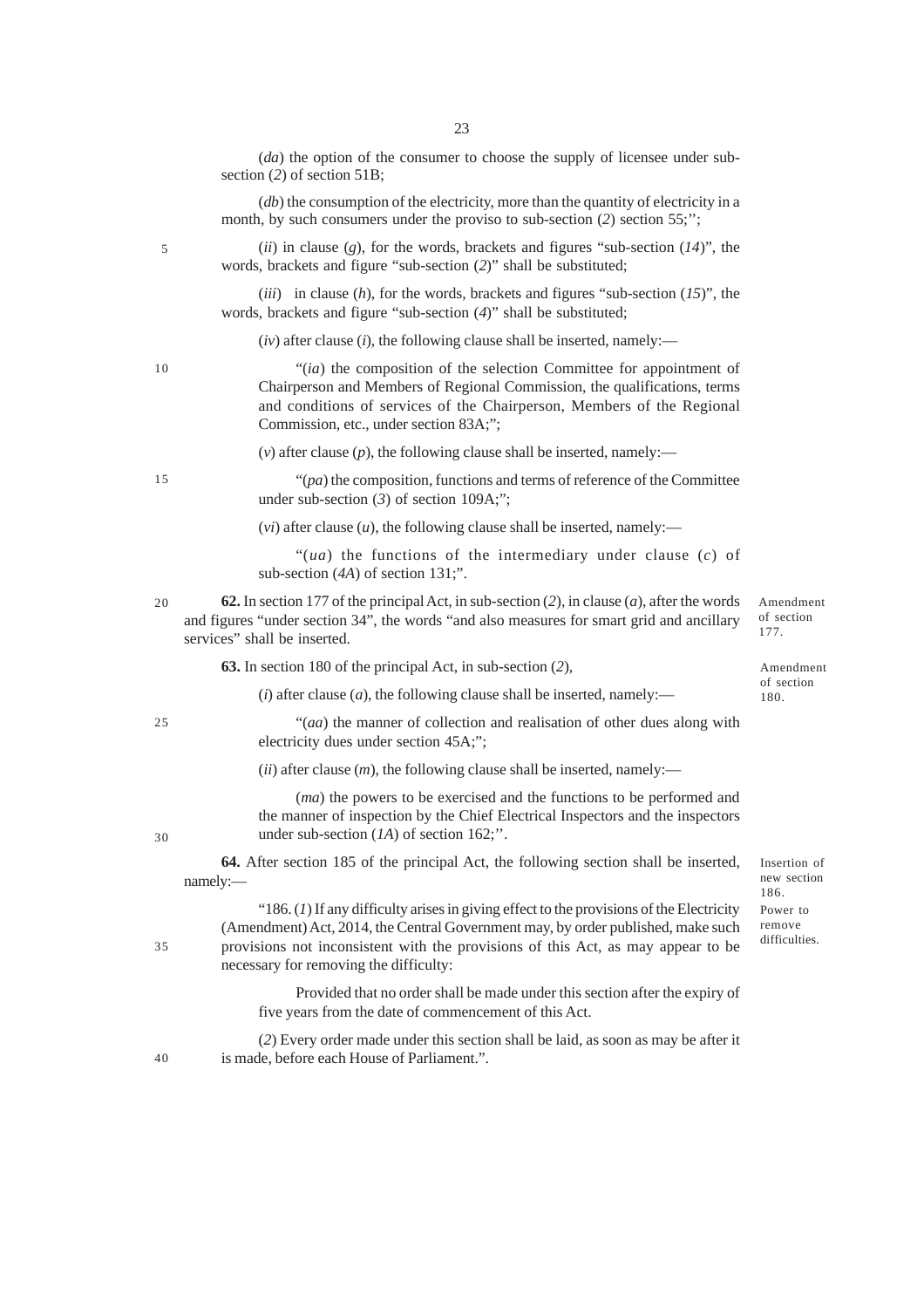#### STATEMENT OF OBJECTS AND REASONS

The Electricity Act, 2003 (the said Act) was enacted to consolidate the laws relating to generation, transmission, distribution, trading and use of electricity and generally for taking measures conducive to development of electricity industry, promoting competition therein, protecting interest of consumers and supply of electricity to all areas, rationalisation of electricity tariff, ensuring transparent policies regarding subsidies, promotion of efficient and environmentally benign policies, constitution of the Central Electricity Authority, Regulatory Commissions and establishment of Appellate Tribunal.

2. A Working Group on Power was constituted by the Planning Commission on the 4th March, 2011 for the purpose of development of power sector. The said Group, after consultation with various stakeholders, recommended for amendments in the said Act. Based on its recommendations and experience gained during the years, it was felt that there is a need to review and amend some of the provisions keeping in view the overall objectives of the said Act to bring in further competition and efficiency in the distribution sector by giving choice to the consumers, promotion of renewable energy, maintenance of grid security, rationalisation of tariff determination and strengthening of the Regulatory Commissions.

3. The amendments to the said Act have been proposed to segregate the carriage (distribution sector/network) from the content (electricity supply business) in the power sector by introducing multiple supply licensees in the content based on market principles and continuing with the carriage (distribution network) as a regulated activity. The proposed amendments also provide for recovery of revenue by licensees without any revenue gap, timely filing of tariff petitions by utilities and disposal of the same by the Appropriate Commission within a specified time period and empowering the Appropriate Commissions for initiating *suo-motu* proceedings for determination of tariff in case the utility or generating companies do not file their petitions in time.

4. Moreover, it is felt necessary to improve accountability and transparency in the working of the Appropriate Commissions without affecting their functional autonomy and to bring clarity in the provisions pertaining to the Central Electricity Authority. Further, granting deemed licensee status to companies notified by the Central Government, the provision of composite electricity bills, installation of smart meters beyond a consumption level to be prescribed by the Central Government, dedicated transmission lines and certain modifications in the composition of the Selection Committees at Central and State level for selection of the Chairperson and Members of the regulatory Commissions are some of the other amendments proposed in the said Act.

5. Accordingly, the Electricity (Amendment) Bill, 2014, *inter alia,* proposes:—

(*a*) to substitute section 3 of the said Act so as to make the provisions for National Renewable Energy Policy in addition to the existing National Electricity Policy and Plan;

(*b*) to amend section 7 of the said Act to provide for setting up of renewable energy generating station with a spinning reserve;

(*c*) to substitute section 14 of the said Act so as to grant separate licence for distribution and supply and for specific exemptions to promote renewable energy;

(*d*) to amend sub-section (8) of section 15 of the said Act so as to substitute the period of licence from twenty five years to such period as may be specified by the Appropriate Commission.

(*e*) to amend sections 29 and 33 of the said Act so as to enhance the penalty for non- compliance of directions by the concerned Load Despatch Centres;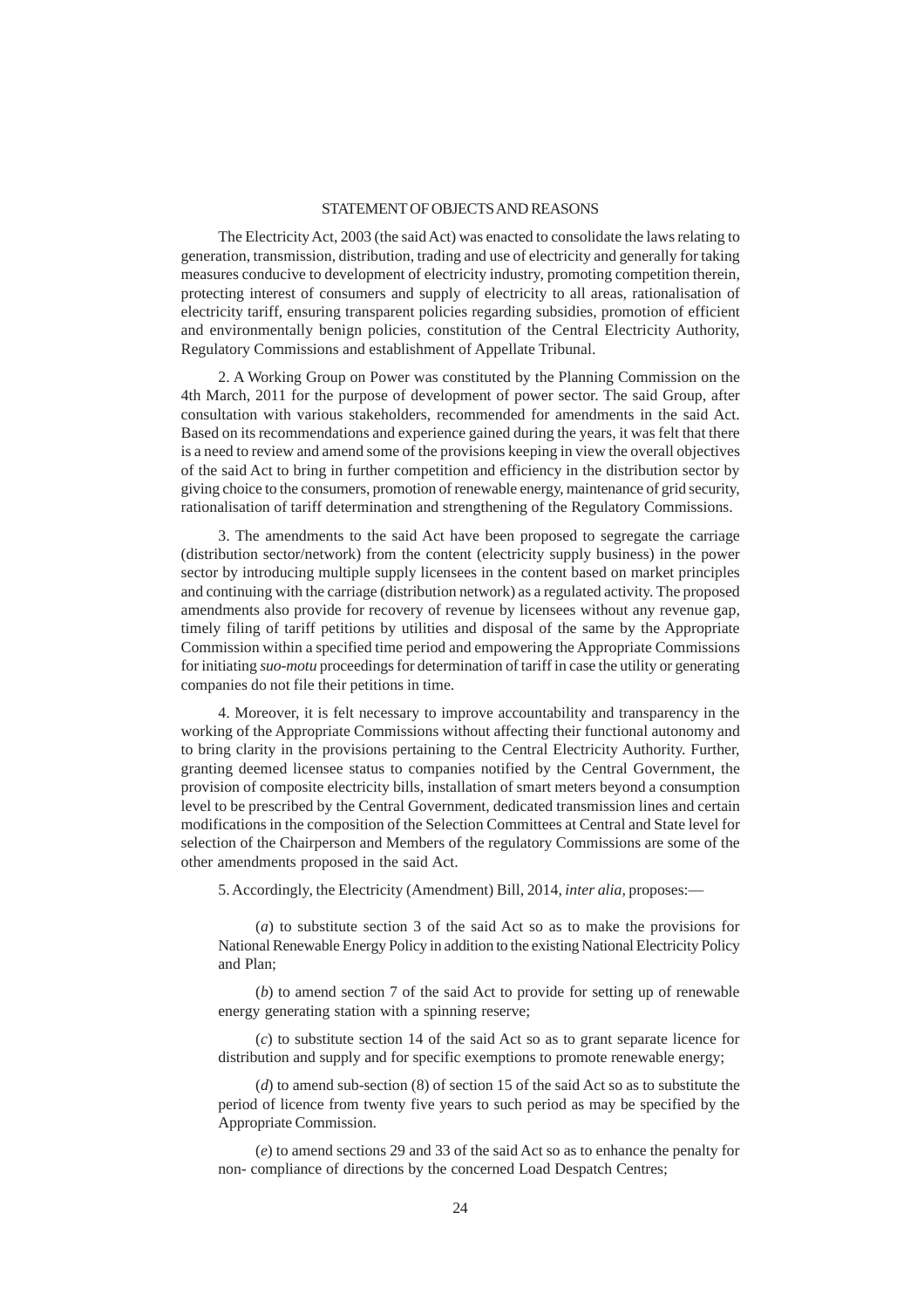(*f)* to substitute section 34 of the said Act so as to include the dedicated transmission lines under Grid Standards;

(*g*) to insert a new section 45A in the said Act so as to provide that the Appropriate Government may, in consultation with the Appropriate Commission and the concerned authorities, prescribe the manner of collection and realisation of any dues under the relevant laws for the time being in force in that State, along with the electricity dues;

(*h*) to insert new Parts VIA and VIB in the said Act relating to supply of electricity and other provisions relating to distribution and supply of electricity respectively;

(*i*) to insert a new section 59A enabling the Appropriate Government to recommend to Appropriate Commission for revocation of licence;

(*j*) to amend section 61 of the said Act so as to promote hydro power, reduction in regulatory assets and making the Tariff Policy mandatory;

(*k*) to insert a new section 109A in the said Act relating to "review of performance of Appropriate Commission" to constitute a Committee for reviewing the performance of the said Commission;

(*l*) to amend section 162 of the said Act so as to empower the Appropriate Government to make the rules relating to qualification, training, powers and functions of the Chief Electrical Inspectors, Electrical Inspectors and levy of fees;

**6.** The Notes on clauses explain in detail the various provisions contained in the Electricity (Amendment) Bill, 2014.

**7.** The Bill seeks to achieve the above objects.

PIYUSH GOYAL.

NEW DELHI: *The* 16*th December,* 2014.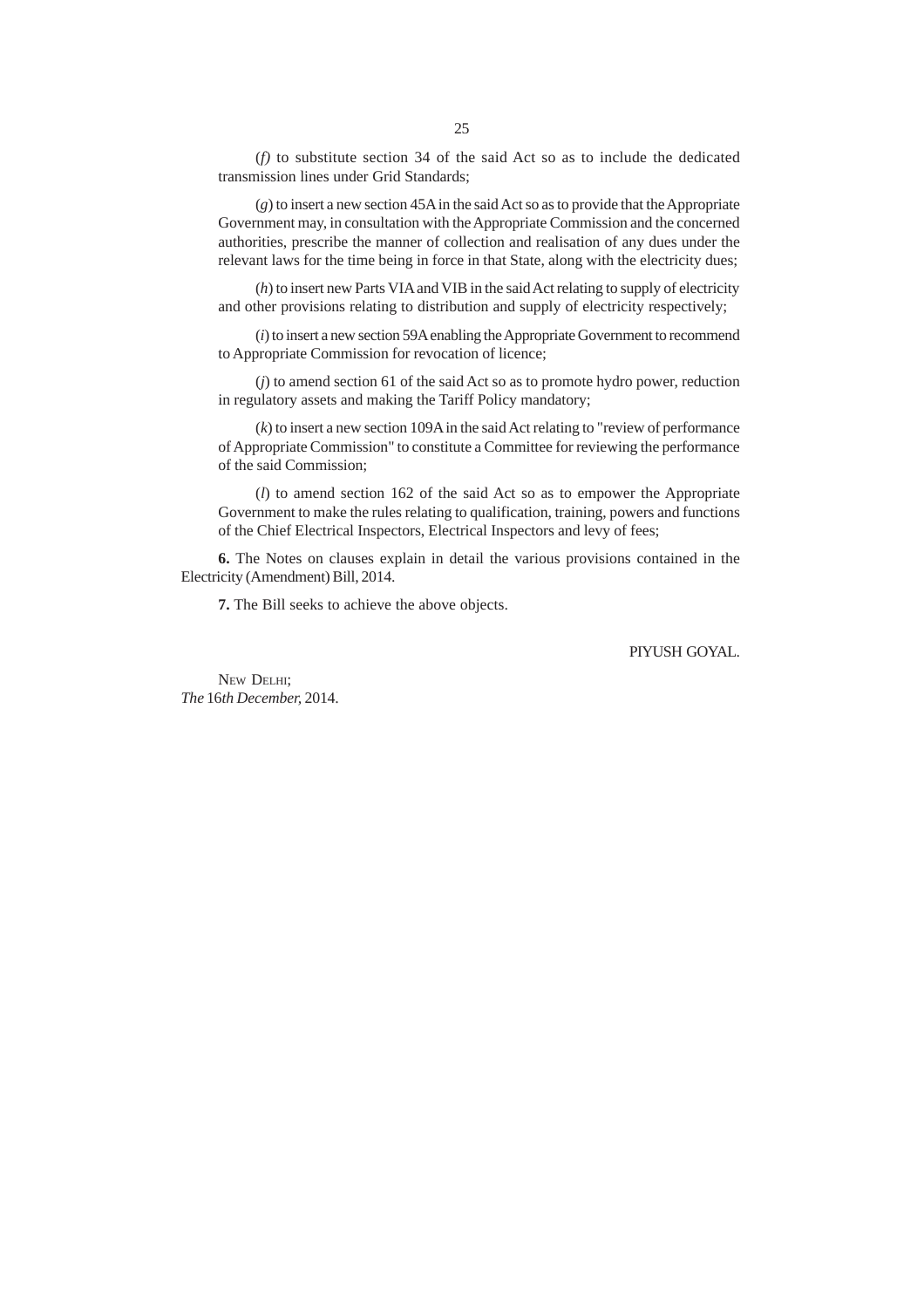#### *Notes on clauses*

*Clause* 2.— This clause seeks to amend section 2 of the principal Act to amend certain definitions and to insert the new definitions relating to "ancillary services", "area of distribution", "decentralised distributed generation", "Electricity Distribution Code", "incumbent-supply licensee", "intermediary company", "obligated entity", "renewable energy sources", "renewable energy service company", "smart grid" and "provider of last resort".

*Clause* 3.— This clause seeks to amend section 3 of the principal Act to provide for a separate National Renewable Energy Policy for the promotion of renewable sources of energy and for measures to promote smart grid, ancillary services and decentralised distribution generation, etc. ,

*Clause* 4.— This clause seeks to amend section 4 of the principal Act to provide for harnessing solar power and renewable sources included as a part of the National Policy in the context of the stand alone system.

*Clause* 5.— This clause seeks to amend section 6 of the principal Act so as to substitute the expression "area" with the expression "parts of the Country".

*Clause* 6.— This clause seeks to substitute section 7 of the principal Act to provide for maintenance of spinning reserve of certain capacity by the generating company and further provide that any generating company establishing a coal and lignite based thermal generating station after a date and in a manner to be notified shall be required to establish a Renewable Energy Generation capacity as prescribed by the Central Government from time to time which shall not be less than ten per cent. of the thermal power installed capacity.

*Clause* 7.— This clause seeks to amend section 8 of the principal Act to provide that the multipurpose hydro power with power generation shall be included as a part of hydroelectric generation. Further, it is provided that the Central Electricity Authority while giving concurrence to the hydro stations should take into account the maintenance of minimum ecological flow in the river.

*Clause* 8.— This clause seeks to amend section 12 of the principal Act so as to introduce the provision of a supply licensee and also to make other consequential changes due to the segregation of carriage and content.

*Clause* 9.— This clause seeks to substitute section 14 of the principal Act empowering the Appropriate Commission to grant licence to any person to transmit electricity as transmission licensee or to distribute electricity as a distribution licensee.

*Clause* 10.— This clause seeks to amend section 15 of the principal Act so as to clarify that the period of license shall be specified by the Appropriate Commission.

*Clause* 11.— This clause seeks to amend section 20 of the principal Act to bring clarity in respect of provisions pertaining to expiry, revocation of licence and regarding purchase price of utility.

*Clause* 12.— This clause seeks to substitute section 24 of the principal Act so as to enable the Appropriate Commission to suspend the licence of the distribution licensee or a supply licensee and appoint an administrator to discharge the functions of the distribution licensee or a supply licensee in accordance with the terms and conditions of the licence.

*Clause* 13.— This clause seeks to amend section 29 of the principal Act to increase the quantum of penalty for violation of directions by the Regional Load Despatch Centres.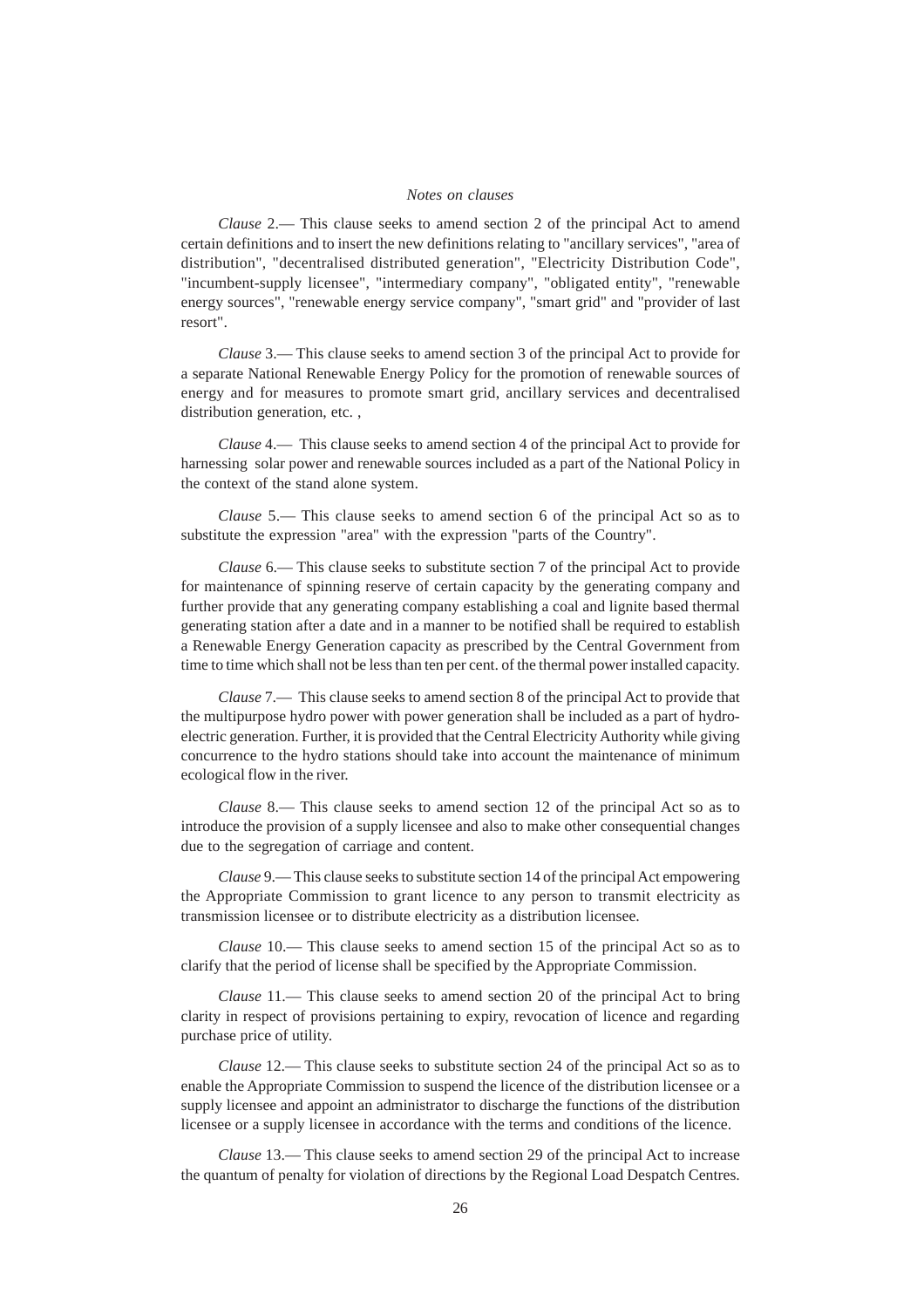*Clause* 15.— This clause seeks to substitute section 34 of the principal Act to provide for compliance of Grid Standards as specified by the Central Electricity Authority by any licensee or a generating company or any person maintaining a dedicated transmission line or any other person whose system is connected to the Grid.

*Clause* 16.— This clause seeks to amend section 37 of the principal Act to empower the Appropriate Government to issue directions for Grid security and safety.

*Clause* 17.— This clause seeks to amend section 38 of the principal Act to provide that a consumer getting electricity through open access shall be subject to payment of surcharge in addition to the transmission charges. Further, it has been clarified that the surcharge shall be as specified by the Appropriate State Commission instead of the Central Commission as it is the State Commission which deals with the cross subsidy and not the Central Commission.

*Clause* 18.— This clause seeks to amend section 39 of the principal Act to provide that a consumer getting electricity through open access shall be subject to payment of surcharge in addition to the transmission charges.

*Clause* 19.— This clause seeks to amend section 40 of the principal Act to clarify that the quantum of surcharge to be paid as specified by the Appropriate Commission of the State where the end- use premise of the consumer is located.

*Clauses* 20.— This clause seeks to substitute section 42 of the principal Act so as to specify the duties of distribution licensee and also provide certain provisions relating to open access.

*Clause* 21.— This clause seeks to substitute section 43 of the principal Act so as to provide that every distribution licensee, shall, on an application by the owner or occupier of any premises in the area of distribution, give connection to such premises to enable supply of electricity, within fifteen days after receipt of the application requiring such supply.

*Clauses* 22.— This clause seeks to amend section 44 of the principal Act so as to substitute the words "licence to give supply" with the words "licence to distribute electricity."

*Clauses* 23.— This clause seeks to substitute section 45 of the principal Act so as to provide that the prices to be charged by a distribution licensee for the distribution of electricity by him in pursuance of section 43 shall be in accordance with such tariffs determined by the Appropriate Commission and such charges authorised by the Appropriate Commission or otherwise fixed from time-to-time as per conditions of his licence.

*Clause* 24.— This clause seeks to insert a new section 45A in the principal Act so as to provide that the Appropriate Government may, in consultation with the Appropriate Commission and the concerned authorities, prescribe the manner of collection and realisation of any dues under the relevant laws for the time being in force in that State, along with the electricity dues.

*Clause* 25.— This clause seeks to amend section 46 of the principal Act so as to substitute the words "requiring a supply of electricity", with the words "requiring connectivity to the distribution system" and the words "giving and supply", with the words "giving and maintaining the connection for enabling supply of electricity.".

*Clause* 26.— This clause seeks to amend section 47 of the principal Act so as to provide that a distribution licensee in the area of distribution may require any person, who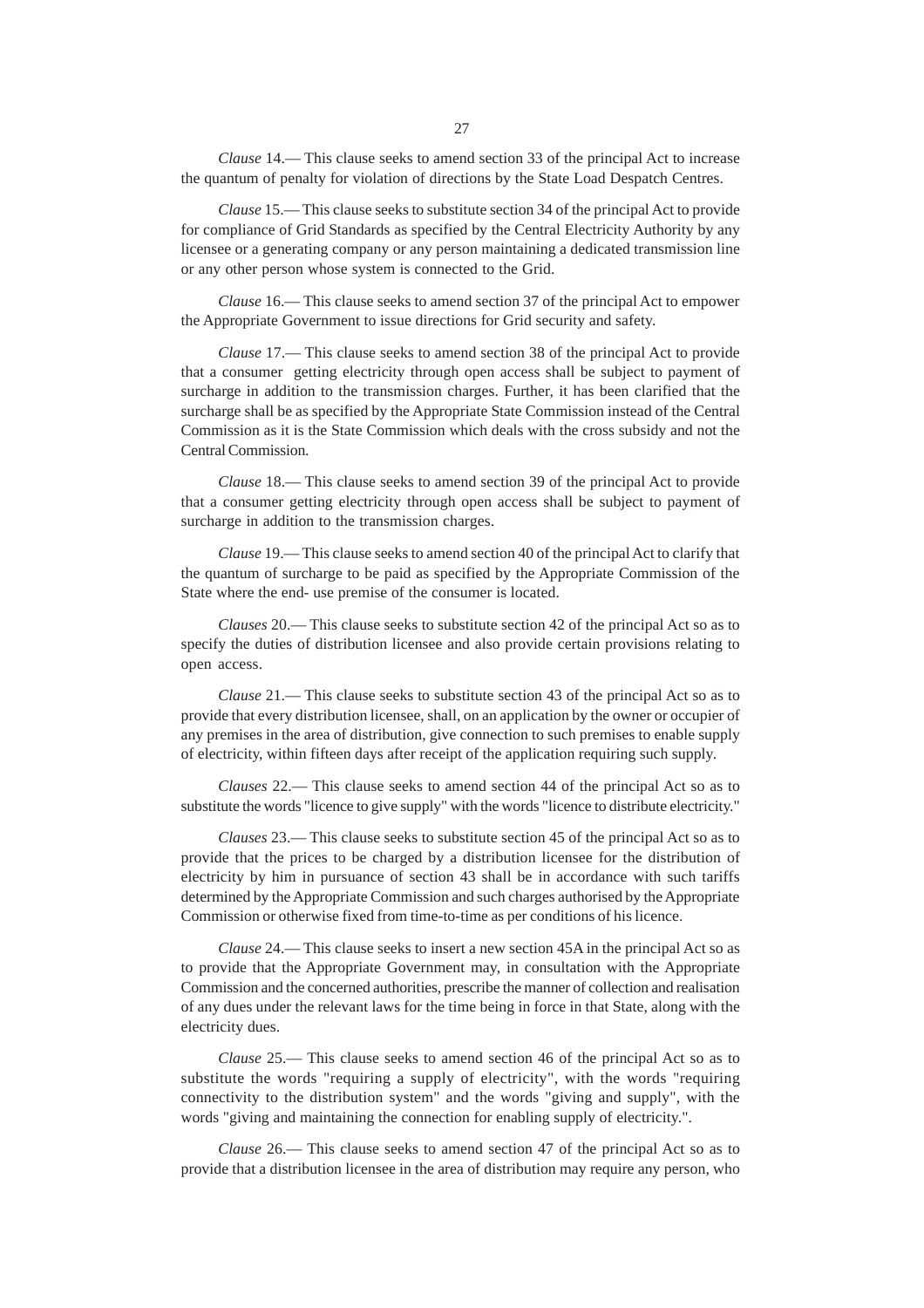requires connectivity to the distribution system in pursuance of section 51A, to give him reasonable security, for the payment to him of all monies which may become due to him in respect of the electricity distributed to such person or where any electric line or electrical plant or electric meter is to be provided for distributing electricity to such person, in respect of the provision of such line or plant or meter, and if that person fails to give such security, the distribution licensee may, if he thinks fit, refuse to distribute electricity or to provide the line or plant or meter for the period during which the failure continues.

*Clause* 27.— This clause seeks to amend section 48 of the principal Act so as to substitute the words "supply of electricity", with the words "distribution of electricity" and the word "supplied" with the word "distributed".

*Clause* 28.— This clause seeks to substitute section 49 of the principal Act so as provide that with effect from the commencement of the Electricity (Amendment) Act, 2014, all consumers having a connected load of 1 Mega Watt and above may enter into an agreement with any person for supply or purchase of electricity on such terms and conditions (including tariff) as may be agreed upon by them.

*Clause* 29.— This clause seeks to substitute section 50 of the principal Act so as to provide that the State Commission shall specify an electricity distribution code to provide for recovery of electricity charges, intervals for billing of electricity charges, disconnection of connectivity of electricity for non-payment thereof, restoration of supply of electricity, measures for preventing tampering, distress or damage to electrical plant or electrical line or meter, entry of distribution licensee or any person acting on his behalf for disconnecting connection and removing the meter, entry for replacing, altering or maintaining electric lines or electrical plants or meter and such other matters.

*Clause* 30.— This clause seeks to insert a new Part VIA in the principal Act containing sections 51A to 51 G to deal with the supply of electricity as distinct from the distribution of electricity.

*Clause* 31.— This clause seeks to insert a new Part VIB in the principal Act containing section 51H to deal with the common provisions applicable to both the distribution and supply function.

*Clause* 32.— This clause seeks to amend section 54 of the principal Act whereby the metro railway under the Metro Railways (Operation maintenance) Act, 2002 has been added in addition to Railways in view of the necessity to treat both alike.

*Clause* 33.—This clause seeks to amend section 55 of the principal Act whereby additions have been made for proper energy accounting at various stages through an appropriate meter.

*Clause* 34.— This clause seeks to amend section 56 of the principal Act and a provision has been made in regard to pre-paid meters, wherein the concept of notice for disconnection shall not be required.

*Clause* 35.— This clause seeks to insert a new section 59A in the principal Act to enable the Appropriate Government to recommend for revocation of licence due to noncompliance of standard of performance by the licensee.

*Clause* 36.— This clause seeks to amend section 61 of the principal Act whereby certain additional guidelines have been added in regard to tariff determination. It has been specifically provided that the provisions of the Tariff Policy shall be followed by the Appropriate Commission in the tariff determination.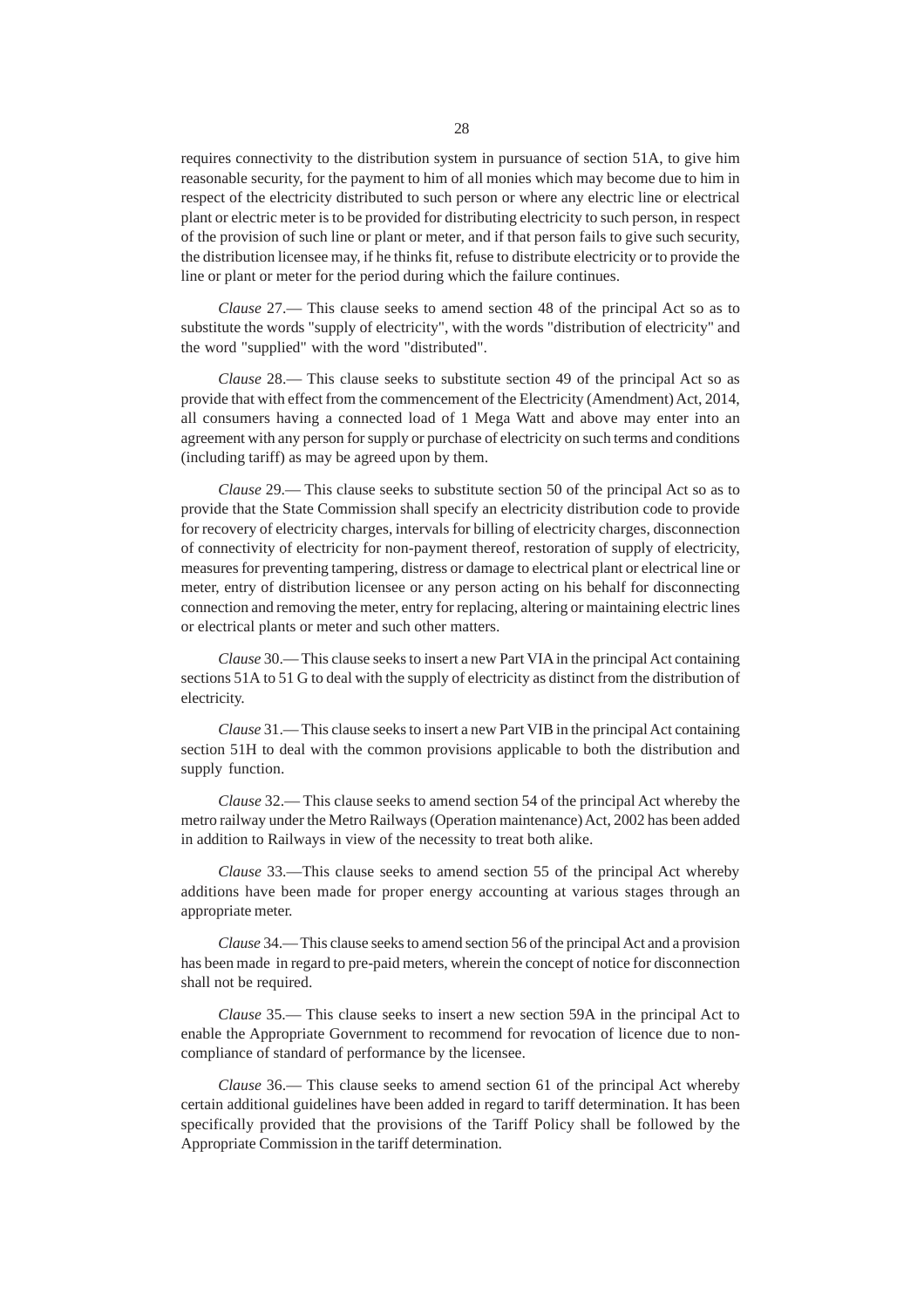*Clause* 37.— This clause seeks to substitute section 62 of the principal Act so as to provide the determination of tariff by the Appropriate Commission for the reasons mentioned in the sub-section  $(I)$  of the said section. It is further provided that the tariff determined by the Appropriate Commission for a licensee shall provide for recovery of all prudent costs of the licensee approved by the Appropriate Commission in the monthly bills during the tariff period through an appropriate price adjustment formula including wherever applicable the fuel, power purchase and procurement price surcharge formula as may be specified in the Tariff Policy. It is also provided that the Appropriate Commission may require a licensee or a generating company to furnish separate details, as may be specified in respect of generation, transmission, distribution and supply for determination of tariff.

*Clause* 38.— This clause seeks to amend section 64 of the principal Act so as to provide the consequences of tariff petition not being filed in time by the Utilities and enables the Appropriate Commission to proceed ahead in view of the importance of timely tariff revision for viability of the power sector.

*Clause* 39.— This clause seeks to substitute section 66 of the principal Act so as to provide that the Appropriate Commission shall endeavour to promote the development of a market (including trading and forward and futures contract) in power and a market for encouraging energy efficiency in power in such manner as may be specified and shall be guided by the National Electricity Policy, referred to in section 3, and other directions issued by the Central Government in the public interest from time to time.

*Clause* 40.— This clause seeks to amend section 67 of the principal Act so as to make certain consequential amendments on account of the segregation of distribution and supply functions.

*Clause* 41.— This clause seeks to amend section 68 of the principal Act so as to make certain amendments in the said section which are consequential in nature.

*Clause* 42.— This clause seeks to insert a new section 69A in the principal Act for taking prior consent of the existing licensee while carrying on any activity in the area of licensee. This is to protect the interest of the existing licensee and to avoid interruptions in the power system.

*Clause* 43.— This clause seeks to amend section 70 of the principal Act so as to bring clarity in the provisions relating the Central Electricity Authority.

*Clause* 44.— This clause seeks to amend section 78 of the principal Act so as to make certain amendments in the provisions of the Selection Committee to select Members of the Central Commission.

*Clause* 45.— This clause seeks to amend section 79 of the principal Act so as to include a new clause in sub-section (*1*) of the said section relating to functions of the Central Commission.

*Clause* 46.— This clause seeks to amend section 85 of the principal Act so as to make certain amendments in the provisions of the Selection Committee to select Members of the State Commission.

*Clause* 47.— This clause seeks to amend section 86 of the principal Act so as to provide additional functions being discharged by the State Commission.

*Clause* 48.— This clause seeks to amend section 89 of the principal Act so as to provide the duration of the period of Chairman and Members of the State and Central Commission to be reduced from five years to three years and with a provision of reappointment for one more term of three years.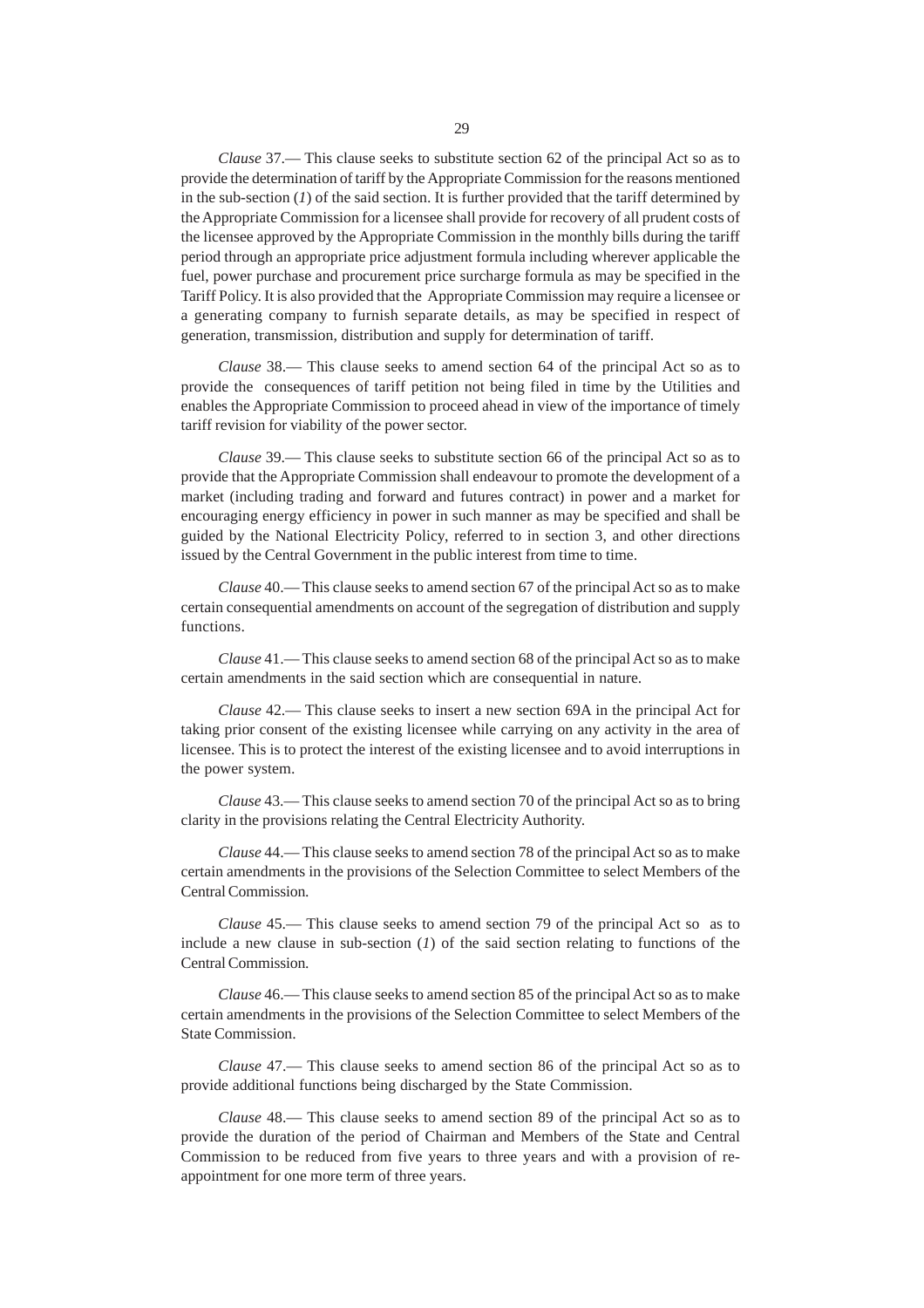*Clause* 49.— This clause seeks to amend section 90 of the principal Act so as to provide the conditions under which a Member of the Commission can be removed on the basis of non-performance as adjudged by a Committee to be constituted by the Forum of Regulators.

*Clause* 50.— This clause seeks to amend section 92 of the principal Act to provide that the Appropriate Commission shall decide the matters expeditiously and in case of delay, the reasons shall be recorded by the Commission.

*Clause* 51.— This clause seeks to amend section 94 of the principal Act to provide that the Appropriate Commission shall appoint a person to represent the interest of the consumers.

*Clause* 52.— This clause seeks to insert a new section 109A in regard to the appointment of a Committee by Forum for Regulators to review the performance of the Appropriate Commission.

*Clause* 53.— This clause seeks to amend section 127 of the principal Act to provide that the Ombudsman to be appointed under sub-section (*6*) of section 42 shall be the Appellate Authority.

*Clause* 54.— This clause seeks to amend the marginal heading of "Part XIII — Reorganisation of Board", as "Part XIII — Re-organisation of Board and Distribution Licensee" where the amendment is consequential in nature.

*Clause* 55.— This clause seeks to amend section 131 of the principal Act to provide for re-organisations provisions to implement the segregation of the distribution functions and supply functions through a statutory scheme.

*Clause* 56.— This clause seeks to substitute section 142 of the principal Act to provide punishment for non-compliance of directions by the Appropriate Commission. The said section provide that for non-compliance of directions, the generating company or licensee shall pay, by way of penalty, which shall not exceed one crore rupees for each contravention and in case of continuing failure with an additional penalty which may extend to one lakh rupees for every day during which the failure continues.

*Clause* 57.— This clause seeks to amend section 146 of the principal Act to provide punishment for non-compliance of orders or directions given under the Act with an imprisonment for a term which may extend to three months or with fine which may extend to one crore rupees, or with both in respect of each offence and in case of continuing failure with an additional penalty which may extend to one lakh rupees for every day during which the failure continues.

*Clause* 58.— This clause provides for omission of section 149 of the principal Act as substantive provisions of the Act cover matters relating to offences by the company.

*Clause* 59.— This clause seeks to amend section 162 of the principal Act so as to empower the Appropriate Government to make the rules relating to qualification, training, powers and functions of the Chief Electrical Inspectors, Electrical Inspectors and levy of fees.

*Clause* 60.— This clause seeks to amend section 166 of the principal Act so as to make certain amendments in the said section which are consequential in nature.

*Clause* 61.— This clause seeks to amend section 176 of the principal Act so as to empower the Central Government to frame rules on certain matters which have been inserted by the proposed amendments.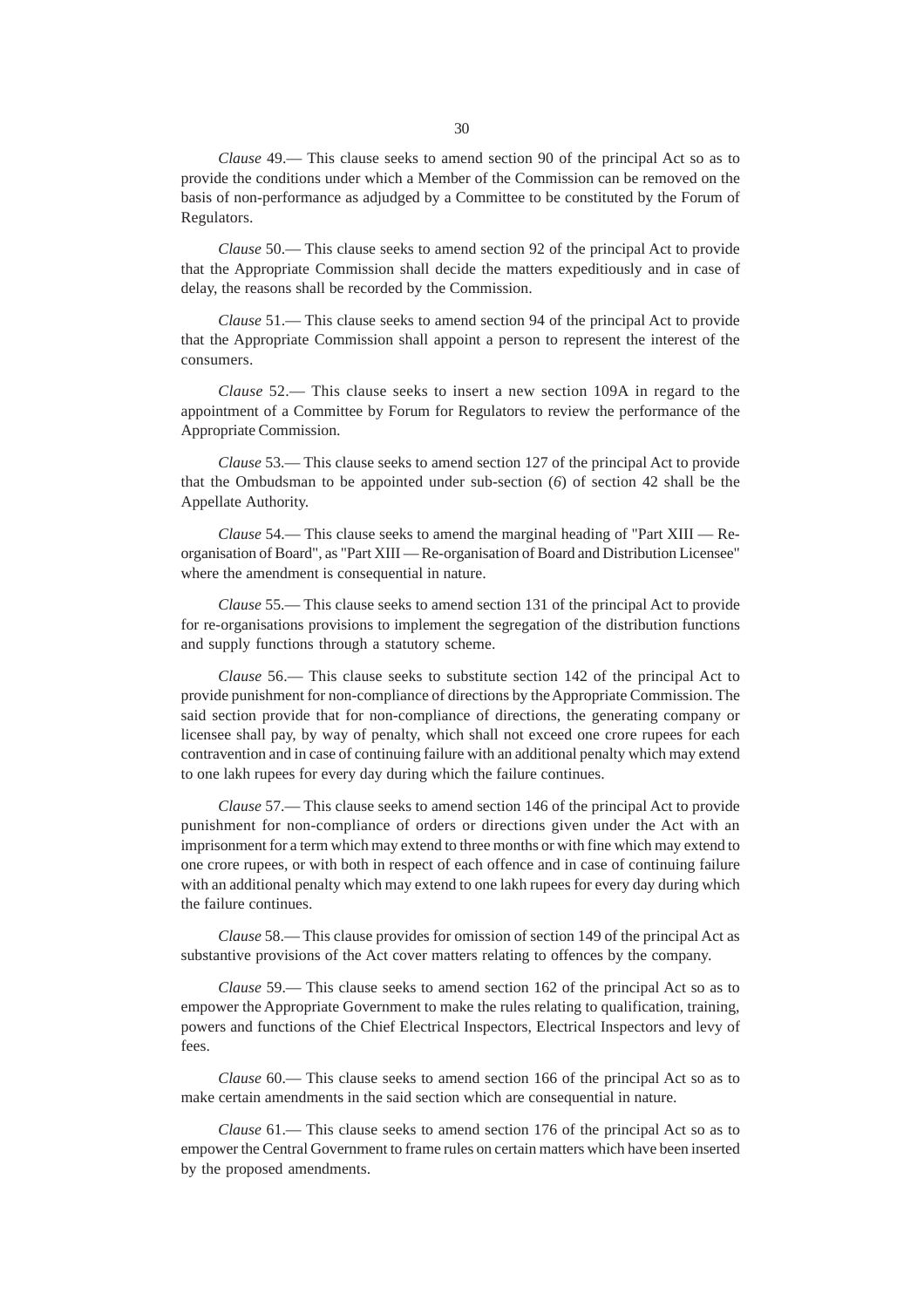*Clause* 62.— This clause seeks to amend section 177 of the principal Act so as to empower the Central Electricity Authority to frame regulations on certain matters which have been inserted by the proposed amendments.

*Clause* 63.— This clause seeks to amend section 180 of the principal Act to empower the State Government to frame rules on certain matters which have been inserted by the proposed amendments.

*Clause* 64.— This clause seeks to insert a new section 186 to empower the Central Government to issue orders for removal of difficulty while during implementation of the Electricity (Amendment) Act, 2014.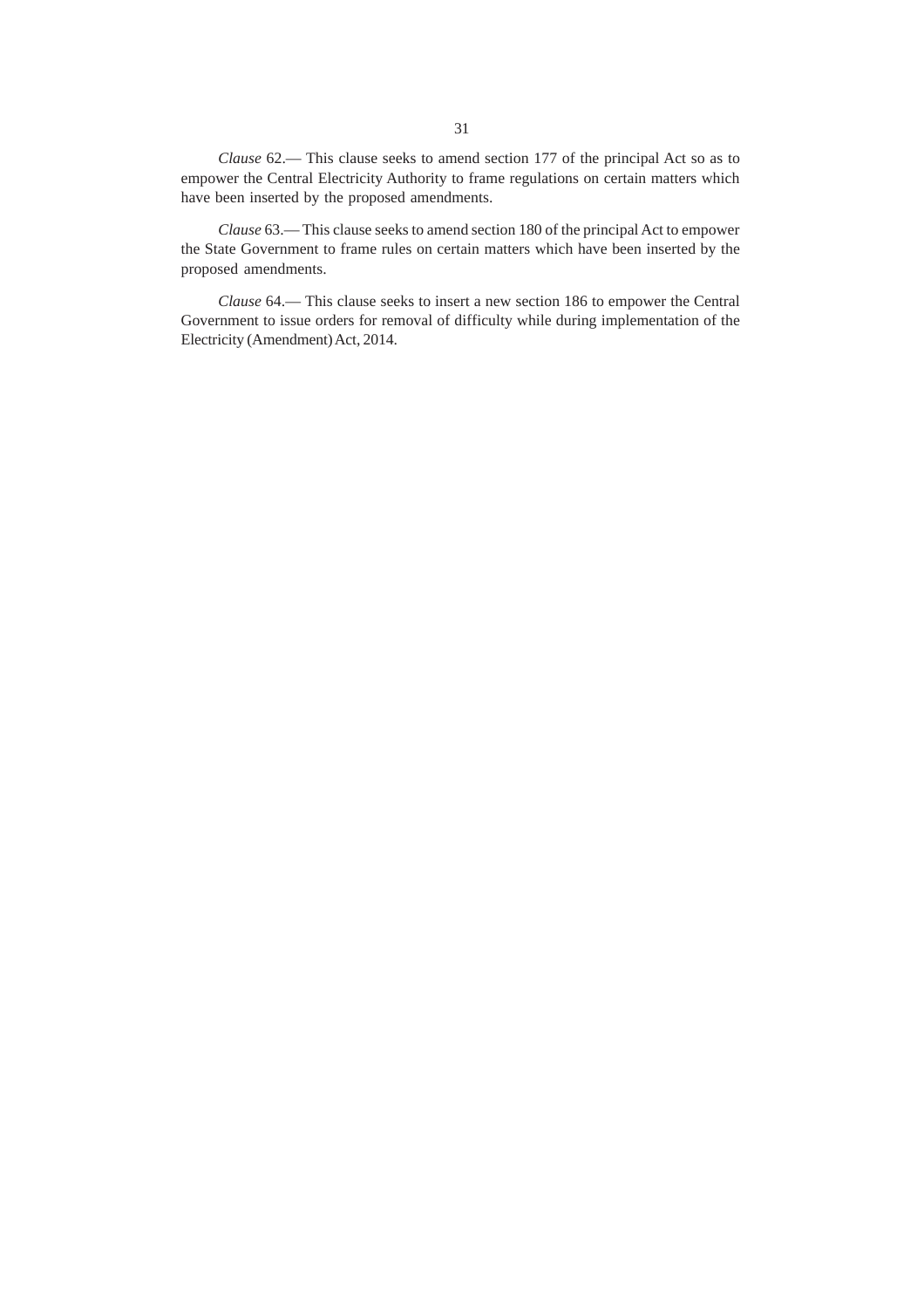### MEMORANDUM REGARDING DELEGATED LEGISLATION

*Clause* 61 of the Bill seeks to amend section 176 of the Electricity Act, 2003 which empowers the Central Government to make rules. The matters on which rules may be made *inter alia,* relate to (*a*) the option of the consumer to choose the supply of licensee under sub-section (*2*) of section 51B; (*b*) the consumption of the electricity more than the quantity of electricity in a month, by such consumers under the proviso to sub-section (*2*) of section 55; (*c*) the composition, functions and terms of reference of the Committee under sub-section (*3*) of section 109A, and (*d)* the functions of the intermediary company under clause (*c*) of sub-section (*4A*) of section 131.

2. *Clause* 62 of the Bill seeks to amend section 177 of the Electricity Act which empowers the Central Electricity Authority to make regulations and for this purpose, it is proposed to amend clause (*a*) of sub-section (*2*) of said section which is consequential in nature.

*3. Clause* 63 of the Bill seeks to amend section 180 of the principal Act, which empowers the State Government to make rules. The matters on which rules may be made, *inter alia,* relate to (*a*) the manner of collection and realisation of other dues along with electricity dues under section 45A and; (*b*) the powers to be exercised and the functions to be performed and the manner of inspection by the Chief Electrical Inspectors and the inspectors under sub-section (*IA*) of section 162.

4. The matters in respect of which the said rules and regulations may be made are matters of procedure and administrative detail, and as such, it is not practicable to provide for them in the Bill itself. The delegation of legislative power is, therefore, of a normal character.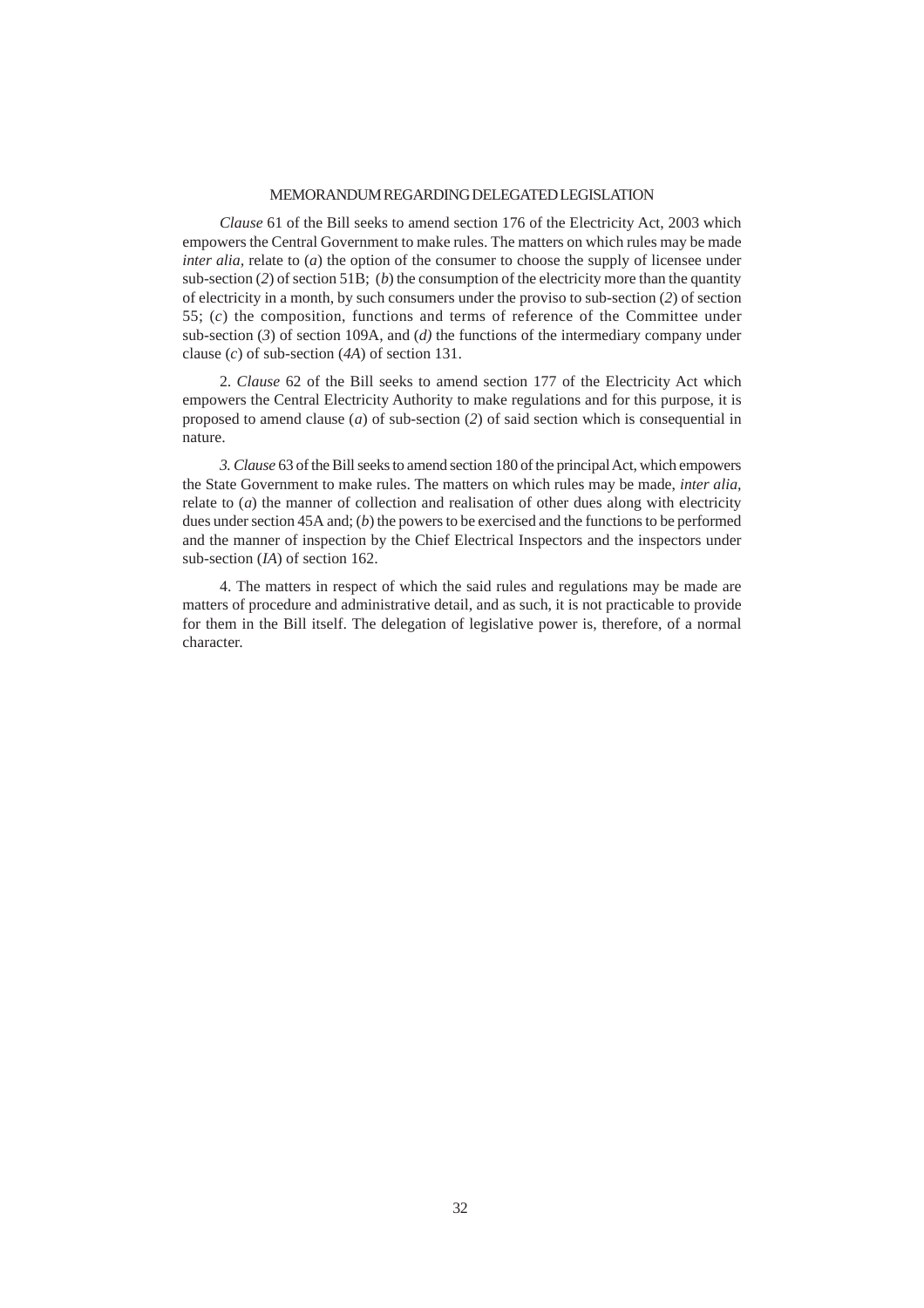#### *ANNEXURE*

#### EXTRACTS FROM THE ELECTRICITY ACT, 2003

#### (36 OF 2003)

 $*$  \*  $*$  \*  $*$  \*  $*$  \* **2.** In this Act, unless the context otherwise requires,— (*1*)\* \* \* \* \* (*3*) ''area of supply'' means the area within which a distribution licensee is authorised by his licence to supply electricity;  $\begin{matrix} * & * & * \ * & * & * \end{matrix}$ (*8*) ''Captive generating plant'' means a power plant set up by any person to generate electricity primarily for his own use and includes a power plant set up by any co-operative society or association of persons for generating electricity primarily for use of members of such co-operative society or association;  $*$  \*  $*$  \*  $*$  \*  $*$  \* (*12*)''Cogeneration'' means a process which simultaneously produces two or more forms of useful energy (including electricity);  $*$  \*  $*$  \*  $*$  \*  $*$ (*16*) ''dedicated transmission lines'' means any electric supply-line for point to point transmission which are required for the purpose of connecting electric lines or electric plants of a captive generating plant referred to in section 9 or generating station referred to in section 10 to any transmission lines or sub-stations or generating stations, or the load centre, as the case may be; (*17*) ''distribution licensee'' means a licensee authorised to operate and maintain a distribution system for supplying electricity to the consumers in his area of supply;  $*$  \*  $*$  \*  $*$  \*  $*$ (*23*) ''electricity'' means electrical energy— (*a*) generated, transmitted, supplied or traded for any purpose; or  $*$  \*  $*$  \*  $*$  \*  $*$ (*24*) ''Electricity Supply Code'' means the Electricity Supply Code specified under section 50;  $*$  \*  $*$  \*  $*$  \*  $*$ (*31*) ''Government company'' shall have the meaning assigned to it in section 617 of the Companies Act, 1956;  $*$  \*  $*$  \*  $*$  \*  $*$  \* (*35*) ''high voltage line'' means an electric line or cable of a nominal voltage as may be specified by the Authority from time to time;  $*$  \*  $*$  \*  $*$  \*  $*$ (*41*) ''local authority'' means any Nagar Panchayat, Municipal Council, municipal corporation, Panchayat constituted at the village, intermediate and district levels, body of port commissioners or other authority legally entitled to, or entrusted by the Union or any State Government with, the control or management of any area or local fund; **Definitions** 

 $\begin{matrix} * & * & * \ * & * & * \end{matrix}$ 

1 of 1956.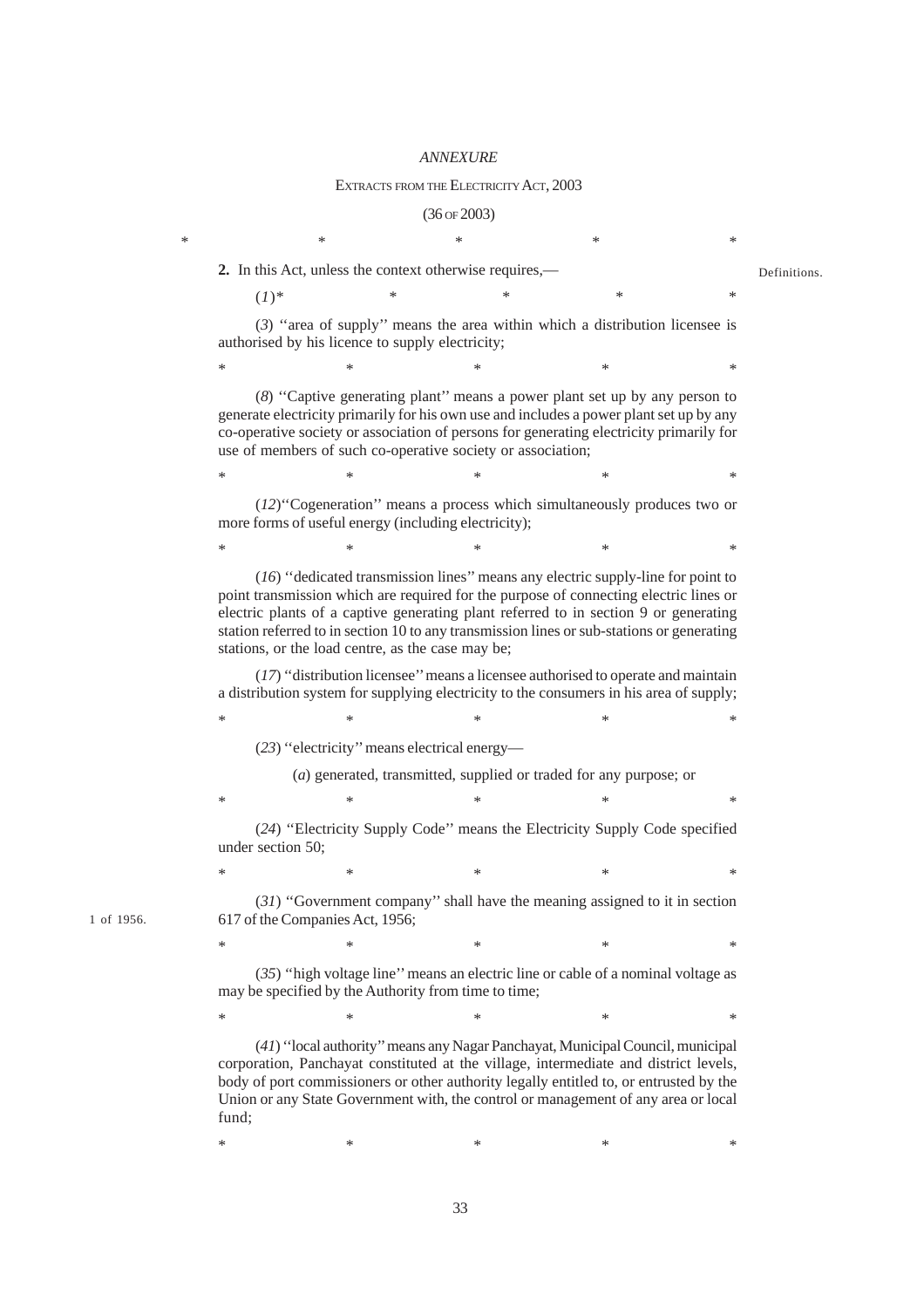(*71*) ''trading'' means purchase of electricity for resale thereof and the expression "trade" shall be construed accordingly;

 (*72*) ''transmission lines'' means all high pressure cables and overhead lines (not being an essential part of the distribution system of a licensee) transmitting electricity from a generating station to another generating station or a sub-station, together with any step-up and step-down transformers, switch-gear and other works necessary to and used for the control of such cables or overhead lines, and such buildings or part thereof as may be required to accommodate such transformers, switchgear and other works;

\* \* \* \* \* \* \* \* \*

#### PART II

#### NATIONAL ELECTRICITY POLICY AND PLAN

**3.** (*1*) The Central Government shall, from time to time, prepare the National Electricity Policy and tariff policy, in consultation with the State Governments and the Authority for development of the power system based on optimal utilisation of resources such as coal, natural gas, nuclear substances or materials, hydro and renewable sources of energy.

(*2*) The Central Government shall publish the National Electricity Policy and tariff policy from time to time.

(*3*) The Central Government may, from time to time, in consultation with the State Governments and the Authority, review or revise the National Electricity Policy and tariff policy referred to in sub-section (*1*).

(*4*) The Authority shall prepare a National Electricity Plan in accordance with the National Electricity Policy and notify such plan once in five years:

Provided that the Authority while preparing the National Electricity Plan shall publish the draft National Electricity Plan and invite suggestions and objections theron from licenses, generating companies and the publish within such time as may be prescribed:

Provided further that the Authority shall—

(*a*) notify the plan after obtaining the approval of the Central Government;

(*b*) revise the plan incorporating therein the directions, if any, given by the Central Government while granting approval under clause (*a*).

(*5*) The Authority may review or revise the National Electricity Plan in accordance with the National Electricity Policy.

**4.** The Central Government shall, after consultation with the State Governments, prepare and notify a national policy, permitting stand alone systems (including those based on renewable sources of energy and other non-conventional sources of energy) for rural areas.

National policy on stand alone systems for rural areas and nonconventional energy systems.

> **6.** The concerned State Government and the Central Government shall jointly endeavour to provide access to electricity to all areas including villages and hamlets through rural electricity infrastructure and electrification of households.

> $*$  \*  $*$  \*  $*$  \*  $*$  \*

National Electricity Policy and Plan.

Joint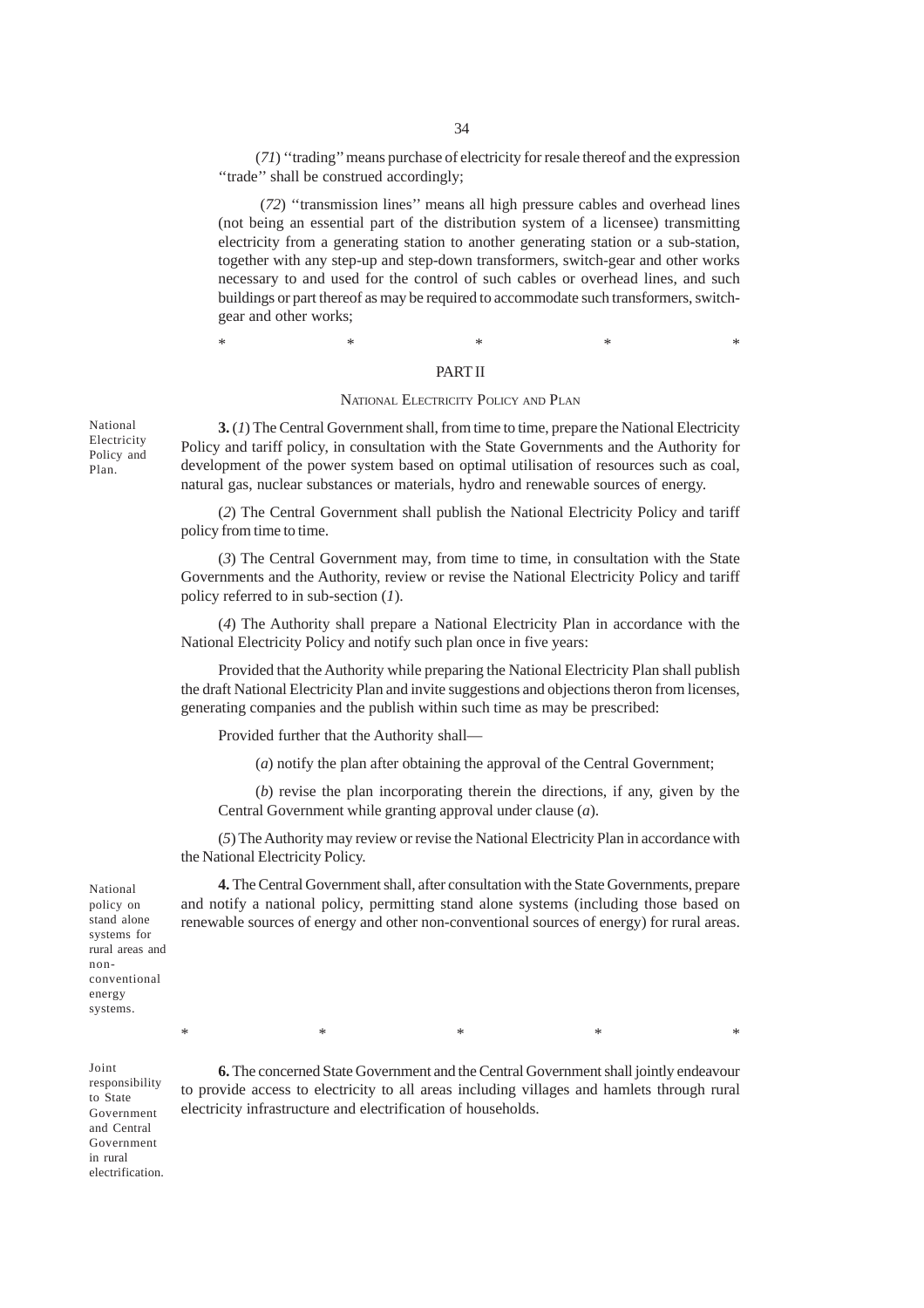### PART III

#### GENERATING OF ELECTRICITY

**7.** Any generating company may establish, operate and maintain a generating station without obtaining a licence under this Act if it complies with the technical standards relating to connectivity with the grid referred to in clause (*b*) of section 73.

**8.** (*1*) Notwithstanding anything contained in section 7, any generating company intending to set up a hydro-generating station shal prepare and submit to the Authority for its concurrence, a scheme estimated to involve a capital expenditure exceeding such sum, as may be fixed by the Cenral Government, from time to time, by notification.

*(2)* The Authority shall, before concurring in any scheme submitted to it under subsection  $(I)$  have particular regard to, whether or not in its opinion,—

\* \* \* \* \* \* \* \* \*

### **PART IV**

#### **LICENSING**

**12.** No person shall—

(*a*) transmit electricity; or

(*b*) distribute electricity; or

(*c*) undertake trading in electricity,

unless he is authorised to do so by a licence issued under section 14, or is exempt under section 13.

 $*$  \*  $*$  \*  $*$  \*  $*$  \*

**14.** The Appropriate commission may, on an application made to it under section 15, grant a licence to any person—

(*a*) to transmit electricity as a transmission; or

(*b*) to distribute electricity as a distribution licensee;or

(*c*) to undertake trading in electricity as an electricity trader,

in any area as may be specified in the licence:

Provided that any person engaged in the business of transmission or supply of electricity under the provisions of the repealed laws or any Act specified in the Schedule on or before the appointed date shall be deemed to be a licensee under this Act for such period as may be stipulated in the licence, clearance or approval granted to him under the repealed laws or such Act specified in the Schedule, and the provisions of the repealed laws or such Act specified in the Schedule in respect of such licence shall apply for a period of one year from the date of commencement of this Act or such earlier period as may be specified, at the request of the licensee, by the Appropriate Commission and thereafter the provisions of this Act shall apply to such business:

Provided further that the Central Transmission Utility or the State Transmission Utility shall be deemed to be a transmission licensee under this Act:

Provided also that in case an Appropriate Government transmits electricity or distributes electricity or undertakes trading in electricity, whether before or after the commencement of this Act, such Government shall be deemed to be a licensee under this Act, but shall not be required to obtain a licence under this Act:

14 of 1948.

Provided also that the Damodar Valley Corporation, established under sub-section (*1*) of section 3 of the Damodar Valley Corporation Act, 1948, shall be deemed to be a licensee under this Act but shall not be required to obtain a licence under this Act and the provisions of the Damodar Valley Corporation Act, 1948, in so far as they are not inconsistent with the provisions of this Act, shall continue to apply to that Corporation:

Generating company and requirement for setting up of generating station. Hydro-

electric generation.

Grant of licence.

Authorised persons to transmit, supply, etc., electricity.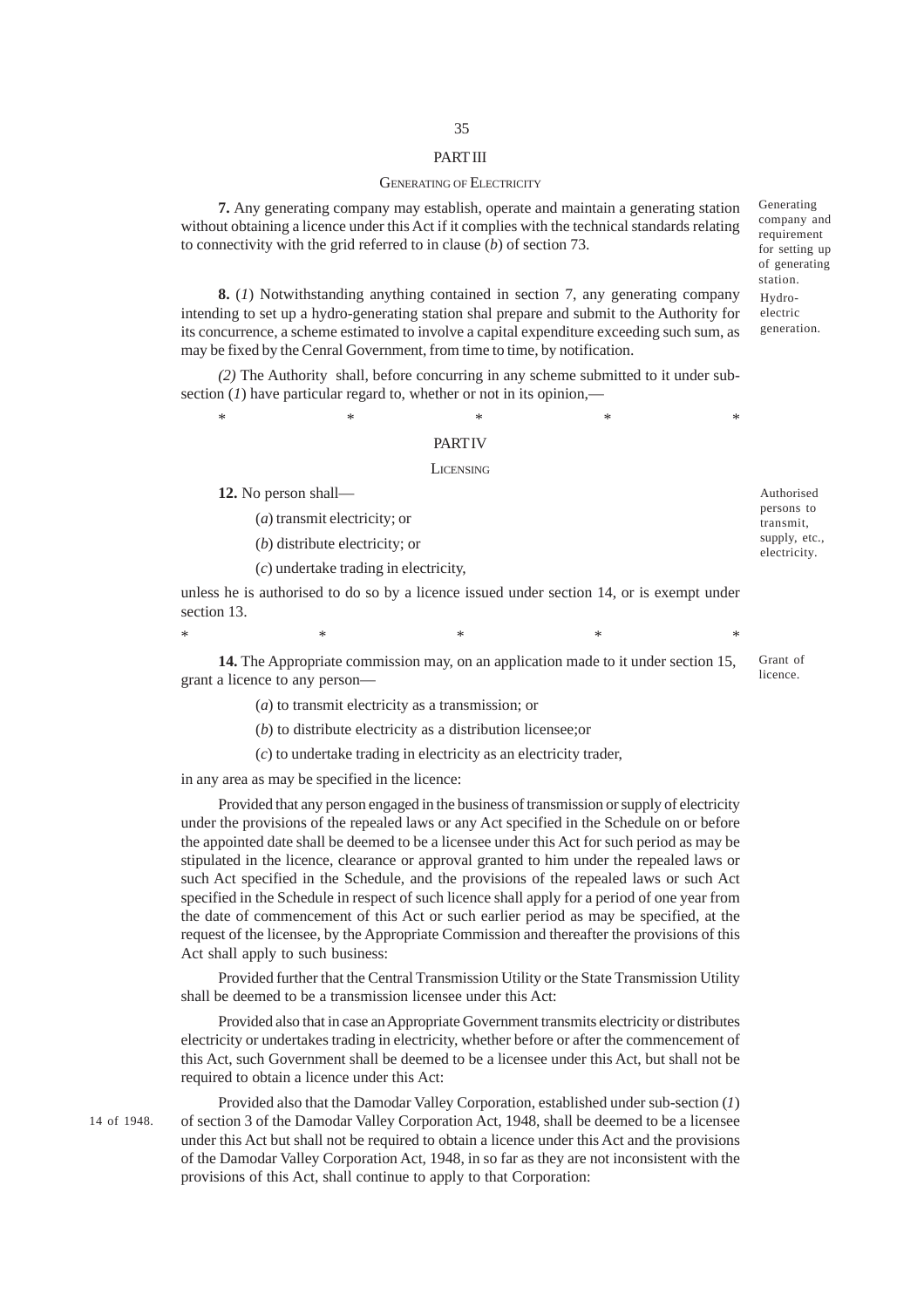Provided also that the Government company or the company referred to in sub-section (*2*) of section 131 of this Act and the company or companies created in pursuance of the Acts specified in the Schedule, shall be deemed to be a licensee under this Act:

Provided also that the Appropriate Commission may grant a licence to two or more persons for distribution of electricity through their own distribution system within the same area, subject to the conditions that the applicant for grant of licence within the same area shall, without prejudice to the other conditions or requirements under this Act, comply with the additional requirements relating to the capital adequacy, creditworthiness, or code of conduct as may be prescribed by the Central Government, and no such applicant, who complies with all the requirements for grant of licence, shall be refused grant of licence on the ground that there already exists a licensee in the same area for the same purpose:

Provided also that in a case where a distribution licensee proposes to undertake distribution of electricity for a specified area within his area of supply through another person, that person shall not be required to obtain any separate licence from the concerned State Commission and such distribution licensee shall be responsible for distribution of electricity in his area of supply:

Provided also that where a person intends to generate and distribute electricity in a rural area to be notified by the State Government, such person shall not require any licence for such generation and distribution of electricity, but he shall comply with the measures which may be specified by the Authority under section 53:

Provided also that a distribution licensee shall not require a licence to undertake trading in electricity.

**15.** (*1*) \* \* \* \* \* \* (*8*) A licence shall continue to be in force for a period of twenty-five years unless such licence is revoked.

 $*$  and  $*$  and  $*$  and  $*$  and  $*$ **20.** (*1*) Where the Appropriate Commission revokes under section 19 the licence of any licensee, the following provisions shall apply, namely:—

(*a*) the Appropriate Commission shall invite applications for acquiring the utility of the licensee whose licence has been revoked and determine which of such applications should be accepted, primarily on the basis of the highest and best price offered for the utility;

(*c*) all the rights, duties, obligations and liabilities of the licensee, on and from the date of revocation of licence or on and from the date, if earlier, on which the utility of the licensee is sold to a purchaser, shall obsolutely cease except for any liabilities which have accrued prior to that date;

\* \* \* \* \* \* \* \* \*

\* \* \* \* \* \* \* \* \*

(*2*) Where a utility is sold under sub-section (*1*), the purchaser shall pay to the licensee the purchase price of the utility in such manner as may be agreed upon.

(*3*) Where the Appropriate Commission issues any notice under sub-section (*1*) requiring the licensee to sell the utility, it may, by such notice, require the licensee to deliver the utility, and thereupon the licensee shall deliver on a date specified in the notice, the utility to the designated purchaser on payment of the purchase price thereof.

 $*$  and  $*$  and  $*$  and  $*$  and  $*$ 

Suspension of distribution licence and sale of utility.

**24.** (*1*) If at any time the Appropriate Commission is of the opinion that a distribution licensee

(*a*) has persistently failed to maintain uninterrupted supply of electricity conforming to standards regarding quality of electricity to the consumers; or

(*b*) is unable to discharge the functions or perform the duties imposed on it by or under the provisions of this Act; or

Procedure for grant of licence.

Sale of utilities of licensees.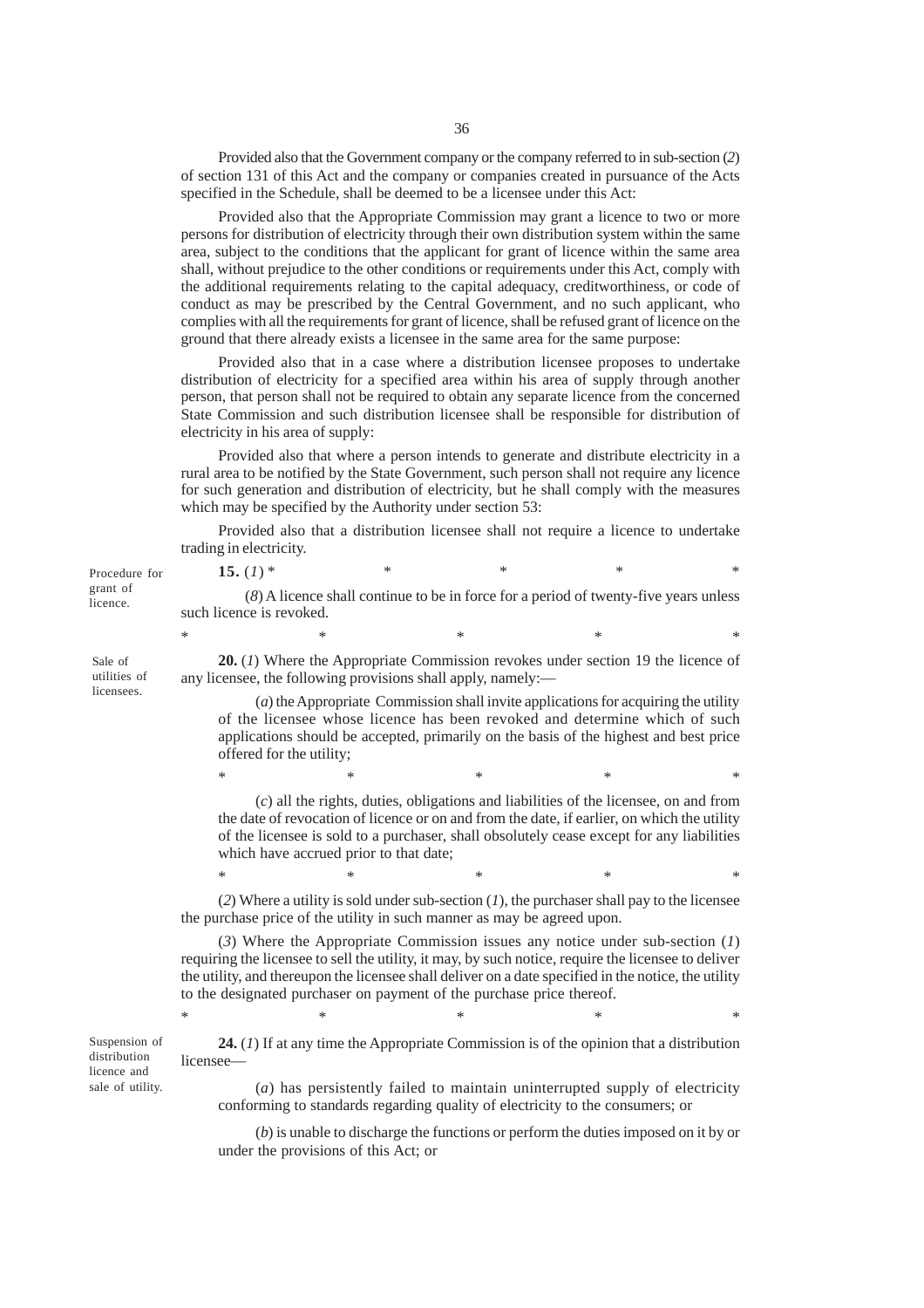(*c*) has persistently defaulted in complying with any direction given by the Appropriate Commission under this Act; or

(*d*) has broken the terms and conditions of licence,

and circumstances exist which render it necessary for it in public interest so to do, the Appropriate Commission may, for reasons to be recorded in writing, suspend, for a period not exceeding one year, the licence of the distribution licensee and appoint an Administrator to discharge the functions of the distribution licensee in accordance with the terms and conditions of the licence:

Provided that before suspending a licence under this section, the Appropriate Commission shall give a reasonable opportunity to the distribution licensee to make representations against the proposed suspension of licence and shall consider the representation, if any, of the distribution licensee.

(*2*) Upon suspension of licence under sub-section (*1*), the utilities of the distribution licensee shall vest in the Administrator for a period not exceeding one year or up to the date on which such utility is sold in accordance with the provisions contained in section 20, whichever is later.

(*3*) The Appropriate Commission shall, within one year of appointment of the Administrator under sub-section (*1*), either revoke the licence in accordance with the provisions contained in section 19 or revoke suspension of the licence and restore the utility to the distribution licensee whose licence had been suspended, as the case may be.

(*4*) In a case where the Appropriate Commission revokes the licence under sub-section (*3*), the utility of the distribution licensee shall be sold within a period of one year from the date of revocation of the licence in accordance with the provisions of section 20 and the price after deducting the administrative and other expenses on sale of utilities be remitted to the distribution licensee.

 $*$  \*  $*$  \*  $*$  \*  $*$  \* **29.** (*1*) \* \* \* \* \* \* \*

(*6*) If any licensee, generating company or any other person fails to comply with the directions issued under sub-section (*2*) or sub-section (*3*), he shall be liable to a penalty not exceeding rupees fifteen lacs. Compliance

of directions.

Compliance of directions.

Directions by Appropriate Government.

 $*$  \*  $*$  \*  $*$  \*  $*$  \* **33.** (*1*) \* \* \* \* \* \*

(*5*) If any licensee, generating company or any other person fails to comply with the directions issued under sub-section (*1*), he shall be liable to a penalty not exceeding rupees five lacs.

### $*$  \*  $*$  \*  $*$  \*  $*$  \* *Other provisions relating to transmission*

**34.** Every transmission licensee shall comply with such technical standards, of operation and maintenance of transmission lines, in accordance with the Grid Standards, as may be specified by the Authority. Grid Standards.

**37**. The Appropriate Government may issue directions to the Regional Load Despatch Centres or State Load Despatch Centres, as the case may be, to take such measures as may be necessary for maintaining smooth and stable transmission and supply of electricity to any region or State.

 $*$  \*  $*$  \*  $*$  \*  $*$  \*

**38.** (1) \* \* \* \* \* \* \* (*2*) The functions of the Central Transmission Utility shall be—  $*$  \*  $*$  \*  $*$  \*  $*$  \* Central Transmission Utility and functions.

(*d*) to provide non-discriminatory open access to its transmission system for use by—

 $*$  \*  $*$  \*  $*$  \*  $*$  \*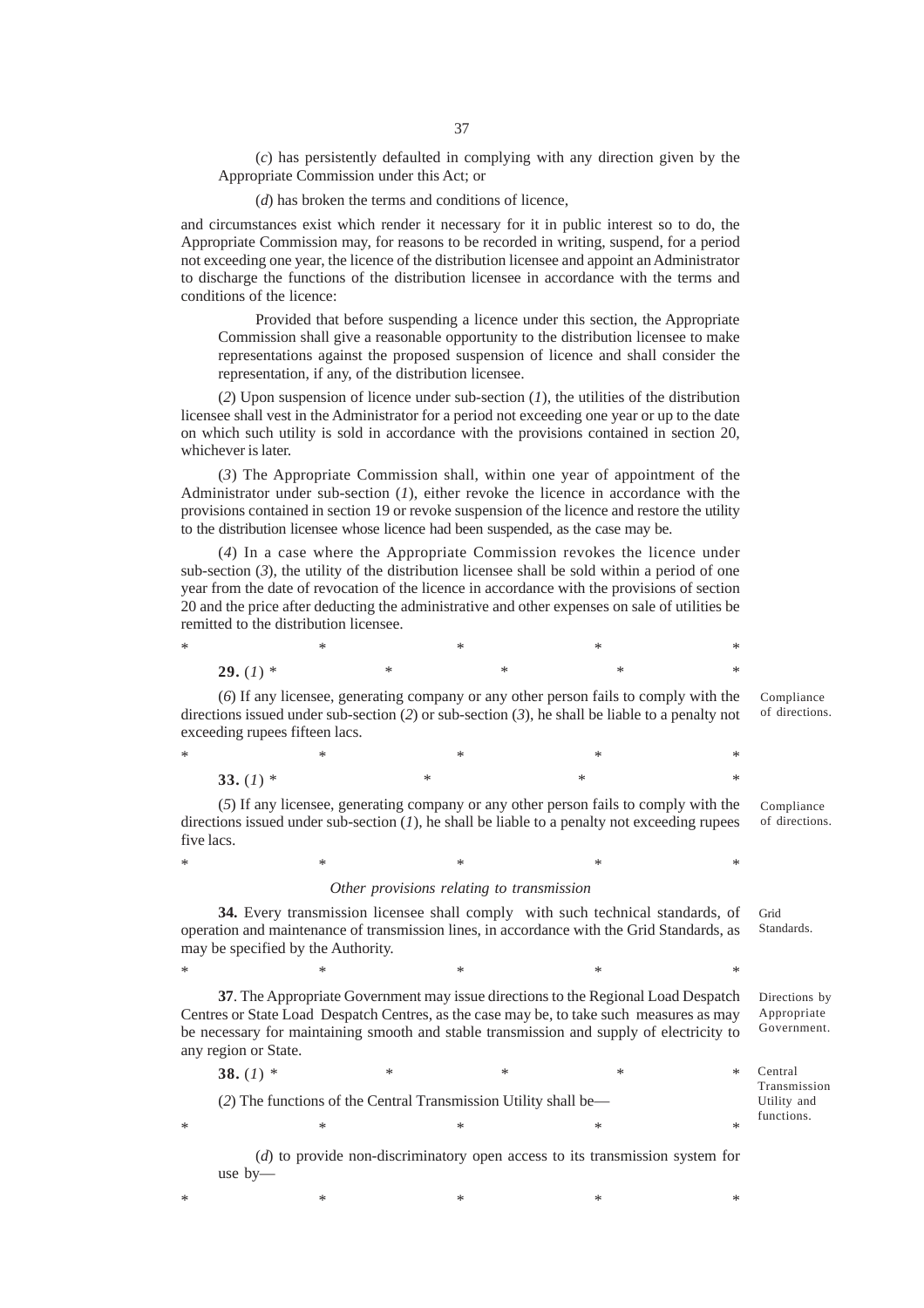(*ii*) any consumer as and when such open access is provided by the State Commission under sub-section (*2*) of section 42, on payment of the transmission charges and a surcharge thereon, as may be specified by the Central Commission:

Provided that such surcharge shall be utilised for the purpose of meeting the requirement of current level cross-subsidy:

Provided further that such surcharge and cross subsidies shall be progressively reduced omitted in the manner as may be specified bythe Central Commission:

Provided also that the manner of payment and utilisation of the surchage shall be specified by the Central Commission:

Provided also that such surcharge shall not be leviable in case open access is provided to a person who has established a captive generating plant for carrying the electricity to the destination of his own use.

**39.**(*1*) \* \* \* \* \* \* \* (*2*) The functions of the State Transmission Utility shall be—  $*$  \*  $*$  \*  $*$  \*  $*$  \* (*d*) to provide non-discriminatory open access to its transmission system for use by—

 $*$  \*  $*$  \*  $*$  \*  $*$  \*

(*ii*) any consumer as and when such open access is provided by the State Commission under sub-section (*2*) of section 42, on payment of the transmission charges and a surcharge thereon, as may be specified by the State Commission:

Provided that such surcharge shall be utilised for the purpose of meeting the requirement of current level cross-subsidy:

Provided further that such surcharge and cross subsidies shall be progressively reduced in the manner as may be specified by the State Commission:

Provided also that the manner of payment and utilisation of the surcharge shall be specified by the State Commission:

Provided also that such surcharge shall not be leviable in case open access is provided to a person who has established a captive generating plant for carrying the electricity to the destination of his own use.

 $*$  \*  $*$  \*  $*$  \*  $*$  \*

**40.** It shall be the duty of a transmission licensee—

(*c*) to provide non-discriminatory open access to its transmission system for use  $by-$ 

(*ii*) any consumer as and when such open access is provided by the State Commission under sub-section (*2*) of section 42, on payment of the transmission charges and a surcharge thereon, as may be specified by the State Commission:

Provided that such surcharge shall be utilised for the purpose of meeting the requirement of current level cross-subsidy:

Provided further that such surcharge and cross subsidies shall be progressively reduced in the manner as may be specified by the Appropriate Commission:

State Transmission Utility and functions.

Duties of transmission licensees.

 $*$   $*$   $*$   $*$   $*$   $*$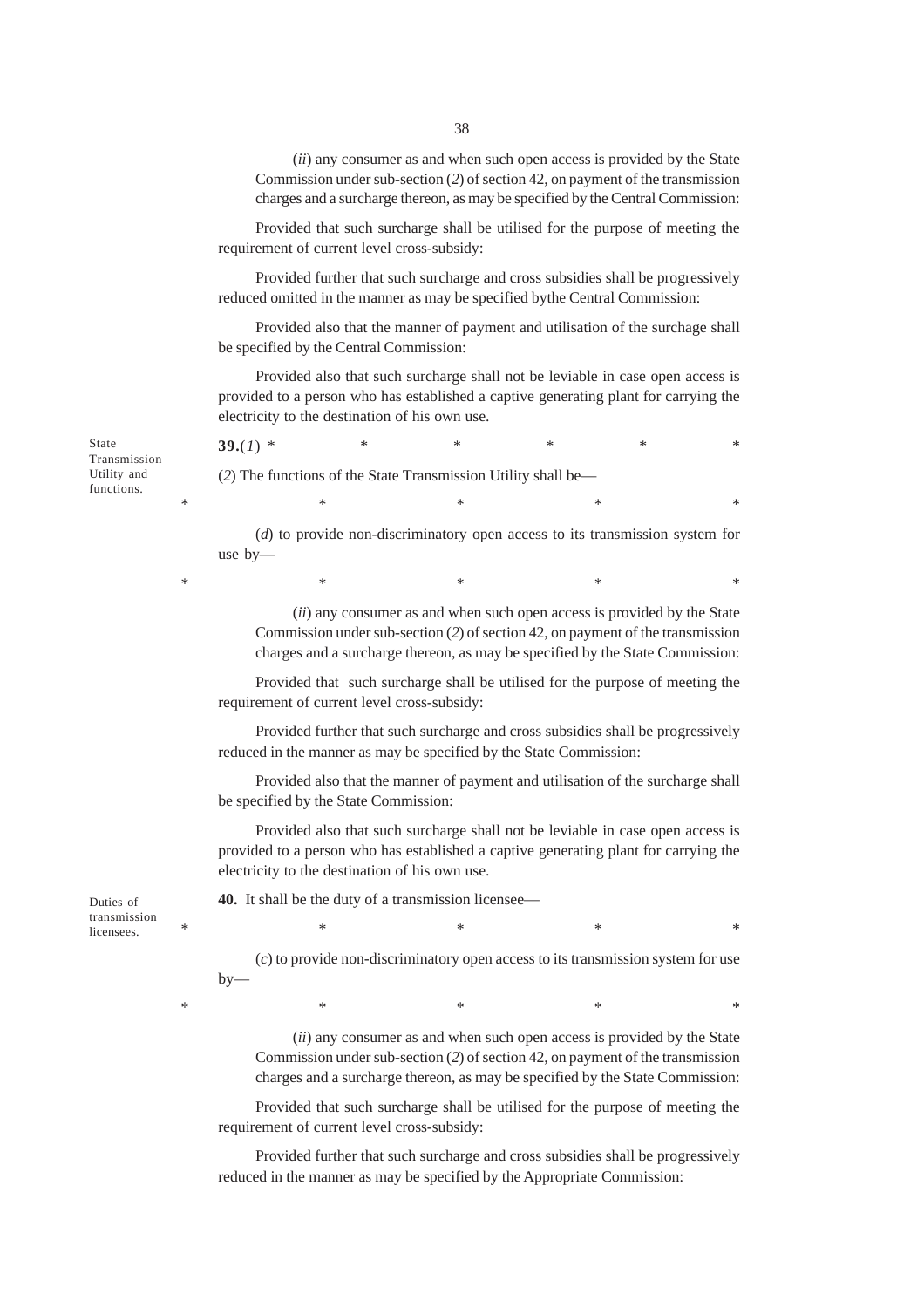Provided also that the manner of payment and utilisation of the surcharge shall be specified by the Appropriate Commission:

Provided also that such surcharge shall not be leviable in case open access is provided to a person who has established a captive generating plant for carrying the electricity to the destination of his own use.

## $*$  \*  $*$  \*  $*$  \*  $*$  \* PART VI

#### DISTRIBUTION OF ELECTRICITY

### *Provisions with respect to distribution licensees*

**42.** (*1*) It shall be the duty of a distribution licensee to develop and maintain an efficient, co-ordinated and economical distribution system in his area of supply and to supply electricity in accordance with the provisions contained in this Act.

(*2*) The State Commission shall introduce open access in such phases and subject to such conditions, (including the cross subsidies, and other operational constraints) as may be specified within one year of the appointed date by it and in specifying the extent of open access in successive phases and in determining the charges for wheeling, it shall have due regard to all relevant factors including such cross subsidies, and other operational constraints:

Provided that such open access shall be allowed on payment of a surcharge in addition to the charges for wheeling as may be determined by the State Commission:

Provided further that such surcharge shall be utilised to meet the requirements of current level of cross subsidy within the area of supply of the distribution licensee:

Provided also that such surcharge and cross subsidies shall be progressively reduced in the manner as may be specified by the State Commission:

Provided also that such surcharge shall not be leviable in case open access is provided to a person who has established a captive generating plant for carrying the electricity to the destination of his own use:

Provided also that the State Commission shall, not later than five years from the date of commencement of the Electricity (Amendment) Act, 2003, by regulations, provide such open access to all consumers who require a supply of electricity where the maximum power to be made available at any time exceeds one megawatt. 57 of 2003.

> (*3*) Where any person, whose premises are situated within the area of supply of a distribution licensee, (not being a local authority engaged in the business of distribution of electricity before the appointed date) requires a supply of electricity from a generating company or any licensee other than such distribution licensee, such person may, by notice, require the distribution licensee for wheeling such electricity in accordance with regulations made by the State Commission and the duties of the distribution licensee with respect to such supply shall be of a common carrier providing non-discriminatory open access.

> (*4*) Where the State Commission permits a consumer or class of consumers to receive supply of electricity from a person other than the distribution licensee of his area of supply, such consumer shall be liable to pay an additional surcharge on the charges of wheeling, as may be specified by the State Commission, to meet the fixed cost of such distribution licensee arising out of his obligation to supply.

> (*5*) Every distribution licensee shall, within six months from the appointed date or date of grant of licence, whichever is earlier, establish a forum for redressal of grievances of the consumers in accordance with the guidelines as may be specified by the State Commission.

> (*6*) Any consumer, who is aggrieved by non-redressal of his grievances under subsection (*5*), may make a representation for the redressal of his grievance to an authority to be known as Ombudsman to be appointed or designated by the State Commission.

Duties of distribution licensee and open access.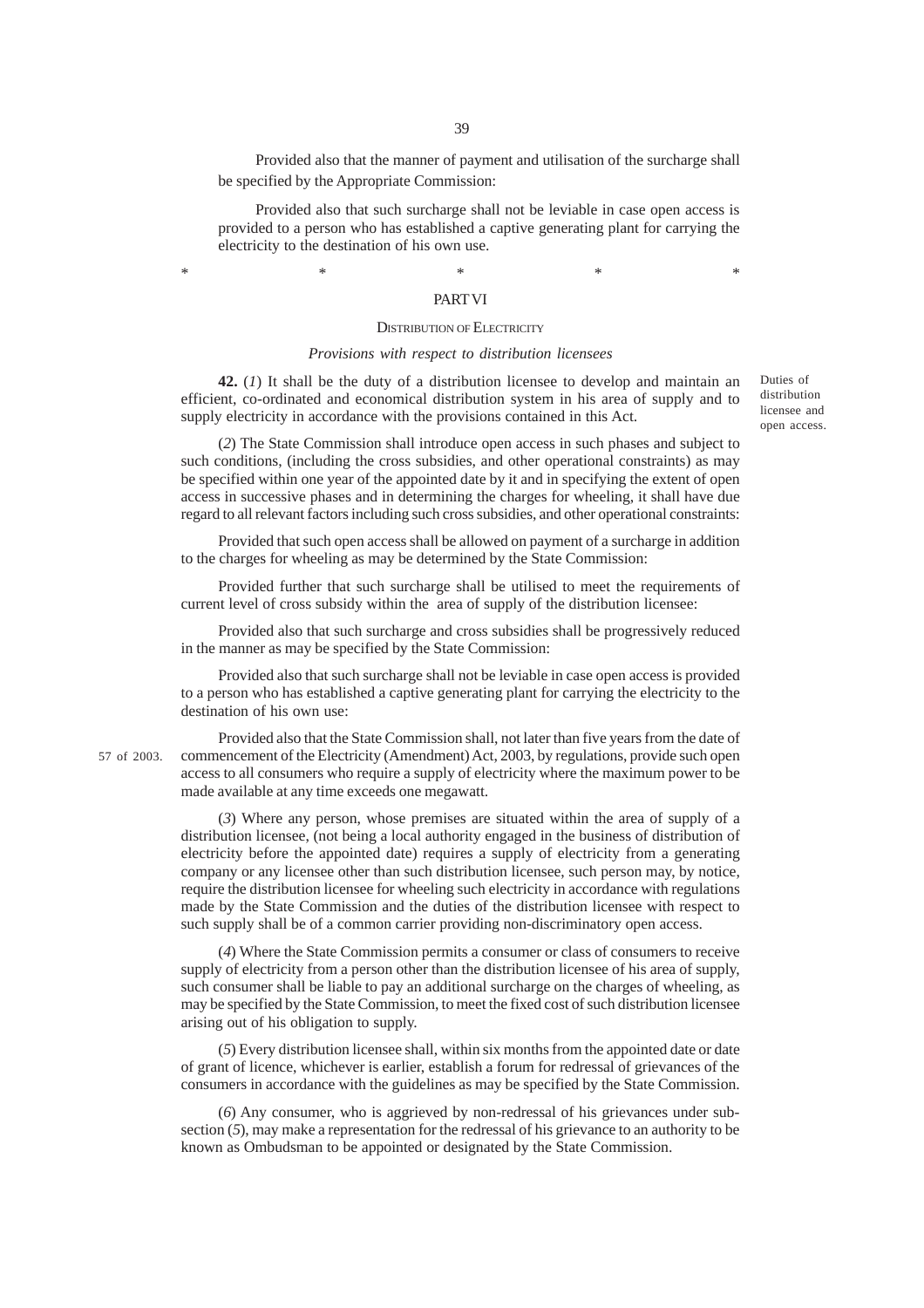(*7*) The Ombudsman shall settle the grievance of the consumer within such time and in such manner as may be specified by the State Commission.

(*8*) The provisions of sub-sections (*5*), (*6*) and (*7*) shall be without prejudice to right which the consumer may have apart from the rights conferred upon him by those subsections.

**43.** (*1*) Save as otherwise provided in this Act, every distribution licensee, shall, on a application by the owner or occupier of any premises, give supply of electricity to such premises, within one month after receipt of the application requiring such supply:

Provided that where such supply requires extension of distribution mains, or commissioning of new sub-stations, the distribution licensee shall supply the electricity to such premises immediately after such extension or commissioning or within such period as may be specified by the Appropriate Commission:

Provided further that in case of a village or hamlet or area wherein no provisions for supply of electricity exists, the Appropriate Commission may extend the said period as it may consider necessary for electrification of such village or hamlet or area.

*Explanation.—* For the purposes of this sub-section, "application" means the application complete in all respects in the appropriate form, as required by the distribution licensee, along with documents showing payment of necessary charges and other compliances.

(*2*) It shall be the duty of every distribution licensee to provide, if required, electric plant or electric line for giving electric supply to the premises specified in sub-section (*1*):

Provided that no person shall be entitled to demand, or to continue to receive, from a licensee a supply of electricity for any premises having a separate supply unless he has agreed with the licensee to pay to him such price as determined by the Appropriate Commission.

(*3*) If a distribution licensee fails to supply the electricity within the period specified in sub-section  $(1)$ , he shall be liable to a penalty which may extend to one thousand rupees for each day of default.

**44.** Nothing contained in section 43 shall be taken as requiring a distribution licensee to give supply of electricity to any premises if he is prevented from so doing by cyclone, floods, storms or other occurences beyond his control.

**45.** (*1*) Subject to the provisions of this section, the prices to be charged by a distribution licensee for the supply of electricity by him in pursuance of section 43 shall be in accordance with such tariffs fixed from time to time and conditions of his licence.

(*2*) The charges for electricity supplied by a distribution licensee shall be—

(*a*) fixed in accordance with the methods and the principles as may be specified by the concerned State Commission;

(*b*) published in such manner so as to give adequate publicity for such charges and prices.

(*3*) The charges for electricity supplied by a distribution licensee may include—

(*a*) a fixed charge in addition to the charge for the actual electricity supplied;

(*b*) a rent or other charges in respect of any electric meter or electrical plant provided by the distribution licensee.

(*4*) Subject to the provisions of section 62, in fixing charges under this section a distribution licensee shall not show undue preference to any person or class of persons or discrimination against any person or class of persons.

(*5*) The charges fixed by the distribution licensee shall be in accordance with the provisions of this Act and the regulations made in this behalf by the concerned State Commission.

Exceptions from duty to supply electricity.

Duty to supply on request.

Power to recover charges.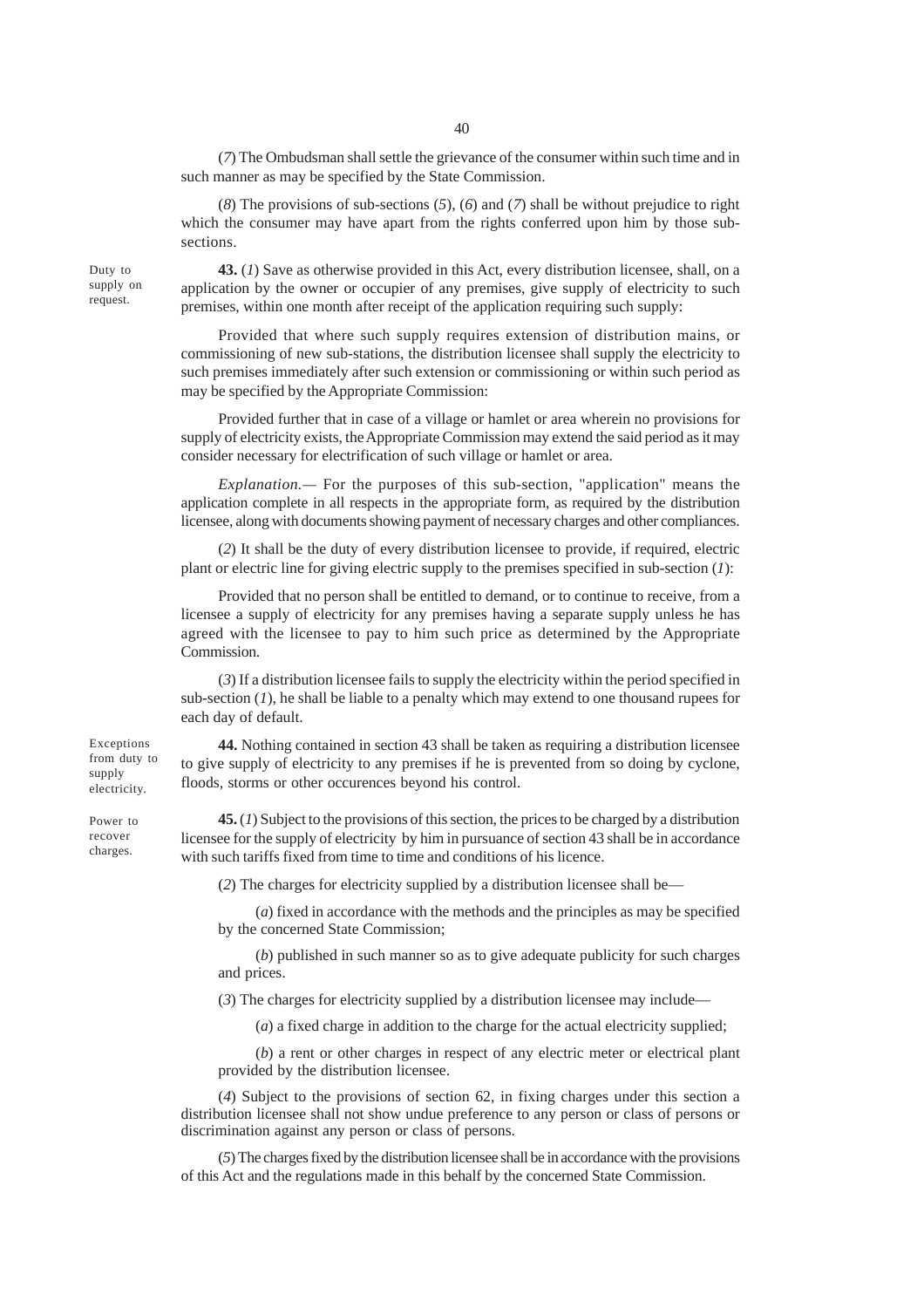**46.** The State Commission may, by regulations, authorise a distribution licensee to charge from a person requiring a supply of electricity in pursuance of section 43 any expenses reasonably incurred in providing any electric line or electrical plant used for the purpose of giving that supply.

Power to recover expenditure.

**47.** (*1*) Subject to the provisions of this section, a distribution licensee may require any person, who requires a supply of electricity in pursuance of section 43, to give him reasonable security, as may be determined by regulations, for the payment to him of all monies which may become due to him—

(*a*) in respect of the electricity supplied to such person; or

(*b*) where any electric line or electrical plant or electric meter is to be provided for supplying electricity to such person, in respect of the provision of such line or plant or meter,

and if that person fails to give such security, the distribution licensee may, if he thinks fit, refuse to give the supply of electricity or to provide the line or plant or meter for the period during which the failure continues.

(*2*) Where any person has not given such security as is mentioned in sub-section (*1*) or the security given by any person has become invalid or insufficient, the distribution licensee may, by notice, require that person, within thirty days after the service of the notice, to give him reasonable security for the payment of all monies which may become due to him in respect of the supply of electricity or provision of such line or plant or meter.

(*3*) If the person referred to in sub-section (*2*) fails to give such security, the distribution licensee may, if he thinks fit, discontinue the supply of electricity for the period during which the failure continues.

 $*$   $*$   $*$   $*$   $*$   $*$ 

**48.** A distribution licensee may require any person who requires a supply of electricity in pursuance of section 43 to accept—

\* \* \* \* \* \* \* \* \*

(*b*) any terms restricting any liability of the distribution licensee for economic loss resulting from negligence of the person to whom the electricity is supplied.

**49.** Where the Appropriate Commission has allowed open access to certain consumers under section 42, such consumers, notwithstanding the provisions contained in clause (*d*) of sub-section (*1*) of section 62, may enter into an agreement with any person for supply or purchase of electricity on such terms and conditions (including tariff) as may be agreed upon by them.

**50.** The State Commission shall specify an electricity supply code to provide for recovery of electricity charges, intervals for billing of electricity charges, disconnection of supply of electricity for non-payment thereof, restoration of supply of electricity, measures for preventing tampering, distress or damage to electrical plant or electrical line or meter, entry of distribution licensee or any person acting on his behalf for disconnecting supply and removing the meter, entry for replacing, altering or maintaining electric lines or electrical plants or meter and such other matters.

\* \* \* \* \* \* \* \* \*

**54.** (*1*) Save as otherwise exempted under this Act, no person other than the Central Transmission Utility or a State Transmission Utility, or a licensee shall transmit or use electricity at a rate exceeding two hundred and fifty watts and one hundred volts—

Agreements with respect to supply or purchase of electricity.

Additional terms of supply.

The electricity supply code.

Control of transmission and use of electricity.

security.

Power to require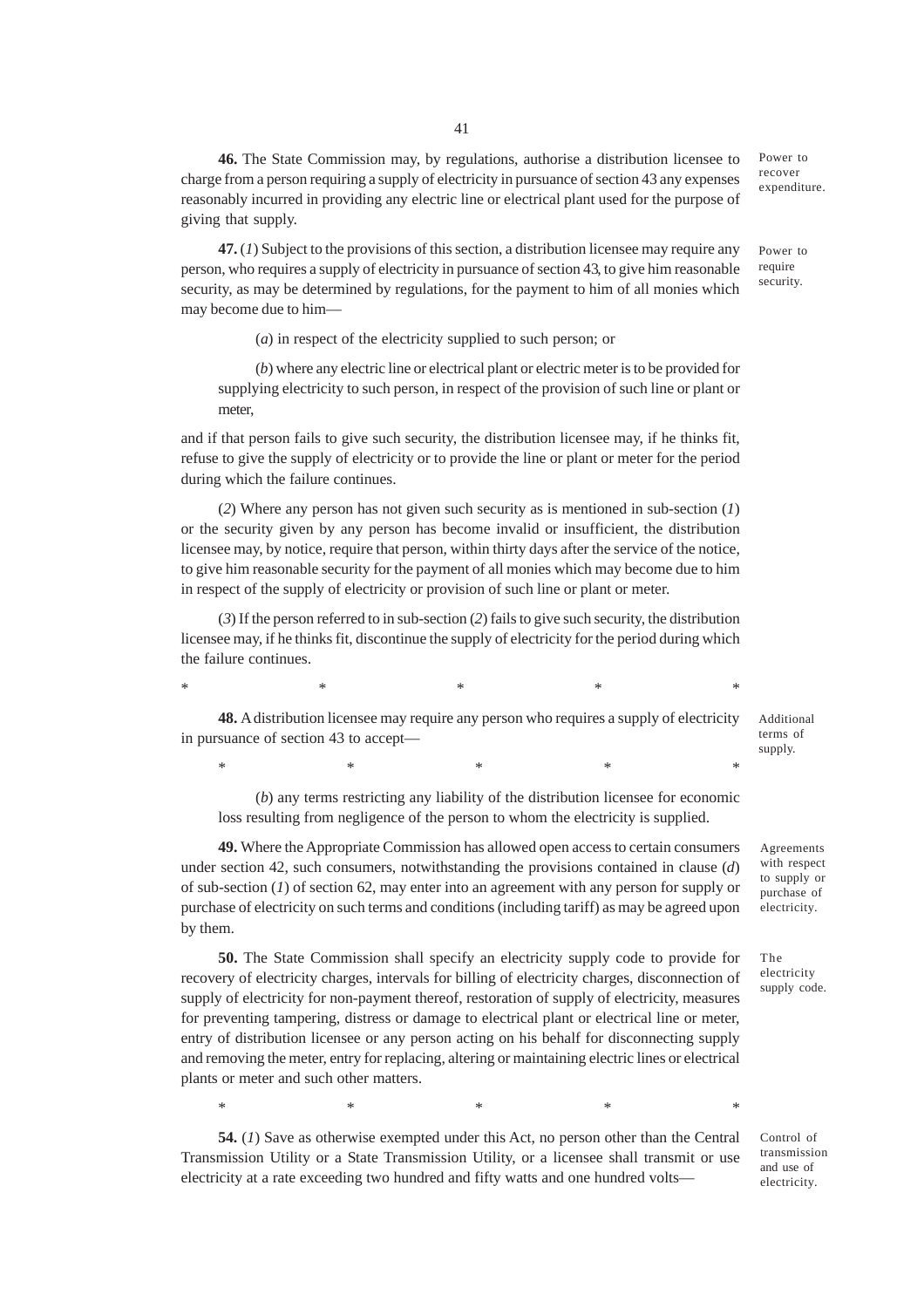(*a*) in any street, or

(*b*) in any place,—

(*i*) in which one hundred or more persons are ordinarily likely to be assembled; or

(*ii*) which is a factory within the meaning of the Factories Act, 1948 or a mine within the meaning of the Mines Act, 1952; or 63 of 1948. 35 of 1952.

(*iii*) to which the State Government, by general or special order, declares the provisions of this sub-section to apply,

without giving, before the commencement of transmission or use of electricity, not less than seven days' notice in writing of his intention to the Electrical Inspector and to the District Magistrate or the Commissioner of Police, as the case may be, containing particulars of the electrical installation and plant, if any, the nature and the purpose of supply and complying with such of the provisions of Part XVII of this Act, as may be applicable:

Provided that nothing in this section shall apply to electricity used for the public carriage of passengers, animals or goods, on, or for the lighting or ventiliation of the rolling stock of any railway or tramway subject to the provisions of the Railways Act, 1989.

24 of 1989.

| $*$         |   |  | $\ast$ |
|-------------|---|--|--------|
| 55. $(I)^*$ | ∗ |  | $\ast$ |

(*2*) For proper accounting and audit in the generation, transmission and distribution or trading of electricity, the authority may direct the installation of meters by a generating company or licensee at such stages of generation, transmission or distribution or trading of electricity and at such locations of generation, transmission or distribution or trading, as it may deem necessary.

Use, etc., of meters.

PART VII

\* \* \* \* \* \* \* \* \*

### **TARIFF**

**61.** The Appropriate Commission shall, subject to the provisions of this Act, specify the terms and conditions for the determination of tariff, and in doing so, shall be guided by the following, namely:— Tariff regulations.

\* \* \* \* \* \* \* \* \*

(*d*) safeguarding of consumers' interest and at the same time, recovery of the cost of electricity in a reasonable manner;

\* \* \* \* \* \* \* \* \*

(*h*) The promotion of co-generation and generation of electricity from reasonable sources of energy;

(*i*) the National Electricity Policy and tariff policy:

Determination of tariff.

**62.** *(1)* The Appropriate Commission shall determine the tariff in accordance with the provisions of this Act for—

*(a)* supply of electricity by a generating company to a distribution licensee:

Provided that the Appropriate Commission may, in case of shortage of supply of electricity, fix the minimum and maximum ceiling of tariff for sale or purchase of electricity in pursuance of an agreement, entered into between a generating company and a licensee or between licensees, for a period not exceeding one year to ensure reasonable prices of electricity;

 $\begin{matrix} * & * & * \ * & * & * \end{matrix}$ 

*(b)* transmission of electricity;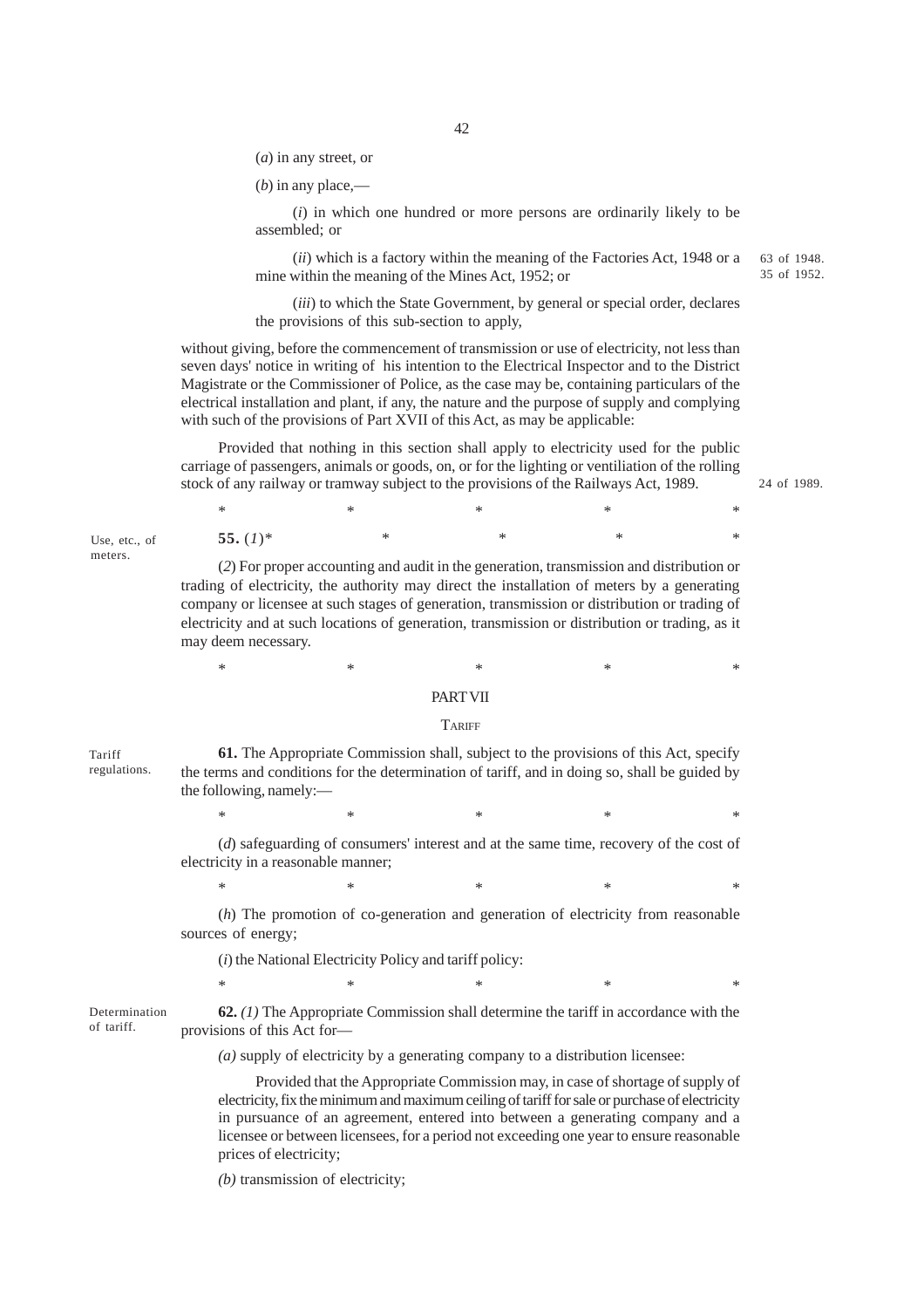*(c)* wheeling of electricity;

*(d)* retail sale of electricity:

Provided that in case of distribution of electricity in the same area by two or more distribution licensees, the Appropriate Commission may, for promoting competition among distribution licensees, fix maximum ceiling of tariff for retail sale of electricity.

*(2)* The Appropriate Commission may require a licensee or a generating company to furnish separate details, as may be specified in respect of generation, transmission and distribution for determination of tariff.

*(3)* The Appropriate Commission shall not, while determining the tariff under this Act, show undue preference to any consumer of electricity but may differentiate according to the consumer's load factor, power factor, voltage, total consumption of electricity during any specified period or the time at which the supply is required or the geographical position of any area, the nature of supply and the purpose for which the supply is required.

*(4)* No tariff or part of any tariff may ordinarily be amended, more frequently than one in any financial year, except in respect of any changes expressly permitted under the terms of any fuel surcharge formula as may be specified.

*(5)* The Commission may require a licensee or a generating company to comply with such procedure as may be specified for calculating the expected revenues from the tariff and charges which he or it is permitted to recover.

*(6)* If any licensee or a generating company recovers a price or charge exceeding the tariff determined under this section, the excess amount shall be recoverable by the person who has paid such price or charge along with interest equivalent to the bank rate without prejudice to any other liability incurred by the licensee.

**64.** (1)\* \* \* \* \* \* \*

Procedure for Tarrif order.

(*3*) The Appropriate Commission shall, within one hundred and twenty days from receipt of an application under sub-section (*1*) and after considering all suggestions and objections received from the public,—

(*a*) issue a tariff order accepting the application with such modifications or such conditions as may be specified in that order;

\* \* \* \* \* \* \* \* \*

(*b*) reject the application for reasons to be recorded in writing if such application is not in accordance with the provisions of this Act and the rules and regulations made thereunder or the provisions of any other law for the time being in force:

Provided that an applicant shall be given a reasonable opportunity of being heard before rejecting his application.

**66.** The Appropriate Commission shall endeavour to promote the development of a market (including trading) in power in such manner as may be specified and shall be guided by the National Electricity Policy referred to in section 3 in this regard. Development of market.

\* \* \* \* \* \* \* \* \*

### PART VIII

#### **WORKS**

### *Works of licensees*

**67.** (*1*) A licenses may, from time to time but subject always to the terms and conditions of his licence, within his area of supply or transmission or when permitted by the terms of his licence to lay down or place electrict supply lines without the area of supply, without that area carry out works such asProvision as to opening up of streets, railways, etc.

(*a*) to open and break up the soil and pavement of any street, railway or tramway;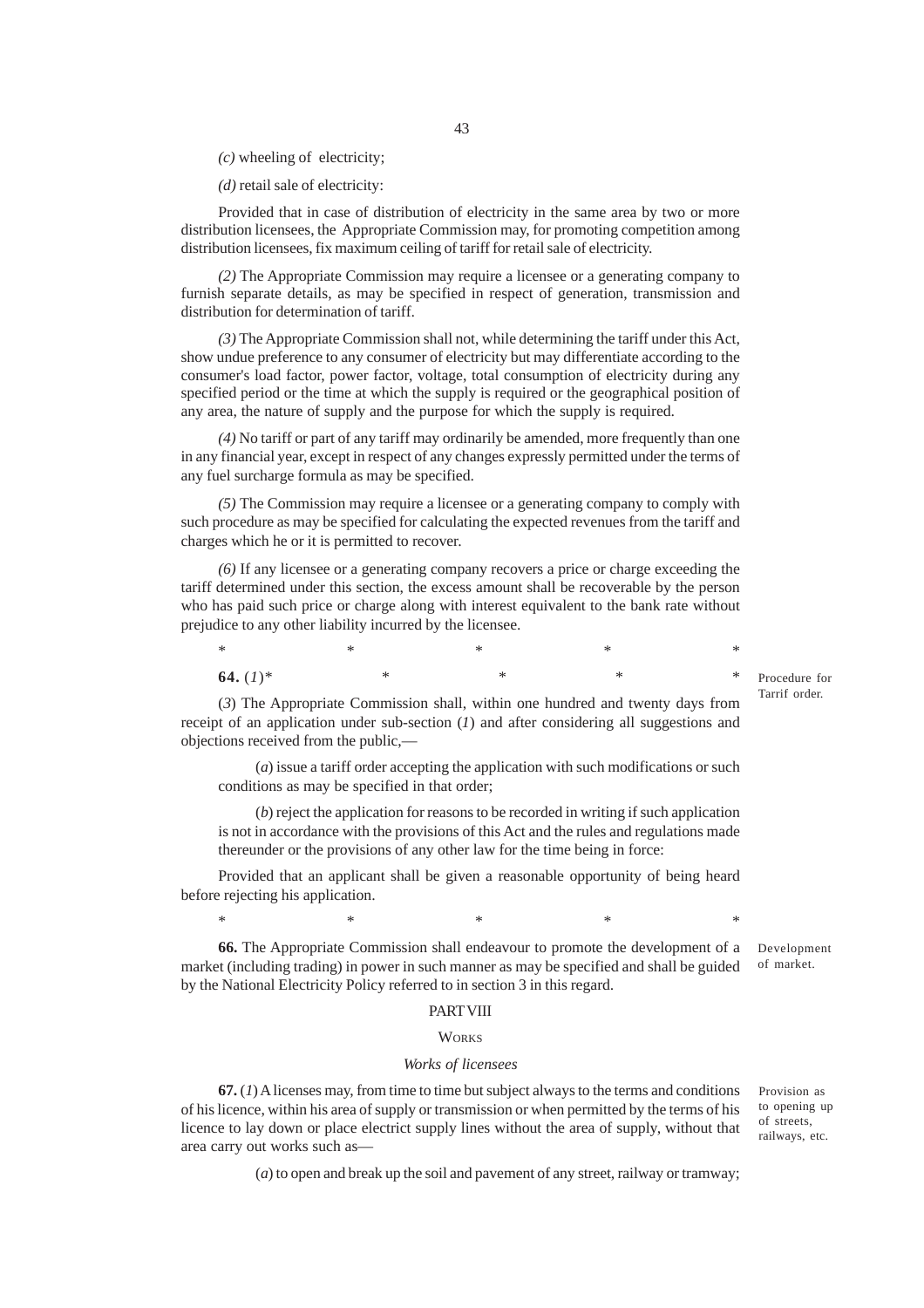(*b*) to open and break up any sewer, drain or tunnel in or under any street, railway or tramway;

(*c*) to alter the position of any line or works or pipes, other than a main sewer pipe;

(*d*) to lay down and place electric lines, electrical plant and other works;

(*e*) to repair, alter or remove the same;

(*f*) to do all other acts necessary for transmission or supply of electricity.

\* \* \* \* \* \* \* \* \*

#### *Provisions relating to overhead lines*

Overhead lines.

**68.** (*1*) An overhead line shall, with prior approval of the Appropriate Government, be istalled or kept installed above ground in accordance with the provisions of sub-section (*2*).

\* \* \* \* \* \* \* \* \*

(*5*) Where any tree standing or lying near an overhead line or where any structure or other object which has been placed or has fallen near an overhead line subsequent to the placing of such line, interrupts or interferes with, or is likely to interrupt or interfere with, the conveyance or transmission of electricity or the accessibility of any works, an Executive Magistrate or authority specified by the Appropriate Government may, on the application of the licensee, cause the tree, structure or object to be removed or otherwise dealt with as he or it thinks fit.

(6) When disposing of an application under sub-section (*5*), an Executive Magistrate or authority specified under that sub-section shall, in the case of any tree in existence before the placing of the overhead line, award to the person interested in the tree such compensation as he thinks reasonable, and such person may recover the same from the licensee.

*Explanation.*—For the purposes of this section, the expression ''tree'' shall be deemed to include any shrub, hedge, jungle growth or other plant.

#### PART IX

\* \* \* \* \* \* \* \* \*

#### CENTRAL ELECTRICITY AUTHORITY

#### *Constitution and functions of Authority*

**70.** (*1*) There shall be a body to be called the Central Electricity Authority to exercise such functions and perform such duties as are assigned to it under this Act.

(*2*) The Central Electricity Authority, established under section 3 of the Electricity Authority. (Supply) Act, 1948 and functioning as such immediately before the appointed date, shall be 54 of 1948. the Central Electricity Authority for the purposes of this Act and the Chairperson, Members, Secretary and other officers and employees thereof shall be deemed to have been appointed under this Act and they shall continue to hold office on the same terms and conditions on which they were appointed under the Electricity (Supply) Act, 1948.

> (*3*) The Authority shall consist of not more than fourteen Members (including its Chaiperson) of whom not more than eight shall be full-time Members to be appointed by the Central Government.

> (*4*) The Central Government may appoint any person, eligible to be appointed as Member of the Authority, as the Chairperson of the Authority, or, designate one of the full time Members as the Chairperson of the Authority.

(*5*) The Members of the Authority shall be appointed from amongst persons of ability,

Constitution, etc., of Central Electricity<br>Authority.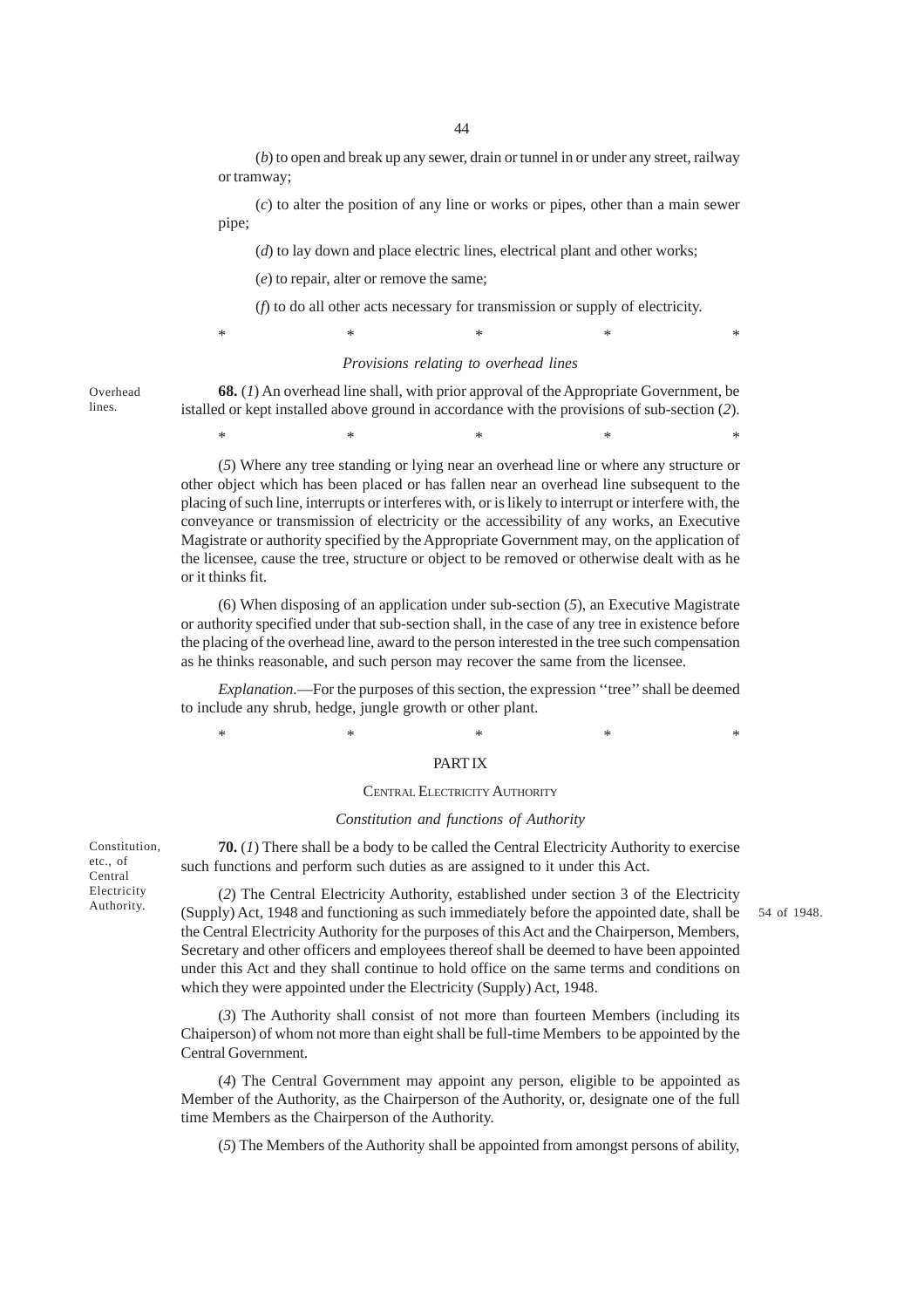integrity and standing who have knowledge of, and adequate experience and capacity in dealing with problems relating to engineering, finance, commerce, economics or industrial matters, and at least one Members shall be appointed from each of the following categories, namely:—

(*a*) engineering with specialisation in design, construction, operation and maintenance of generating stations;

(*b*) engineering with specialisation in transmission and supply of electricity;

(*c*) applied research in the field of electricity;

(*d*) applied economics, accounting, commerce or finance.

(*6*) The Chairperson and all the Members of the Authority shall hold office during the pleasure of the Central Government.

(*7*) The Chairperson shall be the Chief Executive of the Authority.

(*8*) The headquarters of the Authority shall be at Delhi.

(*9*) The Authority shall meet at the head office or any other place at such time as the Chairperson may direct, and shall observe such rules of procedure in regard to the transaction of business at its meetings (including the quorum at its meetings) as it may specify.

(*10*) The Chairperson, or if he is unable to attend a meeting of the Authority, any other Member nominated by the Chairperson in this behalf and in the absence of such nomination or where there is no Chairperson, any Member chosen by the Members present from among themselves shall preside at the meeting.

(*11*) All questions which come up before any meeting of the Authority shall be decided by a majority of votes of the Members present and voting, and in the event of an equality of votes, the Chairperson or the person presiding shall have the right to exercise a second or casting vote.

(*12*) All orders and decisions of the Authority shall be authenticated by the Secretary or any other officer of the Authority duly authorised by the Chairperson in this behalf.

(*13*) No act or proceedings of the Authority shall be questioned or shall be invalidated merely on the ground of existence of any vacancy in, or any defect in, the constitution of, the Authority.

(*14*) The Chairperson of the Authority and other full-time Members shall receive such salary and allowances as may be determined by the Central Government and other Members shall receive such allowances and fees for attending the meetings of the Authority, as the Central Government may prescribe.

(*15*) The other terms and conditions of service of the Chairperson and Members of the Authority including, subject to the provisions of sub-section (*6*), their terms of office shall be such as the Central Government may prescribe.

\* \* \* \* \* \* \* \* \*

**78.** (*1*) The Central Government shall, for the purposes of selecting the Members of the Appellate Tribunal and the Chairperson and Members of the Central Commission, constitute a Selection Committee consisting of—

(*a*) Member of the Planning Commission in charge of the energy sector Chairperson; (*b*) Secretary-in-charge of the Ministry of the Central Government dealing with the Department of Legal Affairs Member; (*c*) Chairperson of the Public Enterprises Selection Board Member;

Constitution of Selection Committee to recommend Members.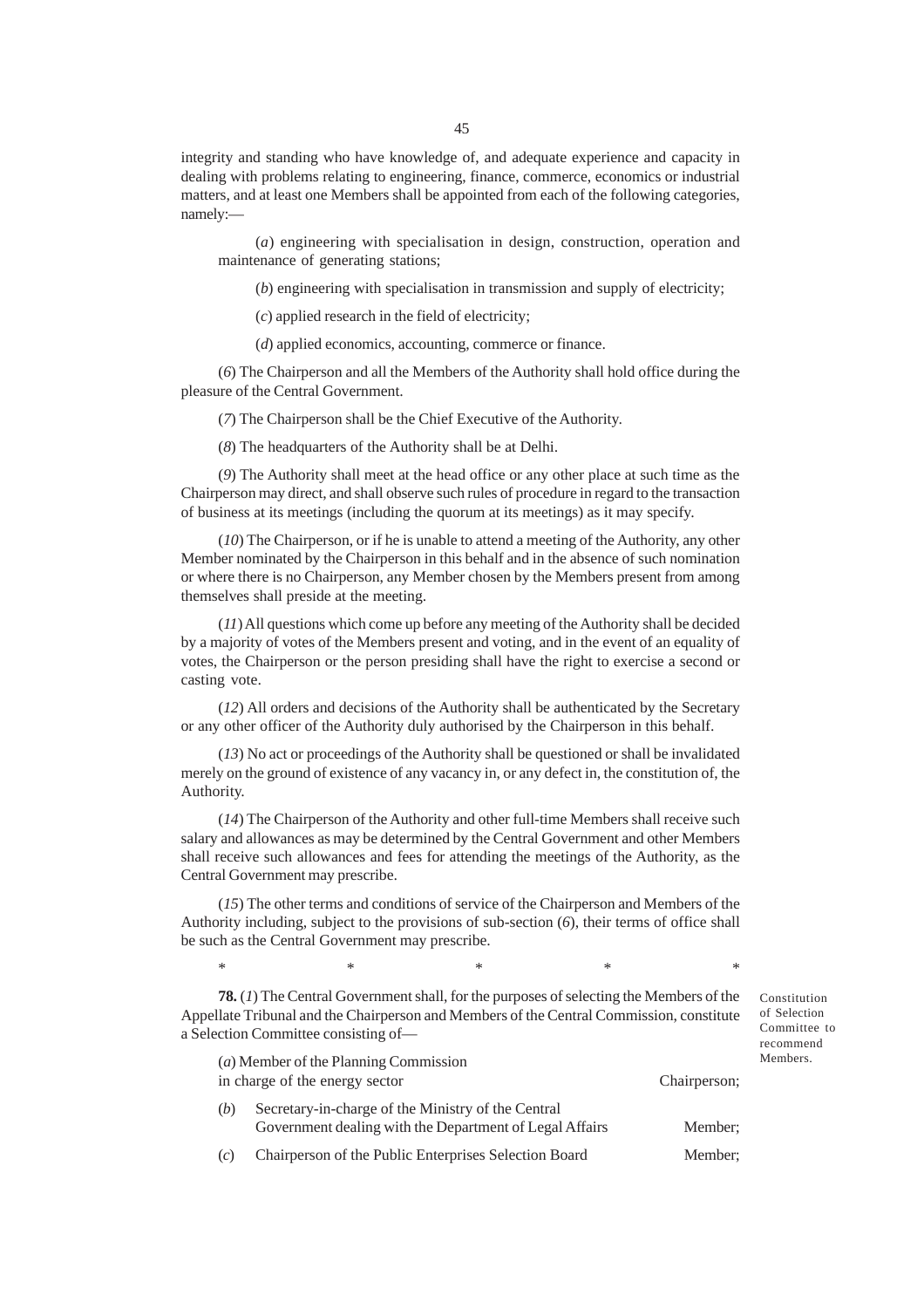| a person to be nominated by the Central Government in<br>(e)<br>accordance with sub-section $(3)$<br>(f)<br>Secretary-in-charge of the Ministry of the Central                                                                                                                                                                                                       | Member; |
|----------------------------------------------------------------------------------------------------------------------------------------------------------------------------------------------------------------------------------------------------------------------------------------------------------------------------------------------------------------------|---------|
|                                                                                                                                                                                                                                                                                                                                                                      |         |
| Government dealing with power                                                                                                                                                                                                                                                                                                                                        | Member. |
| ∗<br>∗<br>*<br>∗                                                                                                                                                                                                                                                                                                                                                     | *       |
| <b>79.</b> (1) The Central Commission shall discharge the following functions, namely:—<br>Functions of                                                                                                                                                                                                                                                              |         |
| Central<br>∗<br>$\ast$<br>$\ast$<br>∗<br>Commission.                                                                                                                                                                                                                                                                                                                 | *       |
| $(c)$ to regulate the inter-State transmission of electricity;                                                                                                                                                                                                                                                                                                       |         |
| ∗<br>$\ast$<br>$\ast$<br>∗                                                                                                                                                                                                                                                                                                                                           | *       |
| Constitution<br><b>85.</b> (1) The State Government shall, for the purposes of selecting the Members of<br>of Selection<br>the State Commission, constitute a Selection Committee consisting of-<br>Committee to                                                                                                                                                     |         |
| select<br>Members of                                                                                                                                                                                                                                                                                                                                                 |         |
| State<br>Commission.                                                                                                                                                                                                                                                                                                                                                 |         |
| $(c)$ the Chairperson of the Authority or the Chairperson of the Central                                                                                                                                                                                                                                                                                             |         |
| Provided that nothing contained in this section shall apply to the appointment of a<br>person as the Chairperson who is or has been a Judge of the High Court.                                                                                                                                                                                                       |         |
| ∗<br>$\ast$<br>$\ast$<br>$\ast$                                                                                                                                                                                                                                                                                                                                      | *       |
| Functions of<br><b>86.</b> (1) The State Commission shall discharge the following functions, namely:—<br>State                                                                                                                                                                                                                                                       |         |
| (a) determine the tariff for generation, supply, transmission and wheeling of<br>Commission.<br>electricity, wholesale, bulk or retail, as the case may be, within the State:                                                                                                                                                                                        |         |
| Provided that where open access has been permitted to a category of consumers<br>under section 42, the State Commission shall determine only the wheeling charges and<br>surcharge thereon, if any, for the said category of consumers;                                                                                                                              |         |
| $(b)$ regulate electricity purchase and procurement process of distribution licensees<br>including the price at which electricity shall be procured from the generating companies<br>or licensees or from other sources through agreements for purchase of power for<br>distribution and supply within the State;                                                    |         |
| (c) facilitate intra-State transmission and wheeling of electricity;                                                                                                                                                                                                                                                                                                 |         |
| $(d)$ issue licences to persons seeking to act as transmission licensees, distribution<br>licensees and electricity traders with respect to their operations within the State;                                                                                                                                                                                       |         |
| (e) promote co-generation and generation of electricity from renewable sources<br>of energy by providing suitable measures for connectivity with the grid and sale of<br>electricity to any person, and also specify, for purchase of electricity from such sources,<br>a percentage of the total consumption of electricity in the area of a distribution licensee; |         |
| (f) adjudicate upon the disputes between the licensees and generating companies<br>and to refer any dispute for arbitration;                                                                                                                                                                                                                                         |         |
| $(g)$ levy fee for the purposes of this Act;                                                                                                                                                                                                                                                                                                                         |         |
| (h) specify State Grid Code consistent with the Grid Code specified under clause<br>( <i>h</i> ) of sub-section ( <i>l</i> ) of section 79;                                                                                                                                                                                                                          |         |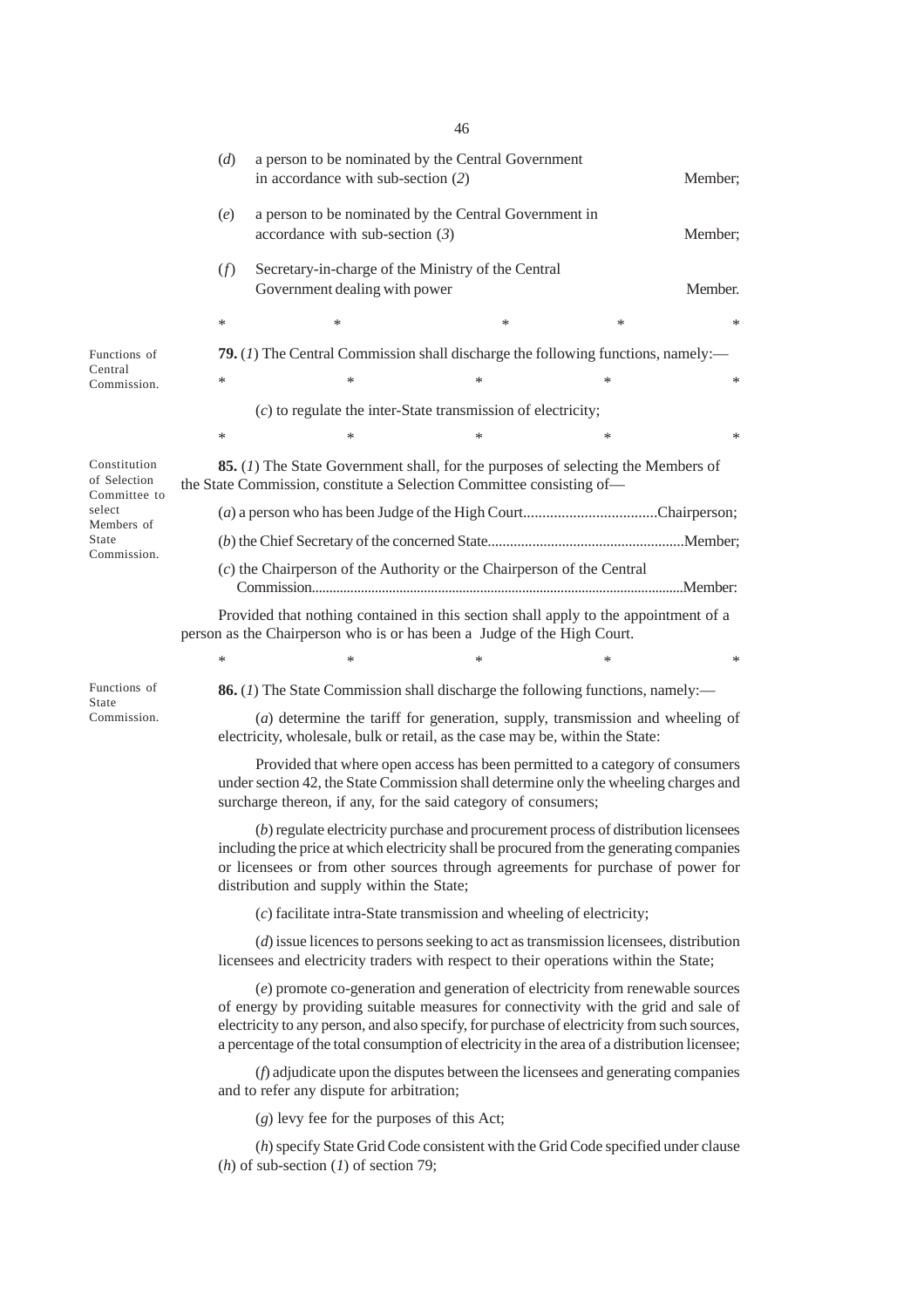(*i*) specify or enforce standards with respect to quality, continuity and reliability of service by licensees;

(*j*) fix the trading margin in the intra-State trading of electricity, if considered, necessary;

(*k*) discharge such other functions as may be assigned to it under this Act.

\* \* \* \* \* \* \* \* \*

### *Appropriate Commission— Other provisions*

**89.** (*1*) The Chairperson or other Member shall hold office for a term of five years from the date he enters upon his office:

Provided that the Chairperson or other Member in the Central Commission or the State Commission shall not be eligible for re-appointment in the same capacity as the Chairperson or a Member in that Commission in which he had earlier held office as such:

Provided further that no Chairperson or Member shall hold office as such after he has attained the age of sixty-five years.

(*2*) The salary, allowances and other terms and conditions of service of the Chairperson and Members shall be such as may be prescribed by the Appropriate Government:

Provided that the salary, allowances and other terms and conditions of service of the Members, shall not be varied to their disadvantage after appointment.

(*3*) Every Member shall, before entering upon his office, make and subscribe to an oath of office and secrecy in such form and in such manner and before such authority as may be prescribed.

(*4*) Notwithstanding anything contained in sub-section (*1*), a Member may—

(*a*) relinquish his office by giving in writing to the Appropriate Government a notice of not less than three months; or

(*b*) be removed from his office in accordance with the provisions of section 90.

(*5*) Any member ceasing to hold office as such shall—

(*a*) not accept any commercial employment for a period of two years from the date he ceases to hold such office; and

(*b*) not represent any person before the Central Commission or any State Commission in any manner.

*Explanation.—* For the purposes of this sub-section, "commercial employment" means employment in any capacity in any organisation which has been a party to the proceedings before the Appropriate Commission or employment in any capacity under, or agency of, a person engaged in trading, commercial, industrial or financial business in electricity industry and includes a director of a company or partner of a firm or setting up practice either independently or as partner of a firm or as an adviser or a consultant.

| $\ast$      |  | ∗      |
|-------------|--|--------|
| 94. $(I)^*$ |  | $\ast$ |

(*3*) The Appropriate Commission may authorise any person, as it deems fit, to represent the interest of the consumers in the proceedings before it.

\* \* \* \* \* \* \* \* \*

**127.** (*1*) Any person aggrieved by the final order made under section 126 may, within thirty days of the said order, prefer an appeal in such form, verified in such manner and be accompanied by such fee as may be specified by the State Commission, to an appellate authority as may be prescribed.

Term of office and conditions of service of Members.

Powers of Appropriate Commission.

Appeal to appellate authority.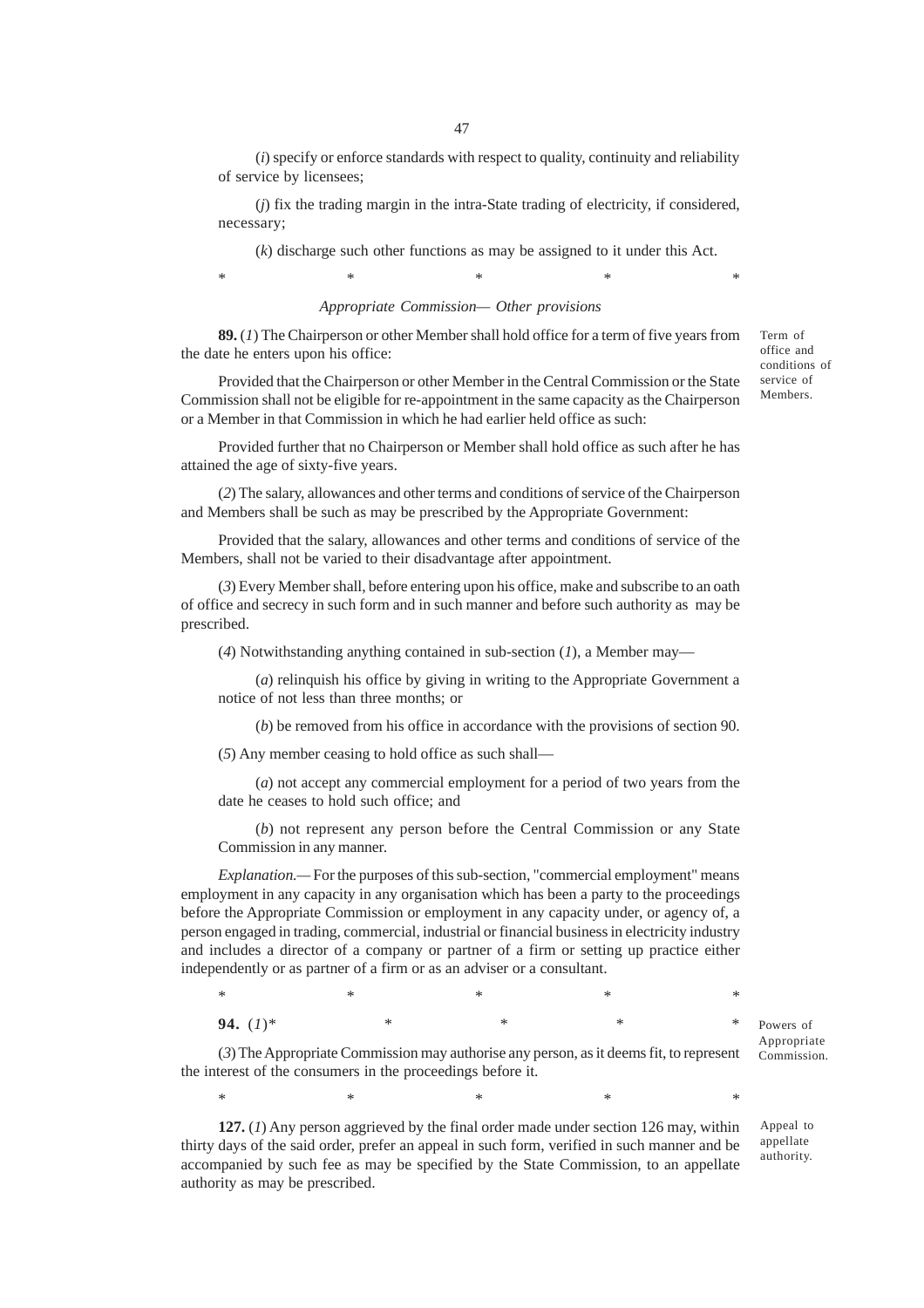\* \* \* \* \* \* \* \* \*

#### PART XIII

#### REORGANISATION OF BOARD

| 131. $(I)$ | ∗ | $\ast$ | $\ast$ | $\ast$ | $\ast$ |
|------------|---|--------|--------|--------|--------|
| $\ast$     | × |        |        | ×      | $\ast$ |

Punishment for noncompliance of directions by Appropriate Commission. Government.

Vesting of property of Board in State

> **142.** In case any complaint is filed before the Appropriate Commission by any person or if that Commission is satisfied that any person has contravened any of the provisions of this Act or the rules or regulations made thereunder, or any direction issued by the Commission, the Appropriate Commission may after giving such person an opportunity of being heard in the matter, by order in writing, direct that, without prejudice to any other penalty to which he may be liable under this Act, such person shall pay, by way of penalty, which shall not exceed one lakh rupees for each contravention and in case of a continuing failure with an additional penalty which may extend to six thousand rupees for every day during which the failure continues after contravention of the first such direction.

 $*$  \*  $*$  \*  $*$  \*

Punishment for noncompliance of orders or directions.

**146.** Whoever, fails to comply with any order or direction given under this Act, within such time as may be specified in the said order or direction or contravenes or attempts or abets the contravention of any of the provisions of this Act or any rules or regulations made thereunder, shall be punishable with imprisonment for a term which may extend to three months or with fine which may extend to one lakh rupees, or with both in respect of each offence and in the case of a continuing failure, with an additional fine which may extend to five thousand rupees for every day during which the failure continues after conviction of the first such offence:

Provided that nothing contained in this section shall apply to the orders, instruction or directions issued under section 121.

 $*$  \*  $*$  \*  $*$  \*

Offences by companies.

**149.** (*1*) Where an offence under this Act has been committed by a company, every person who at the time the offence was committed was in charge of and was responsible to the company for the conduct of the business of the company, as well as the company shall be deemed to be guilty of having committed the offence and shall be liable to be proceeded against and punished accordingly:

Provided that nothing contained in this sub-section shall render any such person liable to any punishment if he proves that the offence was committed without his knowledge or that he had exercised all due diligence to prevent the commission of such offence.

(*2*) Notwithstanding anything contained in sub-section (*1*), where an offence under this Act has been committed by a company and it is proved that the offence has been committed with the consent or connivance of or is attributable to any neglect on the part of any director, manager, secretary or other officer of the company, such director, manager, secretary or other officer shall also be deemed to be guilty of having committed such offence and shall be liable to be proceeded against and punished accordingly.

*Explanation.—*For the purposes of this section,—

(*a*) "company" means a body corporate and includes a firm or other association of individuals; and

(*b*) ''director'' in relation to a firm, means a partner in the firm.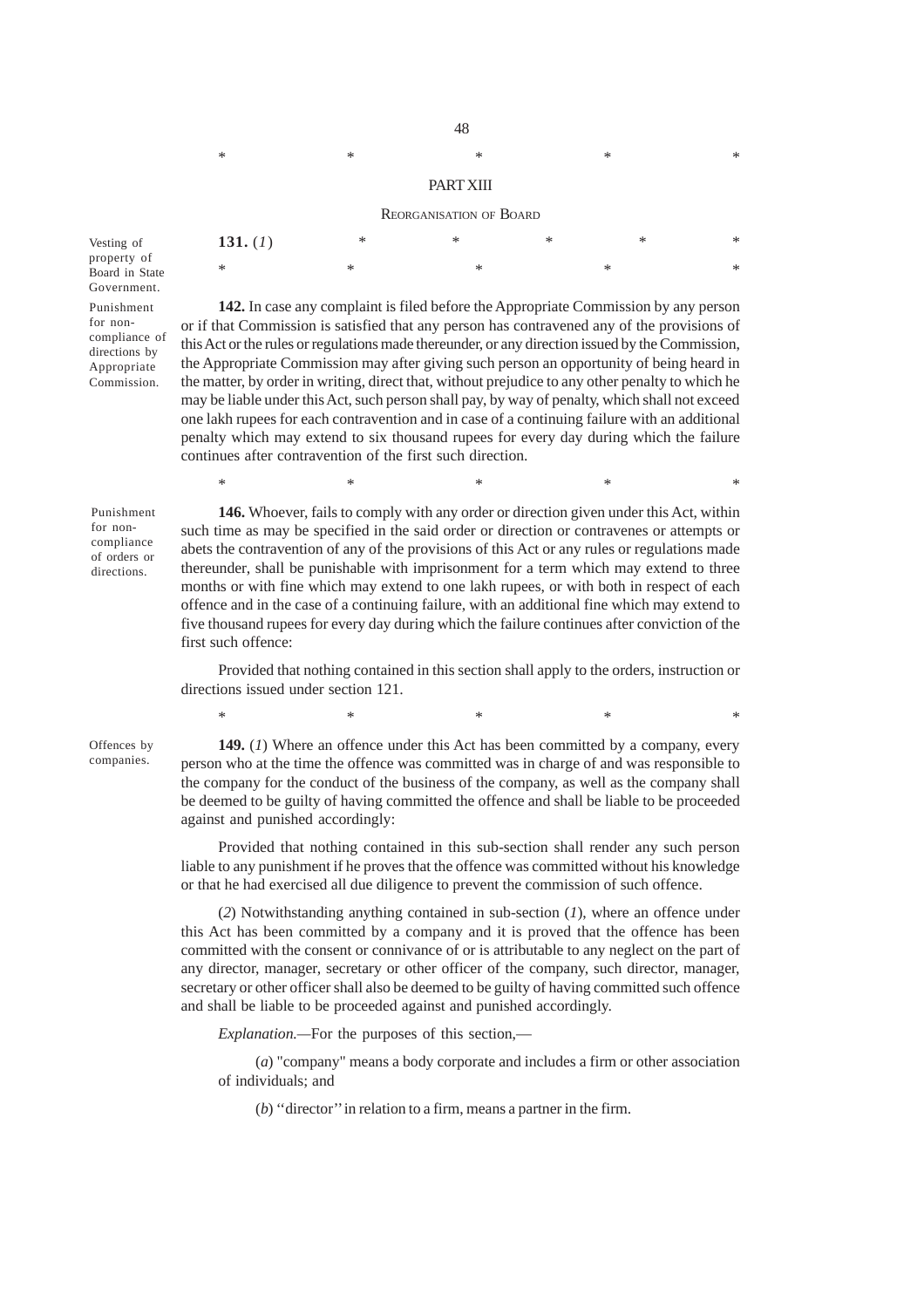### **PART XVIII**

### MISCELLANEOUS

| 166. $(I)$                                                                                                                                                                                                                                                                                                                                                                                                    | $\ast$                                    | $\ast$ | $\ast$ | $\ast$                                                                              | $\ast$ | Coordination                            |
|---------------------------------------------------------------------------------------------------------------------------------------------------------------------------------------------------------------------------------------------------------------------------------------------------------------------------------------------------------------------------------------------------------------|-------------------------------------------|--------|--------|-------------------------------------------------------------------------------------|--------|-----------------------------------------|
| (2) The Central Government shall also constitute a forum of regulators consisting of<br>the Chairperson of the Central Commission and Chairpersons of the State Commissions.                                                                                                                                                                                                                                  |                                           |        |        |                                                                                     |        | forum.                                  |
| *                                                                                                                                                                                                                                                                                                                                                                                                             | *                                         | $\ast$ | *      |                                                                                     | *      |                                         |
| (4) The State Government shall constitute a coordination forum consisting of the<br>Chairperson of the State Commission and Members thereof representatives of the generating<br>companies, transmission licensee and distribution licensees engaged in generation,<br>transmission and distribution of electricity in that State for smooth and coordinated<br>development of the power system in the State. |                                           |        |        |                                                                                     |        |                                         |
| *                                                                                                                                                                                                                                                                                                                                                                                                             | *                                         | $\ast$ | *      |                                                                                     | *      |                                         |
| 176. $(I)^*$                                                                                                                                                                                                                                                                                                                                                                                                  | *                                         | *      |        | ∗                                                                                   | ∗      | Power of                                |
| (2) In particular and without prejudice to the generality of the foregoing power, such<br>rules may provide for all or any of the following matters, namely:-                                                                                                                                                                                                                                                 |                                           |        |        |                                                                                     |        | Central<br>Government<br>to make rules. |
| *                                                                                                                                                                                                                                                                                                                                                                                                             | *                                         | $\ast$ | *      |                                                                                     | ∗      |                                         |
| Authority under sub-section $(14)$ of section 70;                                                                                                                                                                                                                                                                                                                                                             |                                           |        |        | (g) allowances and fees payable to other members for attending the meetings of      |        |                                         |
| Authority under sub-section $(15)$ of section 70;                                                                                                                                                                                                                                                                                                                                                             |                                           |        |        | $(h)$ other terms and conditions of service of the Chairperson and members of the   |        |                                         |
| *                                                                                                                                                                                                                                                                                                                                                                                                             | *                                         | $\ast$ | *      |                                                                                     | *      |                                         |
| 177. $(I)$                                                                                                                                                                                                                                                                                                                                                                                                    | *                                         | *      | *      | *                                                                                   | ∗      | Powers of                               |
| sub-section $(I)$ , such regulations may provide for all or any of the following matters,<br>namely:-                                                                                                                                                                                                                                                                                                         |                                           |        |        | (2) In particular and without prejudice to the generality of the power conferred in |        | Authority to<br>make<br>regulations.    |
|                                                                                                                                                                                                                                                                                                                                                                                                               | (a) the Crid Standards under section $34$ |        |        |                                                                                     |        |                                         |

(*a*) the Grid Standards under section 34;

\*\*\*\*\*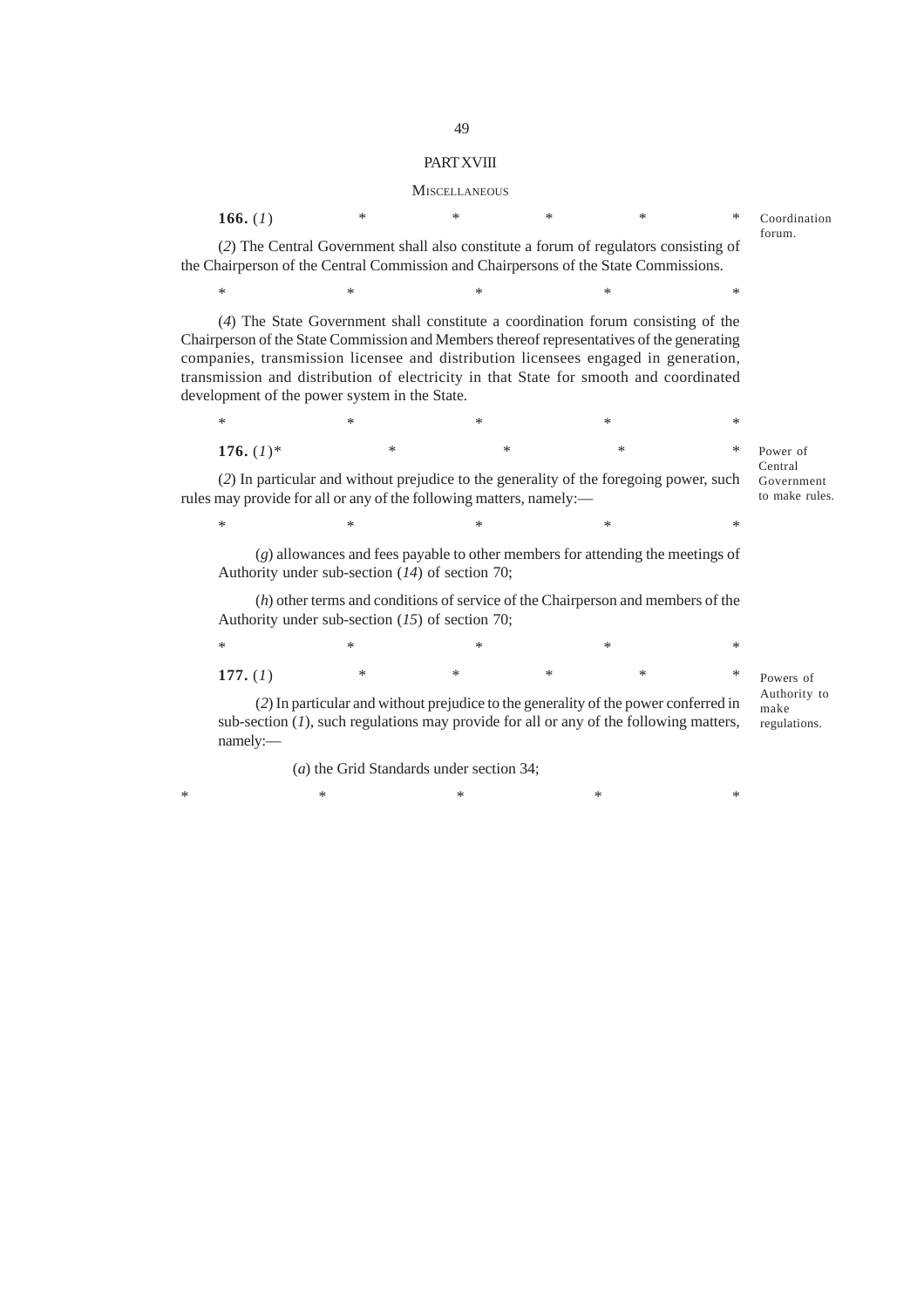LOK SABHA

 $\overline{\phantom{a}}$  and  $\overline{\phantom{a}}$  and  $\overline{\phantom{a}}$ 

A BILL

further to amend the Electricity Act, 2003.

(*Shri Piyush Goyal, Minister of Power*)

*————*

GMGIPMRND—3704LS(S3)—16-12-2014.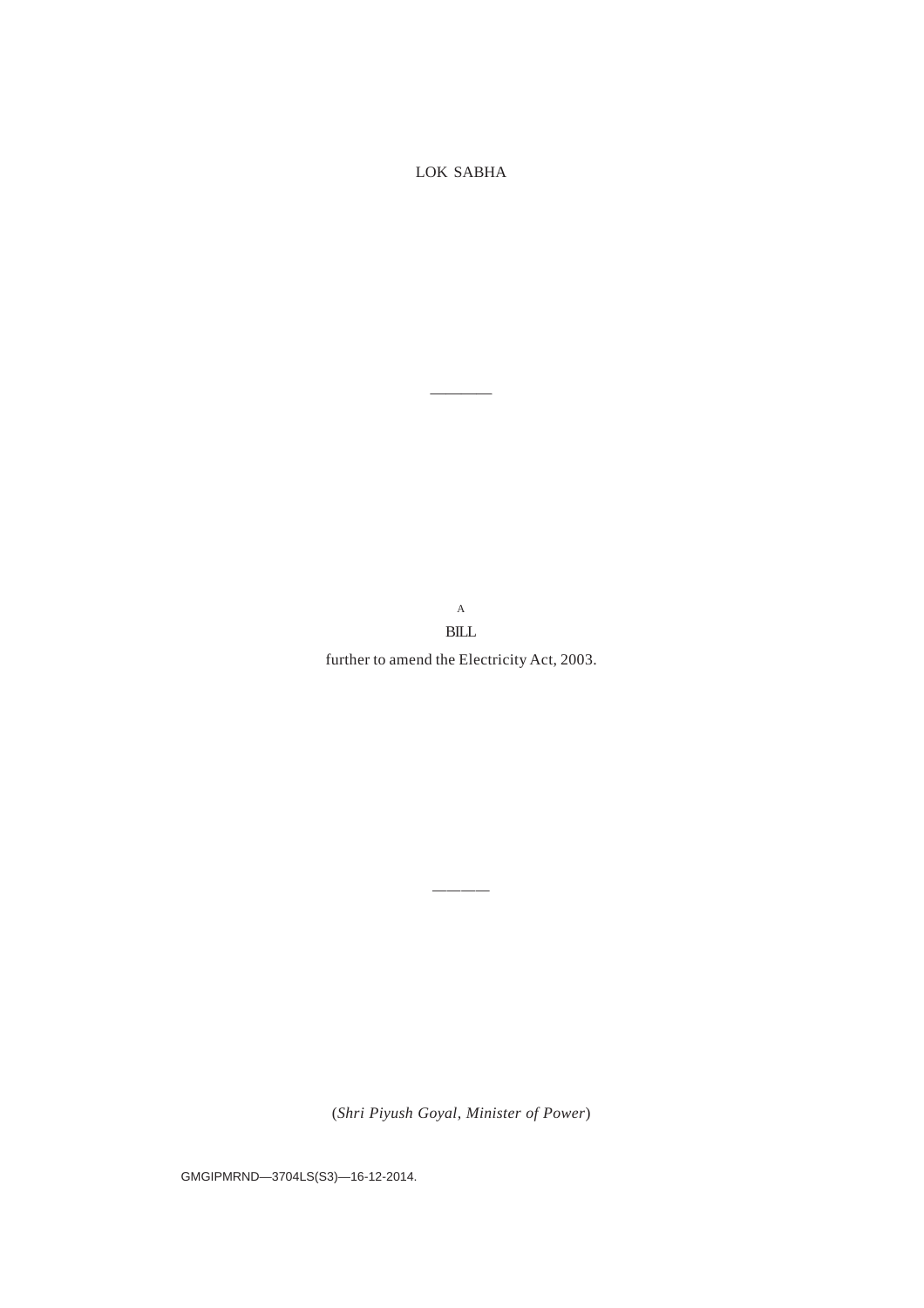#### **LOK SABHA ------**

### **CORRIGENDA**

### **to**

# **THE ELECTRICITY (AMENDMENT) BILL, 2014 [To be/As introduced in Lok Sabha]**

1. Page 1, line 5, -

for "referred as the"

read "referred to as the"

2. Page 2, in the marginal citation against line 43, -

for "10 of 1956"

read "1 of 1956"

3. Page 4, line 33, -

for "operator to bjild and"

read "operator to build and"

4. Page 5, line 10, -

for "the following shall be "

read "the following section shall be"

5. Page 5, line 32, -

for "the following shall be "

read "the following section shall be"

6. Page 7, line 27, -

for "in opening"

read "in the opening"

7. Page 7, line 33, -

for "licence or"

read "licence"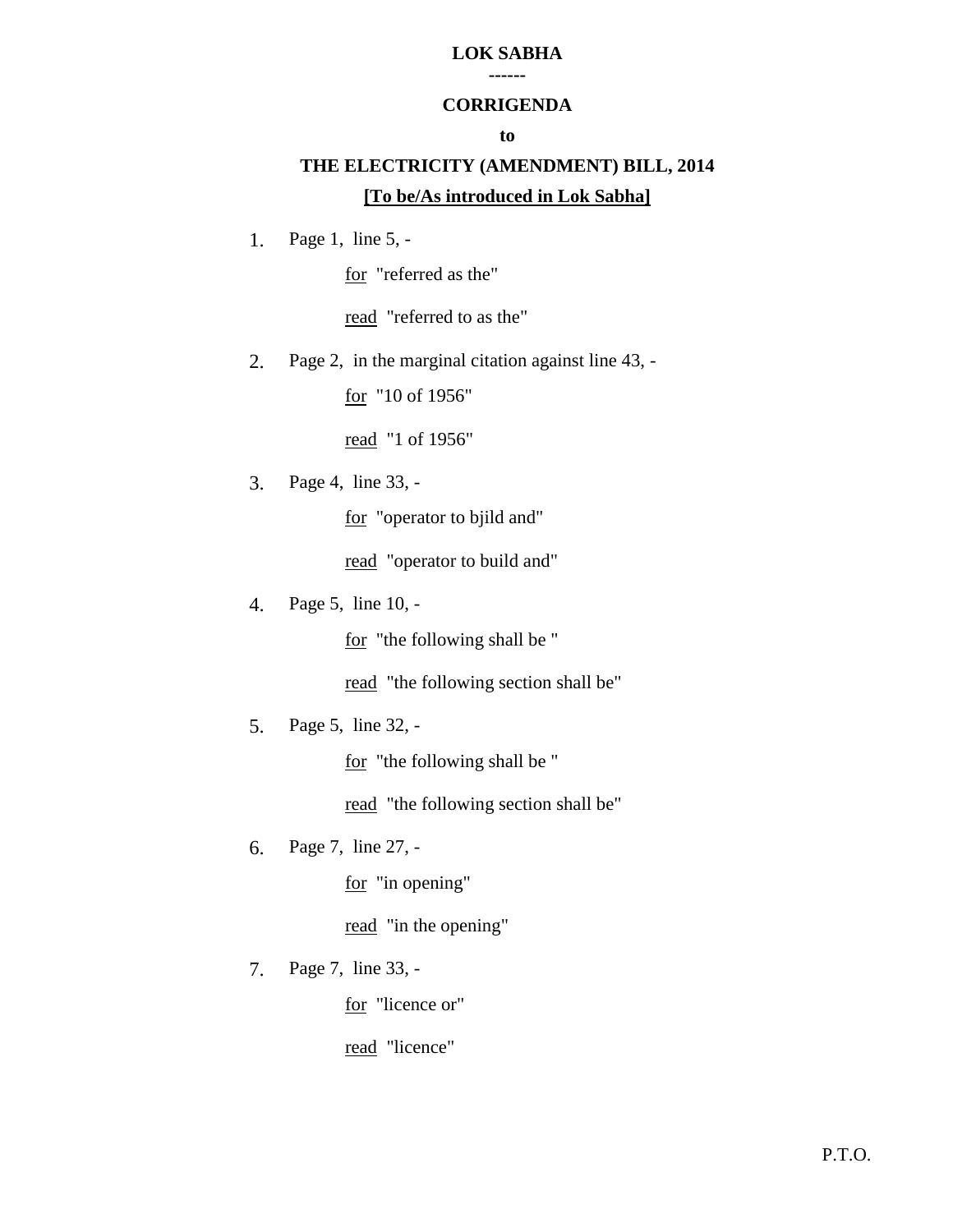8. Page 7, line 38, -

for ' "the licence" '

read ' "the licensee" '

9. Page 7, line 39, -

for "outgoing licence"

read "the outgoing licensee"

10. Page 14, line 35, -

for "him by the"

read "him by"

11. Page 14, line 42, -

for "that smart"

read "that the smart"

12. Page 14, line 45, -

for "as prescribed"

read "as may be prescribed"

13. Page 18, line 43, -

for "Member ex officio;"

read "Member;"

14. Page 19, line 20, -

for "name call, of any"

read "name called, of any"

15. Page 19, line 45, -

for "issue licenses"

read "issue licences"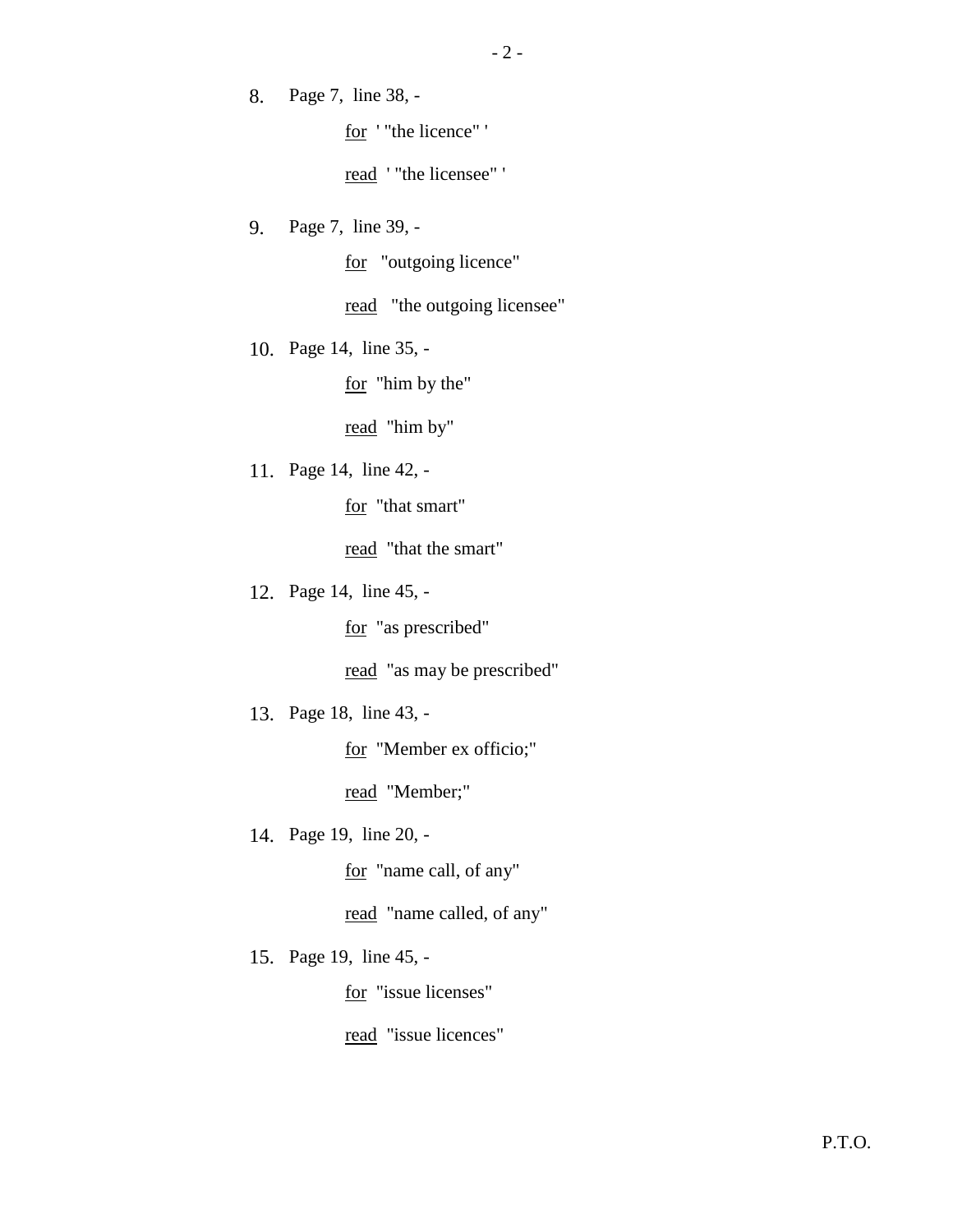16. Page 22, line 49, -

for "following clause shall"

read "following clauses shall"

17. Page 23, line 1, -

for "supply of licensee under"

read "supply of licencee under"

18. Page 23, line 4, -

for "sub-section (*2*) section 55"

read " sub-section (*2*) of section 55"

19. Page 23, line 5, -

for "the words, brackets"

read "the word, brackets"

20. Page 23, line 6, -

for 'words, brackets and figure "sub-section (*2*)" '

read 'word, brackets and figure "sub-section (*12*)" '

21. Page 23, line 7, -

for "the words, brackets"

read "the word, brackets"

22. Page 23, line 8, -

for "words, brackets"

read "word, brackets"

23. Page 23, *omit* lines 9 to 13

24. Page 23, line 14, -

for "(v) after clause"

read "(iv) after clause "